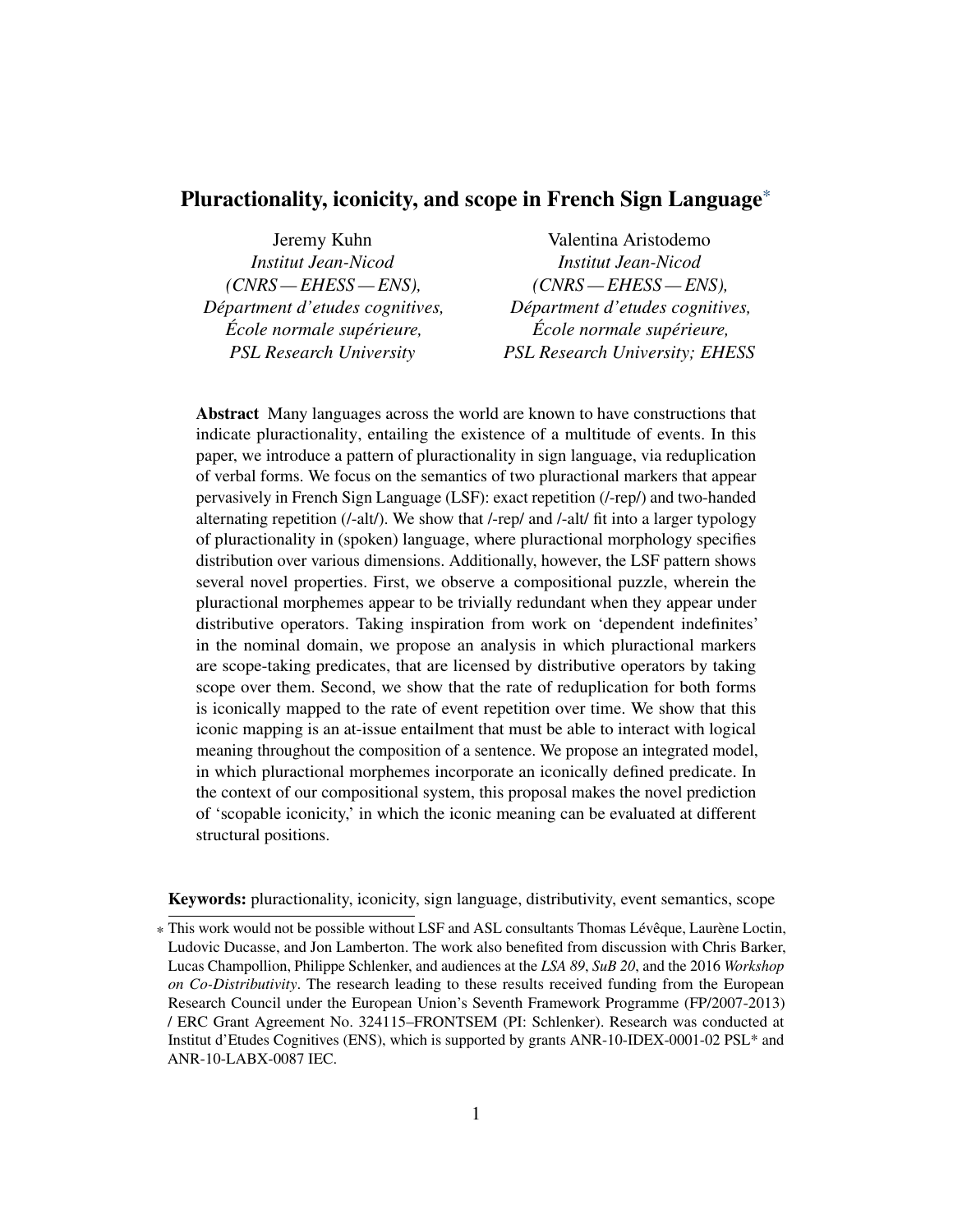### 1 Overview

Many languages across the world are known to have constructions that indicate *pluractionality*— that is, constructions that entail the existence of a multitude of events. These patterns have been shown to bear on compositional questions regarding plurality and syntactic/semantic dependency. In this paper, we approach the topic of pluractionality from the point of view of sign language, in which reduplication of a verbal form communicates that there is a plurality of events.

Over the last forty years, a rich body of descriptive work on verbal inflection in sign languages has established that, by repeating a verb form in a variety of different ways, a variety of different meanings can be communicated [\(Fischer](#page-41-0) [1973,](#page-41-0) [Klima &](#page-41-1) [Bellugi](#page-41-1) [1979,](#page-41-1) [Wilbur](#page-42-0) [2009\)](#page-42-0). Here, we focus on the semantics of two pluractional markers that appear pervasively in French Sign Language (Langue des Signes Française, LSF): exact repetition (/-rep/) and two-handed alternating repetition (/ alt/). Sentences [\(1\)](#page-1-0) and [\(2\)](#page-1-1) provide examples of the pluractional meanings generated by these inflections. $<sup>1</sup>$  $<sup>1</sup>$  $<sup>1</sup>$ </sup>

- <span id="page-1-0"></span>(1) JEAN CAMERA BRING FORGET-rep. 'John repeatedly forgot to bring a camera.'
- <span id="page-1-1"></span>(2) FRIEND POSS-1 IX-arc CAMERA BRING FORGET-alt. 'My friends each forgot to bring a camera.'

Here, we will show that there is a categorial semantic difference between these two pluractional forms: /-rep/ entails that sub-events with the same participants are distributed over time; /-alt/ entails that sub-events are distributed across participants. In this respect, the LSF pattern fits into a broader typology of spoken languages where pluractional morphology (often reduplication) specifies distribution over participants or time [\(Cusic](#page-40-0) [1981\)](#page-40-0). Additionally, though, the pattern of verbal inflection in LSF expands the typology known from spoken language in two interesting ways, both of which inform our broader understanding of pluractional phenomena in natural language.

First, we observe a compositional puzzle regarding the interaction of /-alt/ and / rep/ with distributive operators. Specifically, under the operators EACH, 'each (one),' and EVERY-DAY, 'every day,' the two pluractional markers may appear innocuously,

<span id="page-1-2"></span><sup>1</sup> Following standard convention, signs in both LSF and ASL will be glossed with their closest English translation in small capitals. Personal pronouns, signed with a pointing index finger in both LSF and ASL, are glossed as IX (for 'index'); possessive pronouns are glossed as POSS. Lowercase letters a, b, and c are used to notate locations in the horizontal plane in front of the signer at which signs are produced. The first person marker, 1, is the location of the signer; thus, IX-1 corresponds to English *I*/*me*. The inflection /-arc/ indicates movement a sign over a horizontal arc in space and is used as a plural marker; thus, the pronoun IX-arc corresponds to English *they*.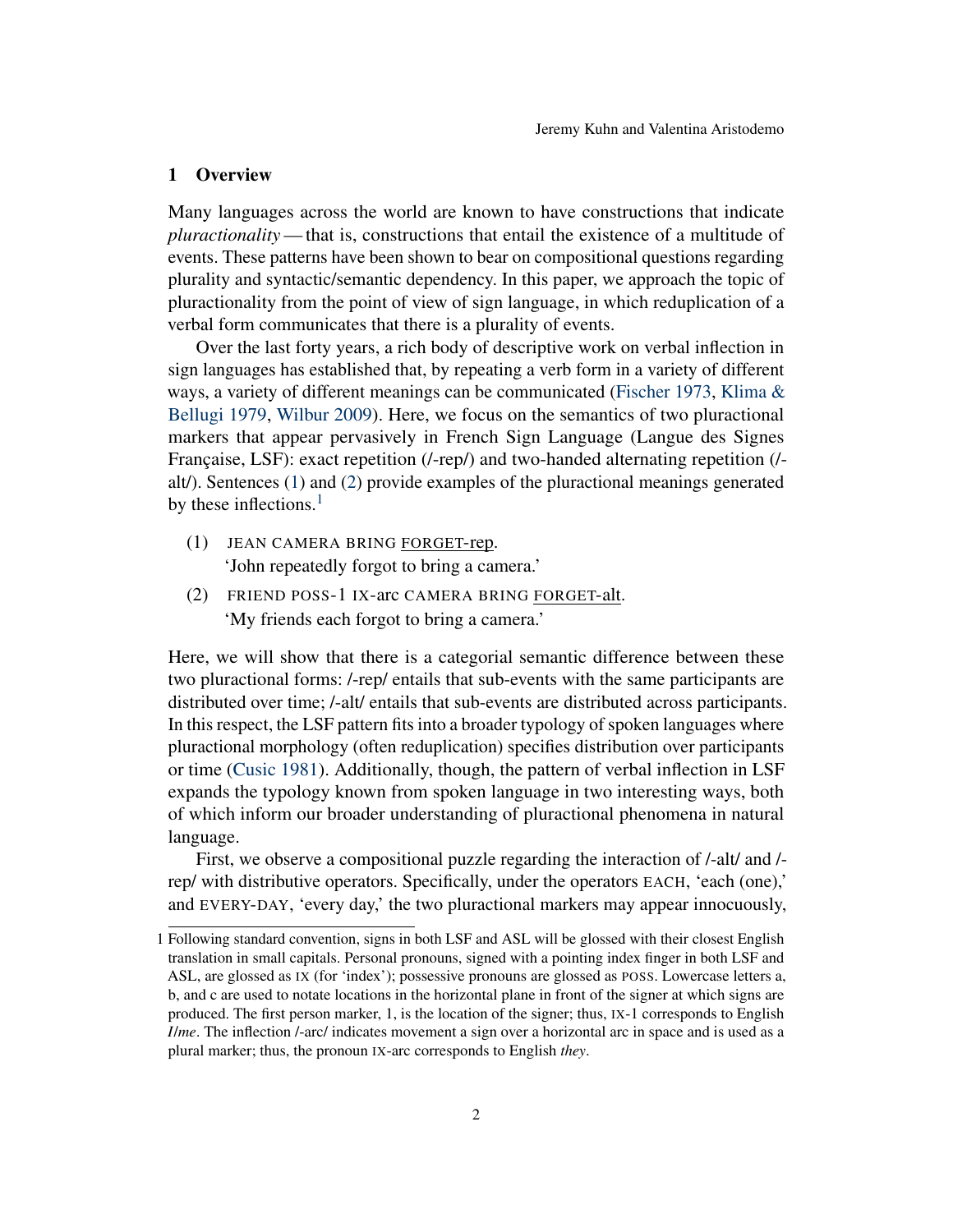with an apparently redundant semantic effect — in particular, they need not introduce an additional layer of pluractionality under the distributive operator. To date, this is the first systematic documentation of this compositional puzzle in the verbal domain; of note, though, the situation turns out to be formally identical to a puzzle regarding the licensing of 'dependent indefinites' in the nominal domain [\(Balusu](#page-39-0) [2005,](#page-39-0) [Henderson](#page-41-2) [2014\)](#page-41-2). In this paper, following insights from [Henderson](#page-41-2) [\(2014\)](#page-41-2), we argue for an analysis in which pluractional markers are scope-taking predicates, that are licensed by distributive operators by taking scope over them.

Second, we show that the pattern of pluractionality in LSF displays iconic effects, where the pluractional constructions seem to communicate 'pictorial' meaning as well as logical meaning. Focusing on cases where gradient phonetic manipulations yield gradient semantic effects [\(Emmorey & Herzig](#page-40-1) [2003\)](#page-40-1), we argue that LSF verbal forms include an iconic mapping that preserves information about the rate at which an event occurs. We show that this mapping is sensitive to complex changes in speed and duration that cannot be easily generated by a discrete combinatorial grammar alone. Moreover, we argue that this iconic mapping must be able to interact with logical meaning throughout the composition of a sentence. In particular, we show that iconic meaning in sign language can be at-issue, taking scope below other logical operators. We propose that the iconic component of pluractionals in LSF is incorporated into the same, scopable morpheme that checks for a plurality of events.

New evidence for these design choices comes from an interaction between distributive operators and at-issue iconicity. Specifically, under the distributive quantifiers EACH and EVERY-DAY, pluractional meanings can be interpreted high or low; critically, we show that the level at which the iconic condition is evaluated is exactly the structural position at which the grammatical condition is evaluated. These cases of 'scopable iconicity' can only be accounted for if (a) pluractional morphemes may be evaluated above distributive operators and (b) the iconic meaning is morphologically tethered to the logical meaning.

Methodology: This paper presents novel data from both LSF and ASL (American Sign Language). Judgments reported for LSF are based on the responses from three native signers (Deaf children of Deaf signing adults). Reported judgments for ASL are based on repeated judgements from a single native signer. Elicitation was adapted from the 'playback method' [\(Schlenker](#page-42-1) [2011\)](#page-42-1). The signer was asked to sign a paradigm of sentences for a video recording, then asked to judge the grammaticality of the sentence and answer any interpretation questions. Grammaticality judgments for two signers of LSF and the signer of ASL were based on a 7-point scale  $(7 =$ best). All grammaticality judgements and answers to interpretation questions were also video recorded.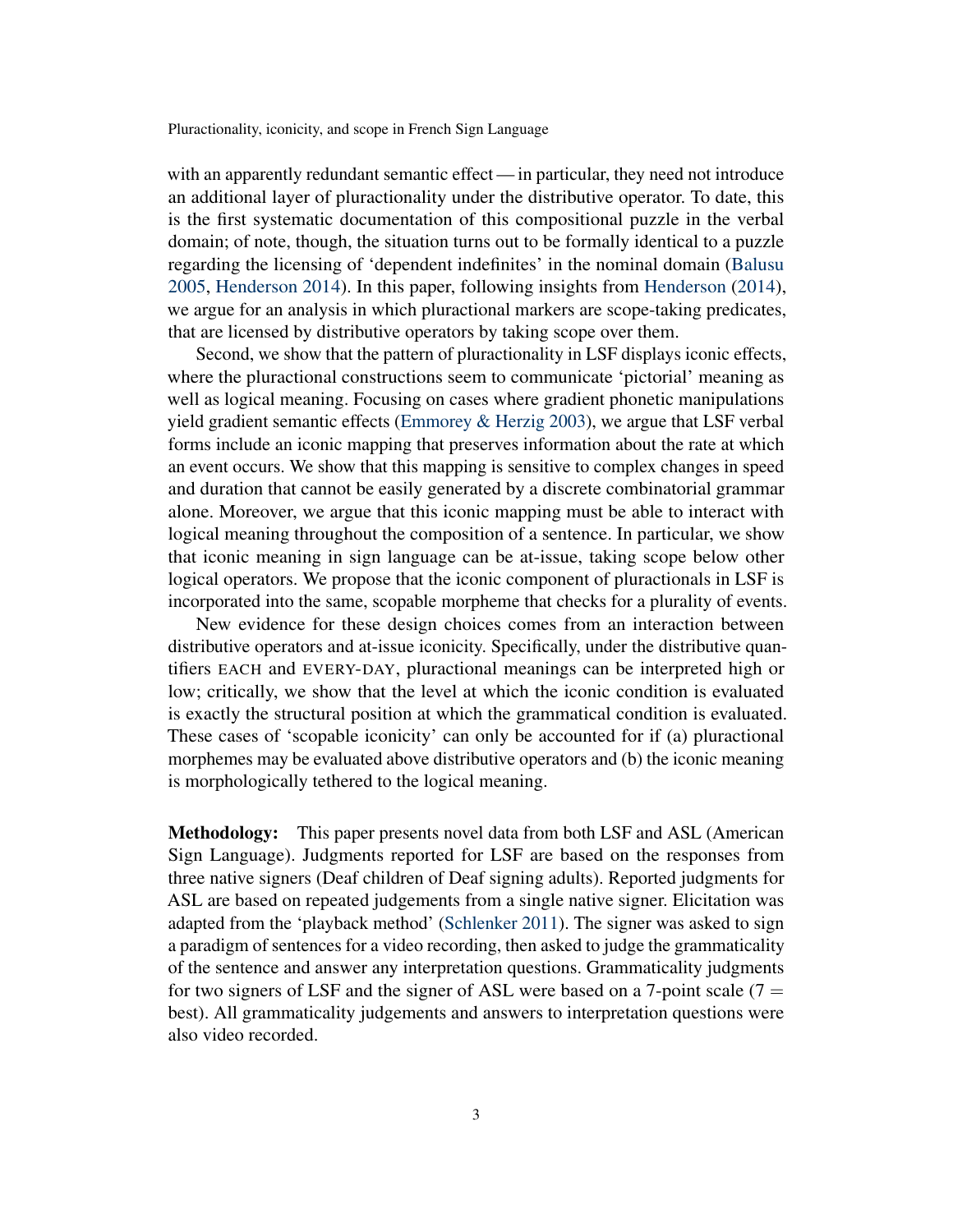# 2 Pluractionality

In many languages of the world, verbs may show pluractional inflection; often (but not always) this is indicated by reduplication of all or part of a verb; the examples in [\(3\)](#page-3-0) illustrate this morphophonological tendency.

<span id="page-3-0"></span>

| (3) | a. <b>Hausa:</b> kiraa $\rightarrow$ kirkiraa           | 'keep on calling'/'call many people'                   |
|-----|---------------------------------------------------------|--------------------------------------------------------|
|     | b. <b>Pomo:</b> $\text{quo} \rightarrow \text{quoguot}$ | 'cough up'                                             |
|     | c. <b>Dyirbal:</b> balgan $\rightarrow$ balbalgan       | 'hit too much'                                         |
|     | d. <b>Yokuts:</b> simwiyi $\rightarrow$ simimwiyi       | 'keep on drizzling'                                    |
|     |                                                         | (Newman 2012, Moshinsky 1974, Dixon 1972, Newman 1944) |

Semantically, pluractional inflection communicates that there is a multitude of events: either an event happened again and again, or many things happened at the same time. Sentence [\(4\)](#page-3-1) provides an example from Upriver Halkomelem [\(Thompson](#page-42-5) [2009\)](#page-42-5). The verb /yáq/ means 'to fell.' With the pluractional inflection, /yáleq'/, the sentence can be used to describe a range of different contexts: it can mean that multiple people felled a tree; it can mean that one person felled multiple trees; it can mean that one person felled one (magical) tree again and again. On the other hand, it cannot be used to describe a single event in which one person felled one tree one time.

<span id="page-3-1"></span>(4) Upriver Halkomelem [\(Thompson](#page-42-5) [2009\)](#page-42-5)

yáleg' - et - es te theqát fell.pl -tr. -3 det. tree (cf. yáq'-et)

<span id="page-3-2"></span>(5) True if  $\dots$ 

- a. He felled the trees. (all in one blow, or one after the other)
- b. He felled the same (magic) tree over and over.
- c. They felled the tree.
- d. They felled the trees.

False if  $\ldots$ 

e. He felled the tree (once).

Figure [1](#page-4-0) provides pictures to illustrate the range of meanings. Along the y-axis,  $\theta$  indicates participants; time is along the x-axis. So, Figure [1a](#page-4-0) depicts a repeating event, as in [\(5b](#page-3-2)); Figure [1b](#page-4-0) depicts the multi-participant contexts in [\(5a](#page-3-2)), [\(5c](#page-3-2)) and [\(5d](#page-3-2)); Figure [1c](#page-4-0) depicts the singular event in [\(5e](#page-3-2)). What it means to be pluractional is that the picture has more than one line.

Cross-linguistically, [Cusic](#page-40-0) [\(1981\)](#page-40-0) shows that the range of meanings of pluractional markers is subject to variation across several parameters, including, most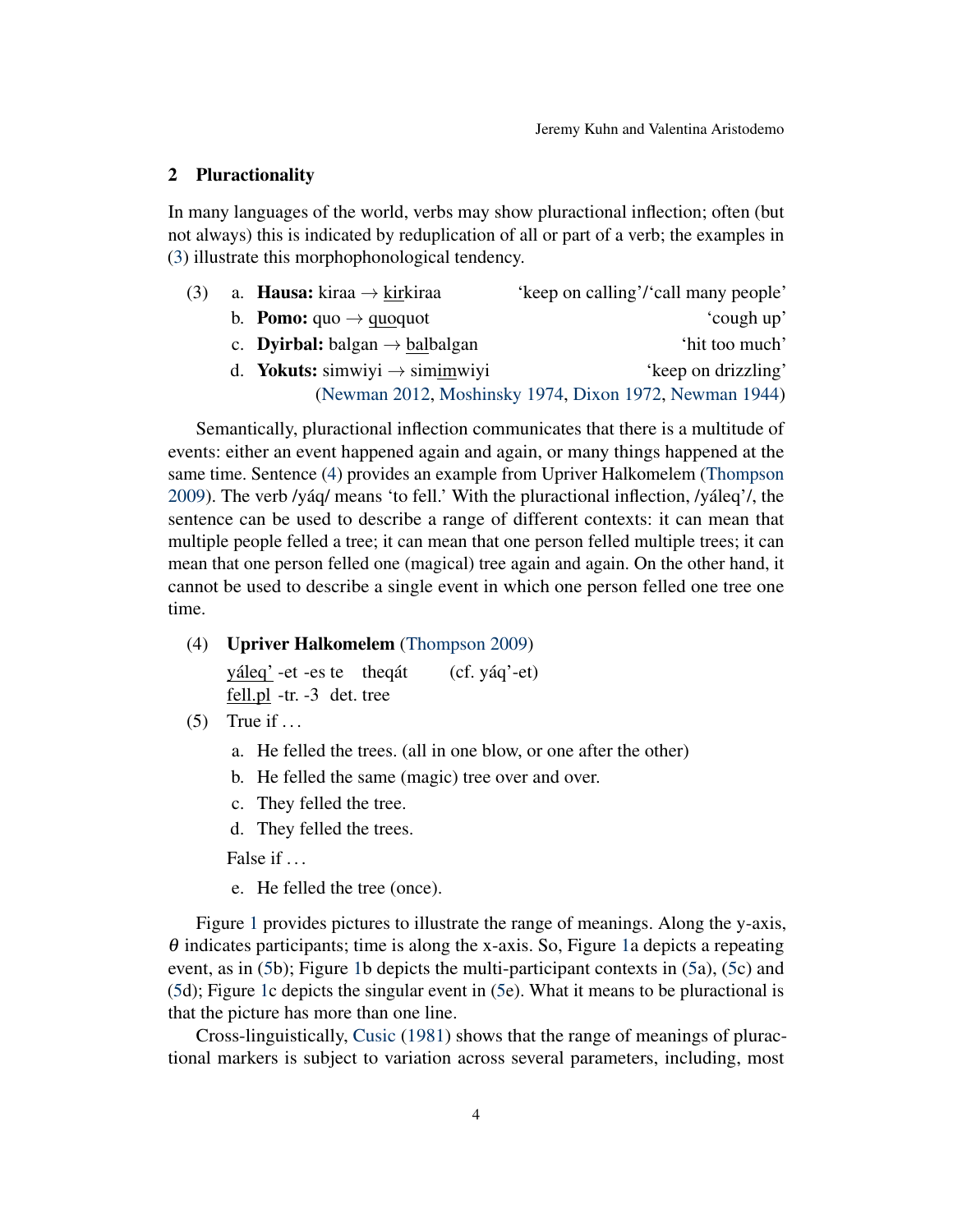<span id="page-4-0"></span>

Figure 1 Different kinds of events; green outlines pluractional events.

relevantly here, a distributive parameter, which specifies the dimension over which the plurality of events may be distributed. As we have seen, the pluractional marker in Upriver Halkomelem is compatible with events which are distributed over either time or participants; however, pluractional markers in other languages may require distribution over a specific dimension, allowing only the interpretation depicted by Figure [1a](#page-4-0) or the interpretation depicted by Figure [1b](#page-4-0). Another dimension across events which can be distributed is location (though this will be less relevant for the LSF data).

The following sentences provide examples from two languages. In  $#$ Hoan [\(Collins](#page-40-3) [2001\)](#page-40-3), the pluractional inflection  $k\tilde{\imath}$ -VERB-q||o requires distribution over space; in [\(6\)](#page-4-1) the inflected verb  $k_i$ <sup>'</sup> amg<sub>l</sub>| $\alpha$ , 'eat around,' must be interpreted as denoting eating events at different places (evidenced by incompatibility with the continuation 'in one place'). In West Greenlandic [\(van Geenhoven](#page-41-3) [2004\)](#page-41-3), the affix *-tar-* requires distribution over time; in [\(7\)](#page-4-2), the inflected verb *saniuqquttarpuq*, 'go by repeatedly,' must be interpreted as denoting an event that occurred repeatedly, as in Figure [1a](#page-4-0).

<span id="page-4-1"></span>(6)  $\pm$ **Hoan** [\(Collins](#page-40-3) [2001\)](#page-40-3)

titi i-Titi PAST pl-eat-around \*(PREP place one)  $k$ í-'am-q $\|o\|$ \*(ki ci  $m\odot$ un) 'Titi eats around \*(in one place).'

<span id="page-4-2"></span>(7) West Greenlandic [\(van Geenhoven](#page-41-3) [2004\)](#page-41-3)

Nuka ullaa-p Nuka morning-Erg direction-Sg.Sg.Abs all-3Sg tunga-a tama-at saniuqqut-tar-puq. go.by-repeatedly-Ind.[–Tr].3Sg 'Nuka went by repeatedly for the whole morning.'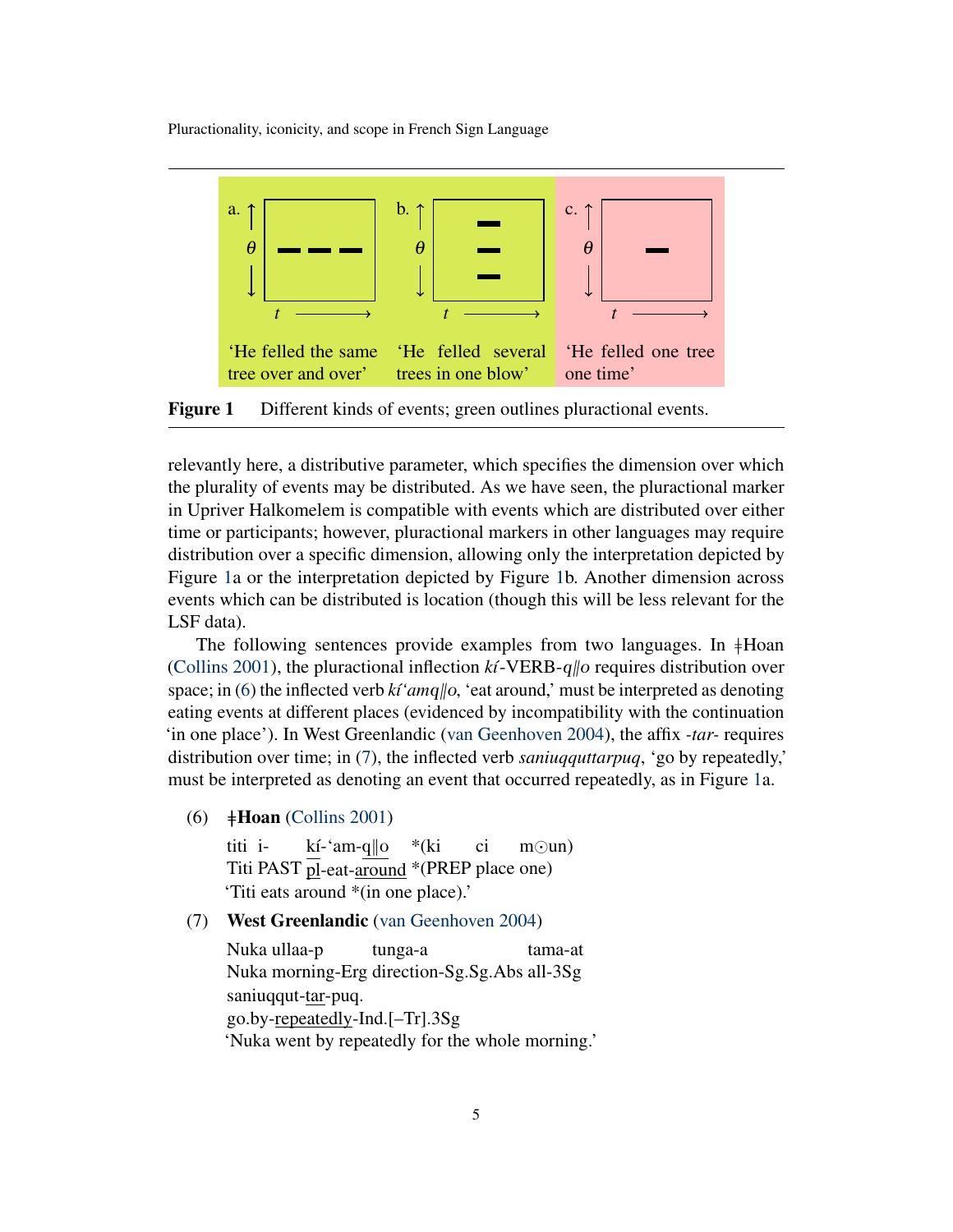Furthermore, a single language can sometimes have several pluractional markers that distribute across different dimensions. For example, [Faller](#page-41-4) [\(2012\)](#page-41-4) reports that Cuzco Quechua has at least six pluractional morphemes indicating a plurality of events: /-raya/, /-nya/, /-paya/, /-kacha/, /-na/, /-pa/. These six pluractional morphemes specify different dimensions over which these events can be distributed; for example, while /-na/ allows distribution over either time or participants (Figure [1a](#page-4-0) or b), /-raya/ requires distribution over time (Figure [1a](#page-4-0)).

#### <span id="page-5-3"></span>2.1 Pluractionality in English

Unlike the languages above, English does not express pluractionality through verbal affixes; neverthless, there are a few constructions that seem to produce pluractional meanings. We will spend some time on these now, both because there are a few interesting differences which have until now been unremarked in the literature, and because it will allow us to introduce new methodological tools that will be used in the semantic description of the pluractional forms in LSF.

In English, there are several constructions that entail that a plurality of events are distributed over time. These include auxiliary modification (in [\(8a](#page-5-0))), adverbial modification (in [\(8b](#page-5-0))), and verbal conjunction (in [\(8c](#page-5-0))).

- <span id="page-5-0"></span>(8) a. John kept coughing.
	- b. John coughed repeatedly.
	- c. John coughed and coughed.

Comparing the forms in [\(8\)](#page-5-0), one is hard-pressed to give hard-and-fast truthconditional differences between the meanings. Each sentence is true if John coughed multiple times, spread over time. As it turns out, though, these forms act slightly differently when combined with a plural subject— thus allowing the possibility of distribution over participants. For each construction, there must still be distribution over time. However, there is a difference in whether the plurality of events is *able* to additionally vary with respect to participants. For example, consider a scenario in which each of my friends coughed a single time, but these single coughs were spread out over a length of time. This scenario could be described by sentence [\(9a](#page-5-1)), but not [\(9b](#page-5-1)) or [\(9c](#page-5-1)). The range of potential meanings are illustrated in [\(10\)](#page-5-2).

<span id="page-5-2"></span><span id="page-5-1"></span>

| (9) | a. My friends kept coughing.           | $\sqrt{(10a)}$ *(10b) $\sqrt{(10c)}$ |                              |  |
|-----|----------------------------------------|--------------------------------------|------------------------------|--|
|     | b. My friends coughed repeatedly.      |                                      | $\sqrt{(10a)}$ *(10b) *(10c) |  |
|     | c. My friends coughed again and again. | $\sqrt{(10a)}$                       | *(10b) *(10c)                |  |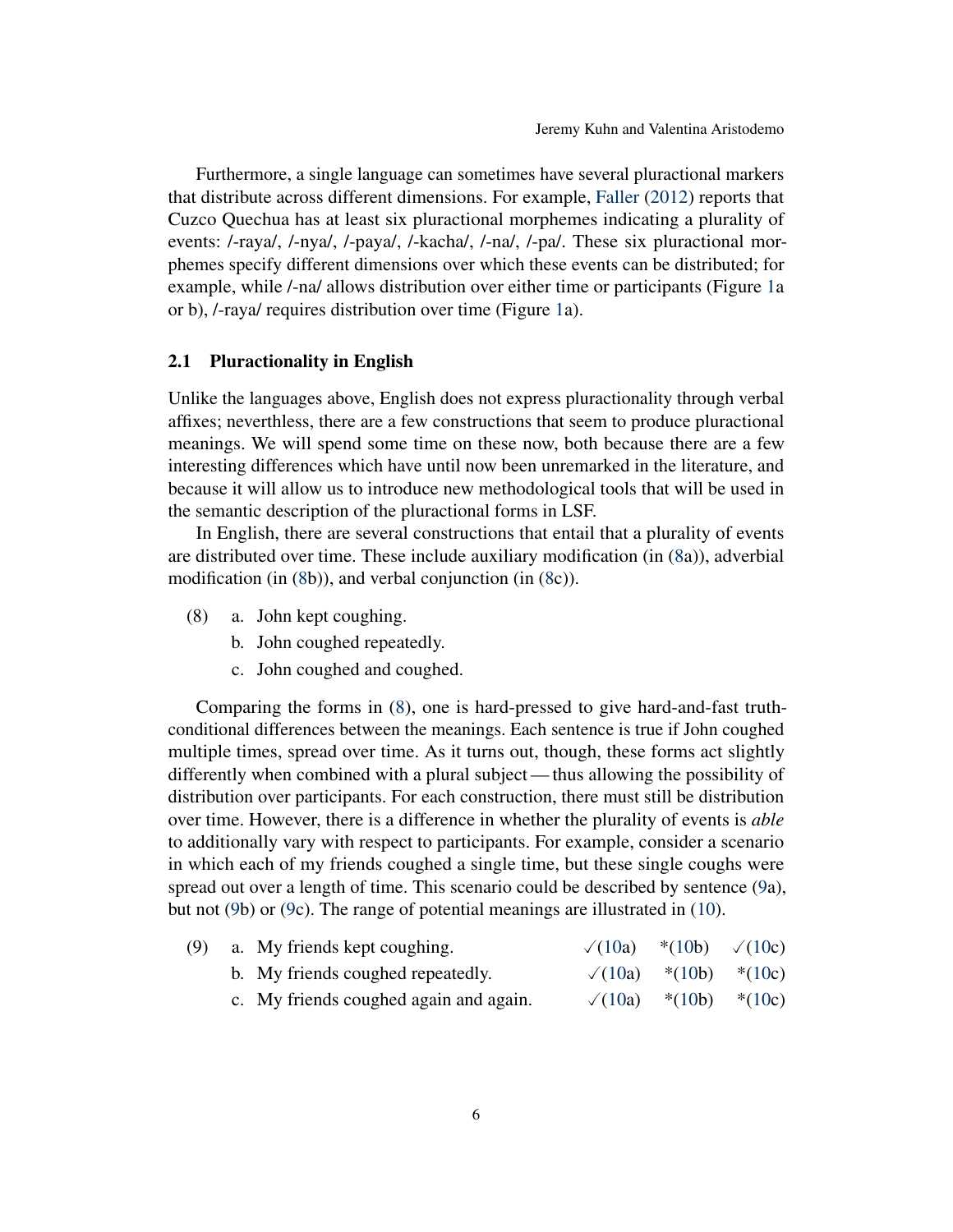

This contrast becomes very striking with so-called 'once-only' predicates — predicates that are not compatible with repetitive meanings [\(Cabredo Hofherr & Laca](#page-40-4) [2012\)](#page-40-4). To illustrate this, consider the sentences in [\(11\)](#page-6-0).

- (11) a. # John kept leaving the party.
	- b. # John left the party repeatedly.
	- c. # John left the party again and again.

<span id="page-6-0"></span>Although the sentences in [\(11\)](#page-6-0) are perfectly well-formed syntactically, there is something bizarrely contradictory about a repetitive meaning with 'left': once one has already left, one can't leave again. (Possibly a context could be constructed where this could be used, but it requires quite a bit of work.) This fact brings out the contrast in the English pluractional constructions, by turning interpretation judgments into acceptability judgments. Sentence [\(12a](#page-6-1)) is perfectly fine, referring to a scenario where the friends left one by one; in contrast, [\(12b](#page-6-1)) and (c) retain the degraded grammaticality of the sentences in [\(11\)](#page-6-0).

- <span id="page-6-1"></span>(12) a. My friends kept leaving the party.
	- b. # My friends left the party repeatedly.
	- c. # My friends left the party again and again.

As before, it may be possible to envision a context to satsify [\(12b](#page-6-1)) and (c), but this should be exactly as hard as it is for the sentences in [\(11\)](#page-6-0). These contrasts become even stronger with the verb *die*, as in  $(13)$ <sup>[2](#page-6-3)</sup>

- <span id="page-6-2"></span>(13) a. My friends keep dying.
	- b. # My friends die repeatedly.
	- c. # My friends die again and again.
	- d. ? My friends die and die.

<span id="page-6-3"></span><sup>2</sup> A reviewer observes that the anti-distributivity inference of *repeatedly* perhaps only holds for predicates that are lexically distributive, based on the observation that the sentence '*My friends lifted the table repeatedly*' seems somewhat more amenable to a reading on which a different friend lifted the table on each occasion. (Two native speakers of English tentatively confirm this intuition.) If this is true, it suggests that the anti-distributivity requirement in [\(9b](#page-5-1)), [\(12b](#page-6-1)), and [\(13b](#page-6-2)) arises through some interaction between the semantics of *repeatedly* and the lexical semantics of the verb in question.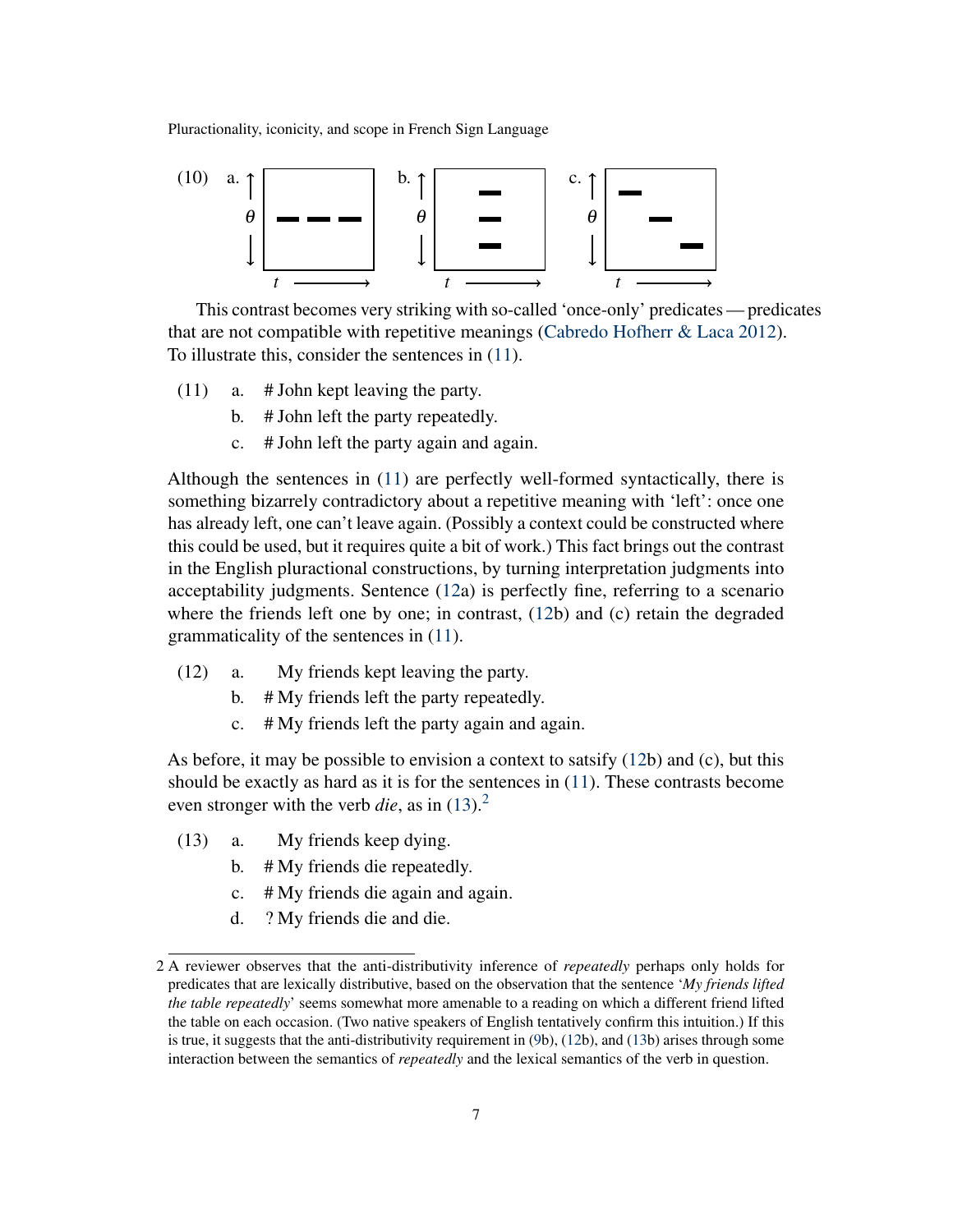[Cabredo Hofherr & Laca](#page-40-4) [\(2012\)](#page-40-4) show that similar paradigms can be found for pluractional morphemes in other languages. For example, in [\(6\)](#page-4-1), we saw that the pluractional verb  $k \hat{i}'$  *amq* ||  $o$  ('eat around') in  $\frac{1}{2}$ Hoan necessarily distributes events over locations. [Collins](#page-40-3) [\(2001\)](#page-40-3) shows that these events *cannot* differ in their participants. For example, [Collins](#page-40-3) [\(2001\)](#page-40-3) reports that the sentence in [\(14\)](#page-7-0) is not satisfied if, e.g., Chris ate in one place, Titi ate in another place, and Leha ate in a third place; they each must eat in different places; either together or separately.

<span id="page-7-0"></span> $(14)$   $\neq$ **Hoan** [\(Collins](#page-40-3) [2001\)](#page-40-3)

tsi i 3Pl PAST pl-eat-around kí-'am-q||o. 'They ate around.'

Thus, the representations in [\(10\)](#page-5-2) provide another possible locus of variation. In cases of temporal pluractionals, we have seen that change-of-state verbs provide a clear test for the availability of these meanings.

# 2.2 Pluractionality in LSF

In LSF as well, verbs may be inflected with reduplication to indicate pluractionality. We will be focusing on two different morphemes which appear across a wide range of verbs. The first, which we will call /-rep/, is full repetition of the exact same motion of the verb. The second, which we will call /-alt/, is alternating motion of the two hands. The sign for FORGET is shown in Figure [2.](#page-7-1) Inflection of FORGET with /-rep/ is shown in Figure [3.](#page-8-0) Inflection of FORGET with /-alt/ is shown in Figure [4.](#page-8-1)



# <span id="page-7-1"></span>Figure 2 Picture of FORGET

These two inflections appear productively across a wide range of verbs, including agreeing and non-agreeing verbs and verbs of a variety of phonological forms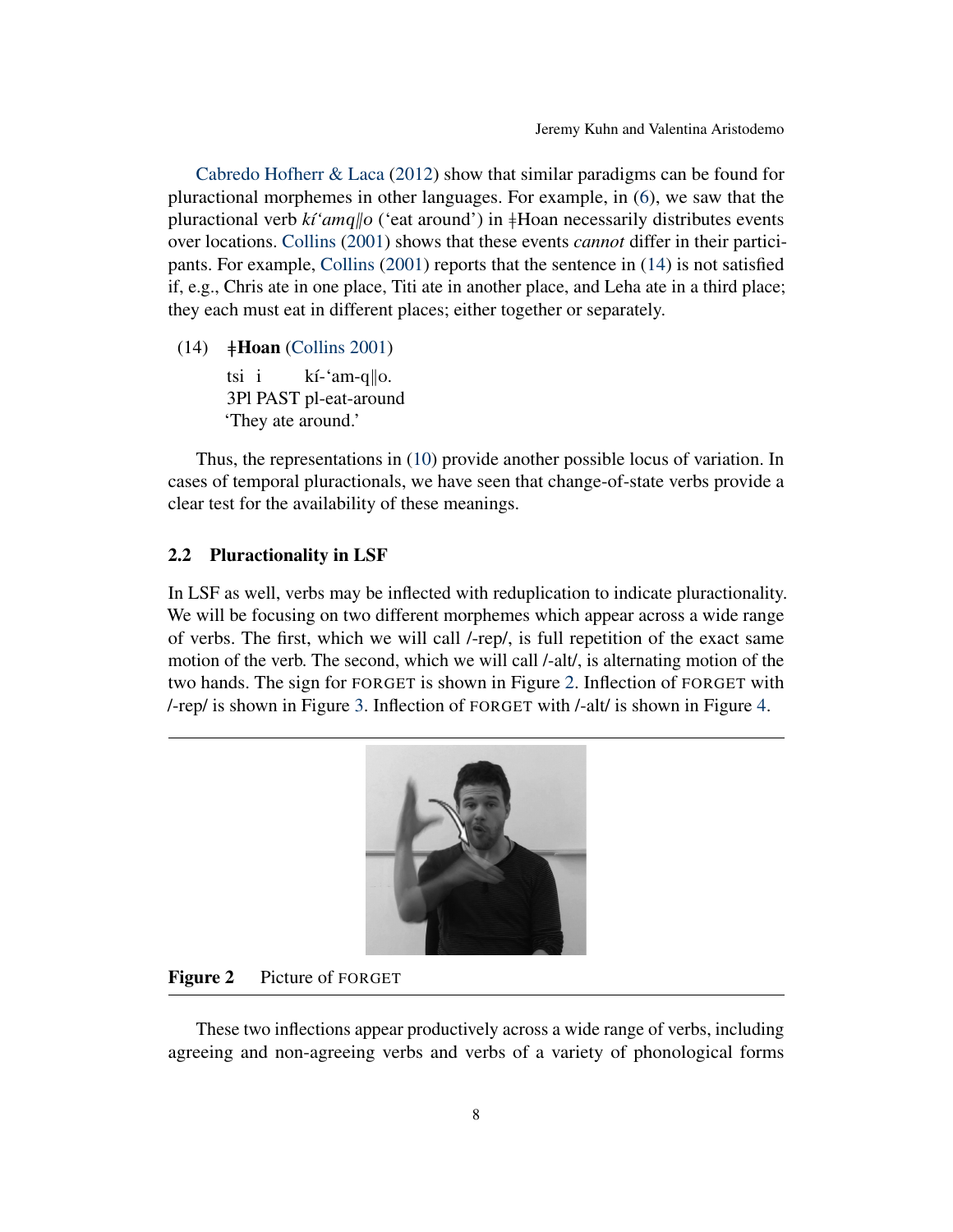

Figure 3 Picture of FORGET-rep

<span id="page-8-0"></span>

Figure 4 Picture of FORGET-alt

<span id="page-8-1"></span>(including two-handed signs like ARRIVE). We note that since these forms appear on both agreeing and non-agreeing verbs, the effects that we will see here cannot be attributed solely to interactions with plural marking in the nominal domain.

What do these forms mean? Roughly speaking, FORGET-rep means 'forget repeatedly'; FORGET-alt means 'forget many things' or 'many people forget.' In other words, these are exactly the same dimensions of pluractionality that we saw in the spoken language typology earlier: /-alt/ and /-rep/ just carve up the space of pluractional meanings along specific dimensions. In the following subsections, we motivate these claims, and hone in on more precise denotations for the two forms.

# 2.3 /Alt/: distribution over participants

Inflection with /-alt/ entails that subparts of a plural event vary with respect to their participants. The effect of this variation condition is that the use of /-alt/ is only grammatical when licensed by a plural argument elsewhere in the sentence; however, this licensor may appear in any argument position. So, [\(15\)](#page-9-0) and [\(16\)](#page-9-1), in which the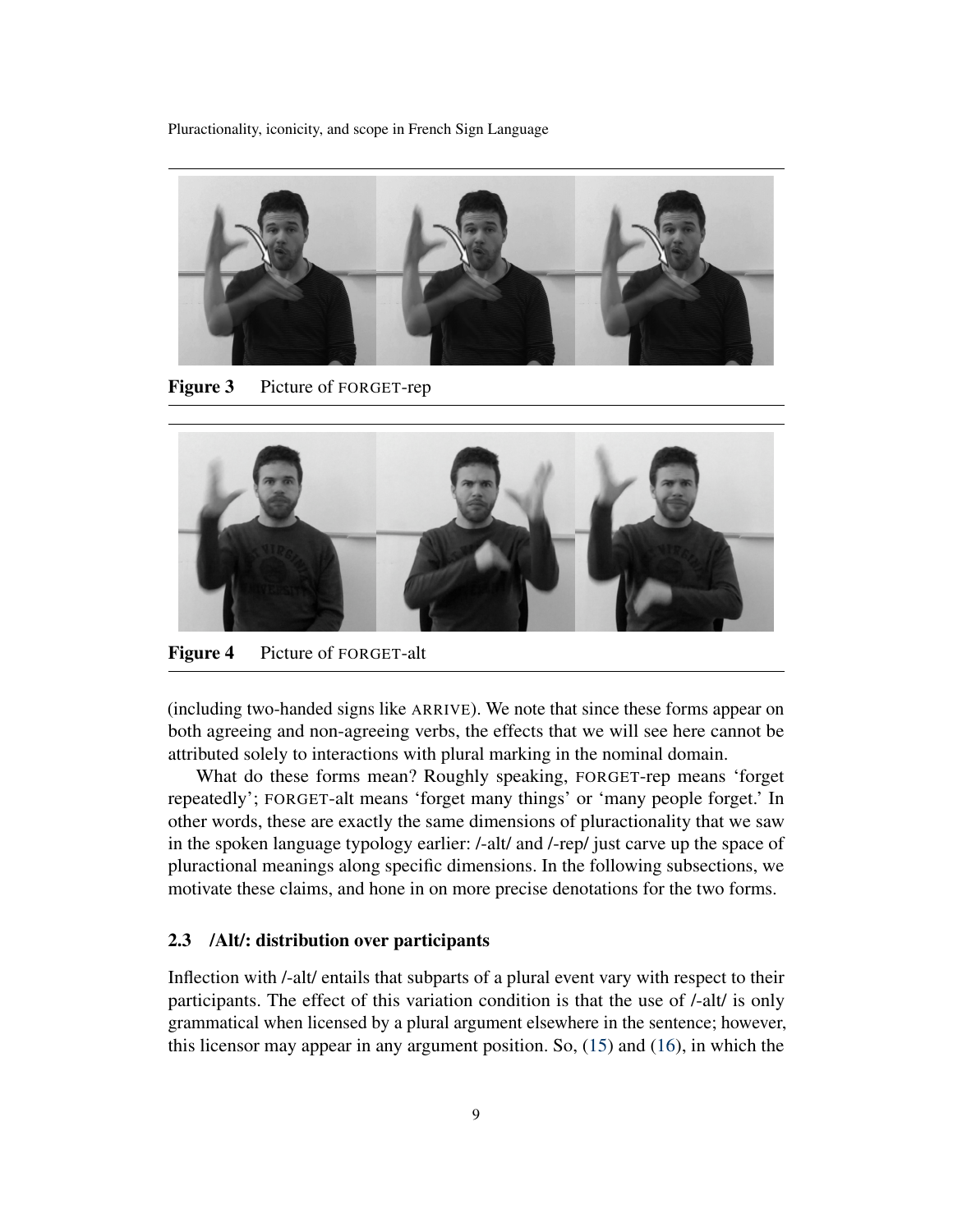subjects are plural, are grammatical with /-alt/; [\(17\)](#page-9-2) and [\(18\)](#page-9-3), in which the direct objects are plural, are also grammatical with /-alt/.

- <span id="page-9-0"></span>(15) FRIENDS POSS-1 IX-arc ARRIVE-alt. 'My friends arrived.'
- <span id="page-9-1"></span>(16) GROUP PEOPLE BOOK GIVE-1-alt. 'A group of people gave me books.'
- <span id="page-9-2"></span>(17) FRIEND POSS-1 IX-a IX-1 CARD PAPER BOOK OBJECT VARIOUS 1-GIVEalt.

'My friend gave me a card, paper, book, and a variety of other objects.'

<span id="page-9-3"></span>(18) ONE PERSON FORGET-alt SEVERAL WORDS. 'One person forgot several words.'

These sentences become ungrammatical when all arguments are singular. Sentences [\(19](#page-9-4)[-21\)](#page-9-5), minimally different from those in [\(15](#page-9-0)[-18\)](#page-9-3), are not grammatical with /-alt/. We note that each sentence becomes grammatical again with an uninflected verb.

- <span id="page-9-4"></span>(19) \* JEAN ARRIVE-alt. *Intended:* 'Jean arrived.'
- <span id="page-9-7"></span>(20) \* FRIEND POSS-1 IX-a, IX-1 BOOK ONE 1-GIVE-alt. *Intended:* 'My friend gave me one book.'
- <span id="page-9-5"></span>(21) \* ONE PERSON FORGET-alt ONE WORD. *Intended:* 'One person forgot one word.'

Sentences [\(16](#page-9-1)[-18\)](#page-9-3) are compatible with events spread over time. However, distribution over time alone is not sufficient for /-alt/. For example, [\(22\)](#page-9-6) is ungrammatical even with the presence of the word 'often', which (when grammatical) entails that there is a plurality of events distributed over time.

<span id="page-9-6"></span>(22) \* OFTEN ONE PERSON FORGET-alt ONE WORD. *Intended:* 'One person often forgot one word.'

Elsewhere, it has been observed that certain verbs show spatial agreement with their arguments, and agreement with a plural noun over an area of space may similarly indicate distribution over the indicated argument (e.g., Klima  $\&$  Bellugi [1979\)](#page-41-1). In light of these facts, it bears noting that the pattern observed for /-alt/ cannot be reduced to facts about agreement and space. In particular, the verb FORGET does not agree with any of its arguments, yet 'FORGET-alt' nevertheless requires a plural licensor, as seen in the contrast between [\(18\)](#page-9-3) and [\(22\)](#page-9-6). Likewise, although GIVE *is* an agreeing verb, it only shows agreement with respect to the subject and the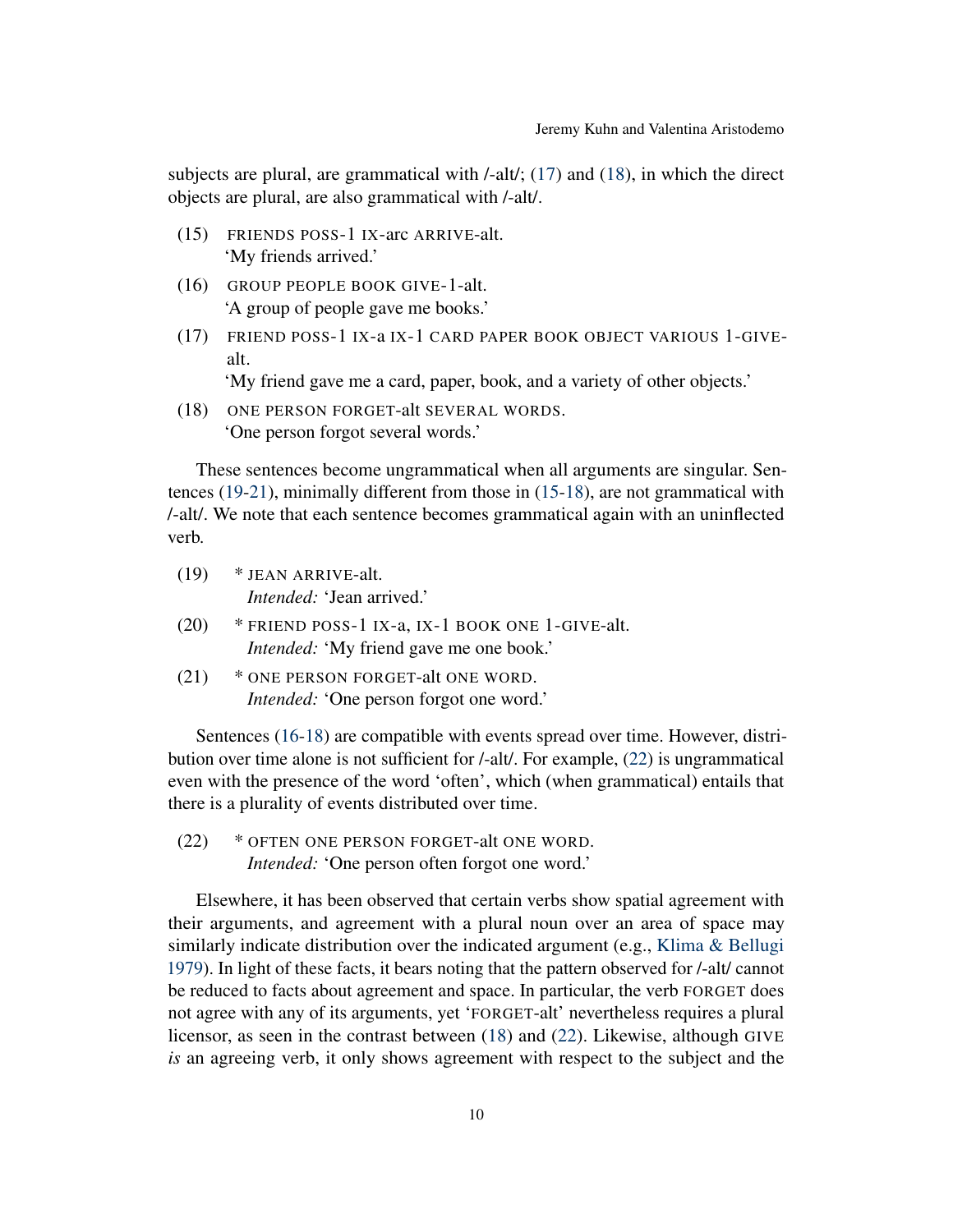indirect object; nevertheless, the contrast between [\(17\)](#page-9-2) and [\(20\)](#page-9-7) demonstrates that the variation condition of /-alt/ can additionally be satisfied by a plural direct object, which induces no spatial agreement on the verb.

In sum, /-alt/ entails that a plurality of events vary with respect to their thematic arguments; the presence of a plural argument is therefore necessary to license the presence of /-alt/.

# 2.4 /Rep/: distribution over time

In contrast, /-rep/ does the opposite; /-rep/ requires distribution over time. Sentences [\(23\)](#page-10-0) and [\(24\)](#page-10-1), minimally different from [\(20\)](#page-9-7) and [\(21\)](#page-9-5)/[\(22\)](#page-9-6), are grammatical, with the entailment that the events happened repeatedly. The sentences are grammatical with or without the overt temporal adverbial OFTEN, and entail in either case that the events repeated.

- <span id="page-10-0"></span>(23) FRIEND POSS-1 IX-a, IX-1 BOOK ONE 1-GIVE-rep. 'My friend repeatedly gave me one book.'
- <span id="page-10-1"></span>(24) (OFTEN) ONE PERSON FORGET-rep ONE WORD. 'One person often forgot one word.'

Of note, distribution across participants alone is not sufficient to license /-rep/; even if one of the verbal arguments is plural, /-rep/ entails distribution over time. This is demonstrated by [\(25\)](#page-10-2); although the subject, 'MY FRIENDS CL:plural' is plural, the sentence cannot be used to describe a situation in which all friends forgot to bring a camera on a single occasion. (This is in contrast to a sentence like [\(15\)](#page-9-0), which does allow a reading in which all friends arrived simultaneously.)

<span id="page-10-2"></span>(25) MY FRIENDS CL:plural FORGET-rep BRING CAMERA. 'My friends repeatedly forgot to bring a camera.'

Following our discussion Section [2.1,](#page-5-3) we might ask whether /-rep/ *allows* the variation of participants across each subevent. (Recall from sentences [\(9](#page-5-1)[-13\)](#page-6-2) that such variation was not possible for English *repeatedly*.) For example, considering the sentence in [\(25\)](#page-10-2), a relevant situation that has distribution over time *and* participants would be a situation in which a different friend forgot a camera on each of several occasions. In order to judge the availability of this reading, two subjects were asked to do a situation matching task: they were asked whether the sentence could be used to describe each of several situations, described in LSF. For both, the sentence in [\(25\)](#page-10-2) was judged to be compatible with a scenario in which there were multiple occasions on which all members of the group forgot to bring a camera (as in [\(26a](#page-11-0))). One signer additionally observed that the sentence could be used if *each* of the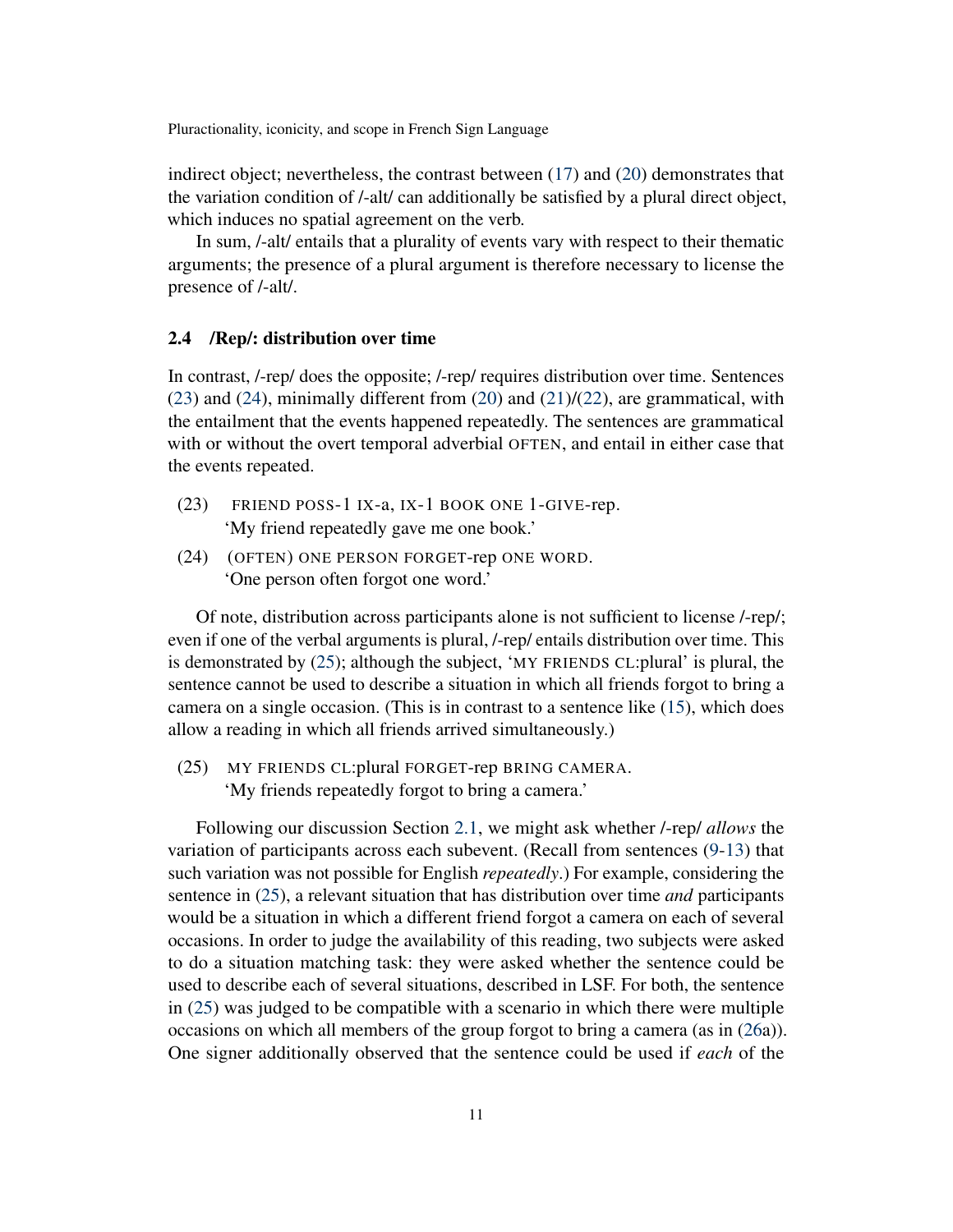friends repeatedly forgot to bring a camera (as in [\(26b](#page-11-0)); this reading was not tested for the other signer). However, both signers judged the sentence to be incompatible with a scenario in which there is distribution over time *and* participants. Specifically, it cannot be used in a context in which John forgot a camera on Monday, Mary forgot a camera on Tuesday, and Bill forgot a camera on Wednesday (as in [\(26c](#page-11-0))). As reported above, the sentence was also judged incompatible with a scenario in which there is no distribution over time (as in  $(26d)$  $(26d)$ ). Thus, in general, /-rep/ was only allowed with scenarios in which an event with the same participants repeats several times.

<span id="page-11-0"></span>(26) *Possible readings of [\(25\)](#page-10-2)*

- a.  $\checkmark$  several occasions on which all members of the group forgot
- b.  $\checkmark$  for each individual, several occasions on which he or she forgot
- c. \* for each individual, a single occasion on which he or she forgot (but several occasions overall)
- d. \* a single occasion on which all members of the group forgot

The empirical situation, however, seems to be somewhat more complex, with the availability of a reading with distribution over both time and participants depending on a variety of factors, including the use of space and non-manual markers (i.e. facial expressions).

For English, we saw that creating paradigms with change-of-state verbs allowed us to turn context-matching tasks into acceptability tasks. In LSF, exactly the same test can be constructed to probe the possible readings of /-rep/ by using 'once-only' verbs like LEAVE or DIE. As it turns out, though, in such cases, both grammaticality and interpretation are determined in part by the use of space. Specifically, in [\(27\)](#page-11-1), when the verb LEAVE is repeated in exactly the same location, the sentence received a degraded judgement for two signers, albeit a higher judgement on average than for an analogous sentence with a singular subject. One of three signers rated the sentence as perfectly grammatical, but noted that it came with a particular meaning: namely, that the friends lined up, then left one by one from the same location.

<span id="page-11-1"></span>(27) ? MY FRIENDS LEAVE-rep.

*When possible:* 'My friends lined up, then left one by one.'

On the other hand, when a change-of-state verb inflected with /-rep/ moves over an area of space, the sentence becomes perfectly grammatical. Sentence [\(28\)](#page-12-0) demonstrates this with the verb DIE moving over a horizontal arc in space. With this movement, the sentence is rated as grammatical, with no additional interpretive effects.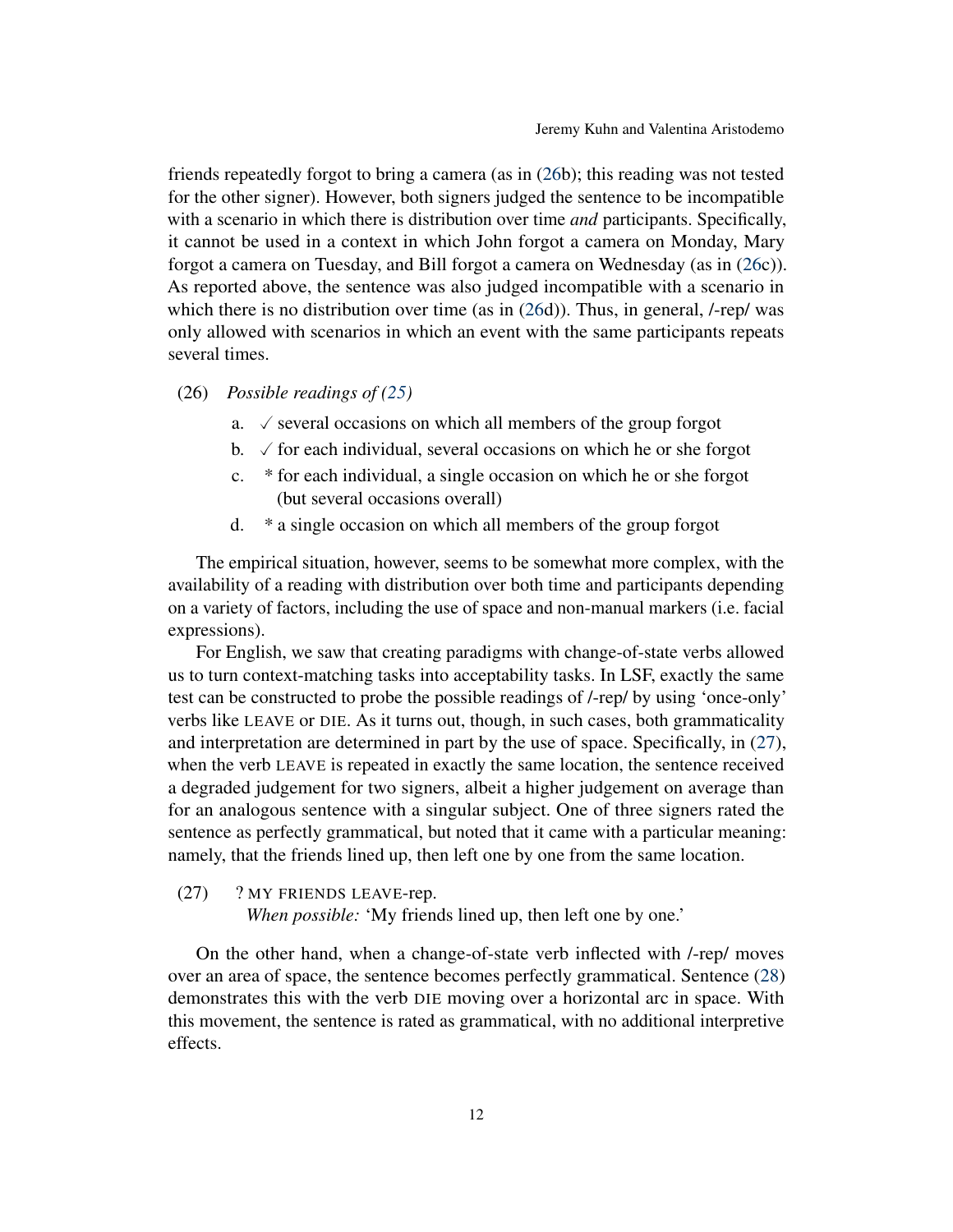<span id="page-12-0"></span>(28) SEVERAL MAN DIE-rep-arc. 'Several men died.'

Synthesizing these results, it appears that inflection with /-rep/ does not itself prevent distribution over participants; however, further interaction with space *can* add additional restrictions. In particular, when a verb is repeated in exactly the same position, it can introduce the inference that each subevent involved the same individual or involved the same location. For this reason, we will posit a relatively weak meaning for /-rep/ — namely, mandatory distribution across time and optional distribution across participants — and allow other inflectional properties to strengthen this meaning. Because the analysis of nominal plurality is complex in its own right though (see [Kuhn](#page-41-5) [to appear\)](#page-41-5), we will not attempt to give an analysis of these additional factors in the present paper.

# 2.5 Generalizations: /-alt/ and /-rep/

Figure [5](#page-12-1) provides pictures to illustrate the descriptive generalizations. On the left, /-rep/ denotes events which are distributed over time, and that can optionally vary with respect to participants. On the right, /-alt/ denotes events which must vary over the participants (so is only licensed by a plural argument), and which can optionally vary over time.



<span id="page-12-1"></span>Figure 5 Summary of available readings with /-rep/ and /-alt/

Both /-alt/ and /-rep/ entail that there are a plurality of events. The difference between the two morphemes is that /-alt/ requires subevents to have different thematic arguments; /-rep/ requires subevents to have different runtimes.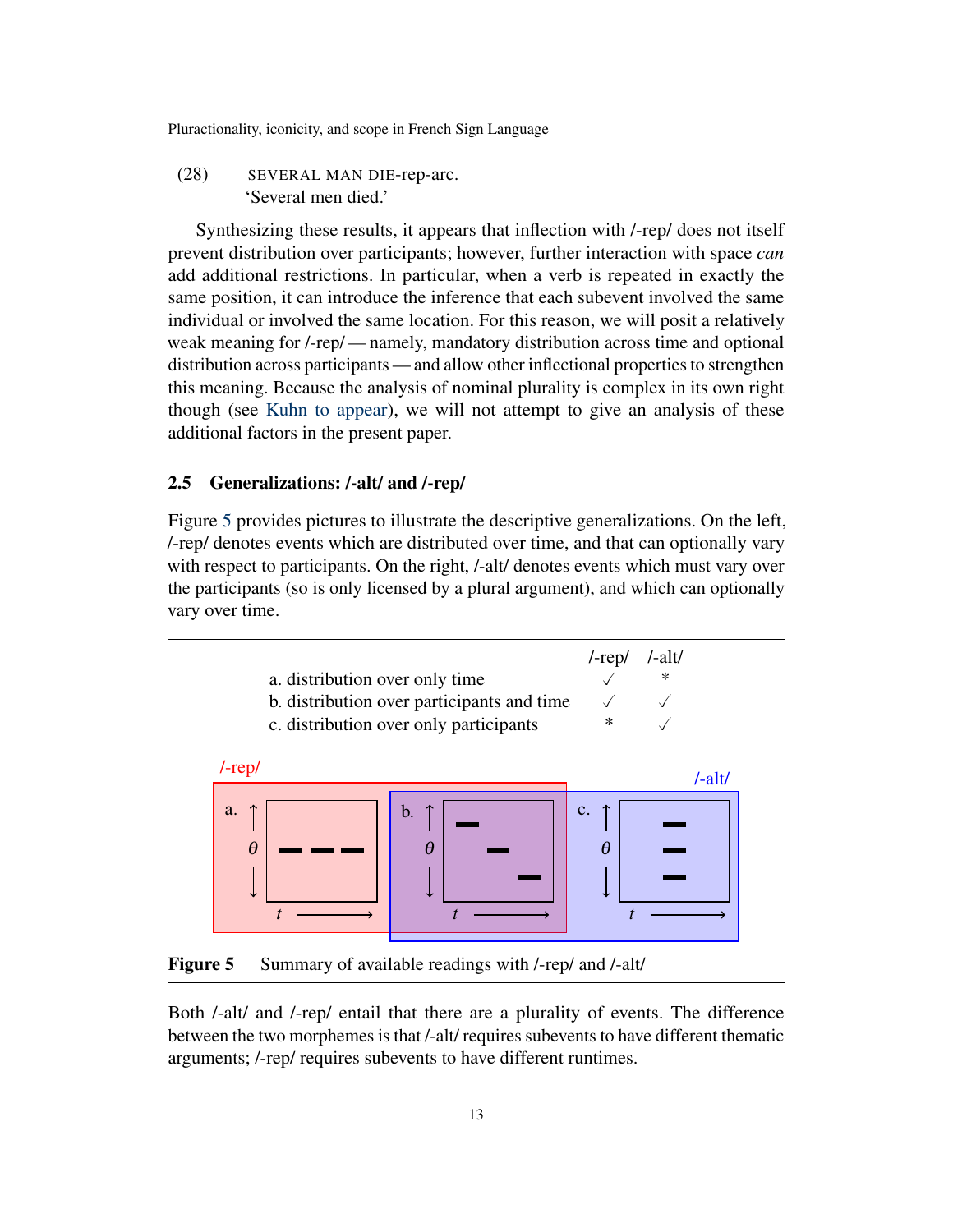#### 3 Compositional semantics

In this section, we provide a compositional analysis of pluractional markers in LSF. After introducing further data that dictates formal choices in the semantic analysis, we turn to a compositional puzzle, in which it seems like the contribution of the pluractional marker is trivially redundant. Although an analogous puzzle has been observed in the nominal domain of 'dependent indefinites,' the present work is the first case in which an analogous pattern has been reported for the verbal domain. We model a solution on [Henderson'](#page-41-2)s [\(2014\)](#page-41-2) analysis of dependent indefinites.

#### <span id="page-13-3"></span>3.1 Operator or filter?

As described in the previous section, both /-rep/ and /-alt/ yield sentential truth conditions that entail that there are a plurality of events. However, as highlighted by a range of recent literature on plurality (e.g. [Henderson](#page-41-2) [2014,](#page-41-2) among others), the entailment of an event plurality may arise from a variety of different compositional mechanisms. In English, this can be illustrated with the sentences in [\(29\)](#page-13-0). Although both [\(29a](#page-13-0)) and [\(29b](#page-13-0)) entail that John coughed several times, the two sentences seem to arrive at this entailment in very different ways: [\(29a](#page-13-0)) quantifies over intervals of time that each contain a single event; [\(29b](#page-13-0)) checks that there is a single interval of time that contains a plurality of events.

- <span id="page-13-0"></span>(29) a. Every three seconds, John coughed once.
	- b. John coughed repeatedly for several minutes.

This intuition can be made more concrete by observing how the constructions interact with other operators in the sentence. Specifically, as observed by [van Geen](#page-41-3)[hoven](#page-41-3) [\(2004\)](#page-41-3), constructions that result in a plurality of events may differ with respect to whether they allow plain indefinites to vary with respect to those events. For example, the two English sentences in [\(30\)](#page-13-1) both contain the singular indefinite *one book*. In [\(30a](#page-13-1)), variation is possible — each reading subevent may be associated with a distinct book; in contrast, in [\(30b](#page-13-1)), no variation is possible— all the subevents must involve the same book. This contrast becomes more pronounced in [\(31\)](#page-13-2), where the implausibility of eating a single strawberry more than once yields degraded acceptability of [\(31b](#page-13-2)).

- <span id="page-13-1"></span>(30) a. John read one book every week.  $\checkmark$  many books  $\checkmark$  one book<br>b. John read one book repeatedly. \* many books  $\checkmark$  one book John read one book repeatedly.  $*$ many books  $\checkmark$  one book
- <span id="page-13-2"></span>(31) a. Every three seconds, John ate one strawberry.
	- b. # John ate one strawberry repeatedly.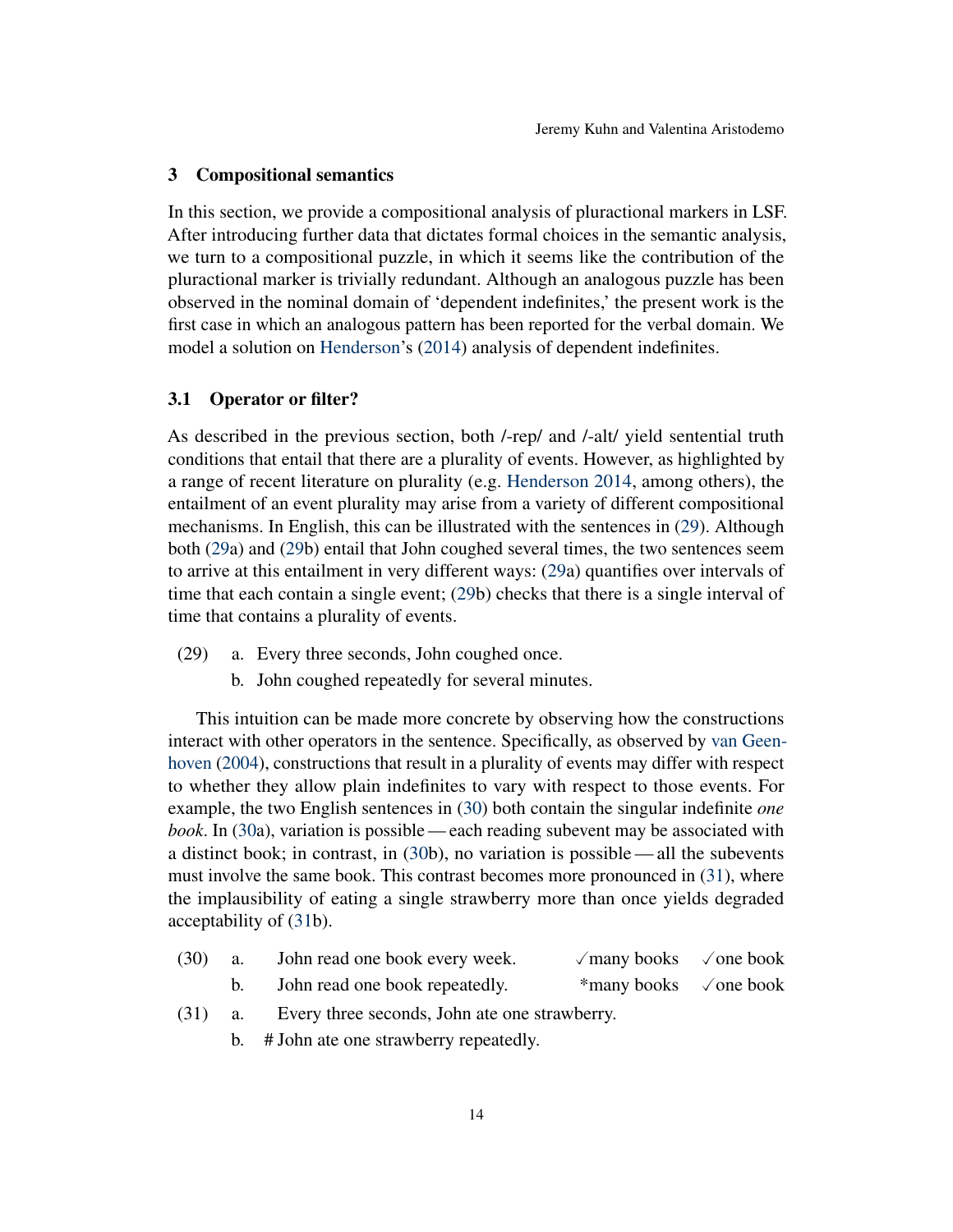Cross-linguistically, the inability to induce variation in a plain indefinite has been observed for a wide range of pluractional markers across many languages, including Chechen [\(Yu](#page-43-0) [2003\)](#page-43-0), West Greenlandic [\(van Geenhoven](#page-41-3) [2004\)](#page-41-3), Spanish [\(Laca](#page-42-6) [2006\)](#page-42-6), and Kaqchikel Mayan [\(Henderson](#page-41-2) [2014\)](#page-41-2). For example, the Kaqchikel pattern in [\(32\)](#page-14-0) replicates the English contrast in [\(30\)](#page-13-1). In [\(32a](#page-14-0)), the distributive operator *q'ij qij* ('every day') can scope over the indefinite *jun wuj* ('a book') allowing the books to vary day by day. In contrast, although the pluractional suffix *la'* may also indicate an event recurring over time, these events must involve the same book on each occasion.

- <span id="page-14-0"></span>(32) Kaqchikel [\(Henderson](#page-41-2) [2014\)](#page-41-2)
	- a. Q'ij qij xukanöj jun wuj. day day search a book 'Every day she looked for a (different) book.'
	- b. Xukano-<u>la'</u> jun wuj. search-LA' a book 'She looked for a (particular) book many times.'

Based on these contrasts, an analytical distinction can be made between two kinds of constructions that generate 'pluractional' meanings. The first category consists of distributive operators, like English *every week* or Kaqchikel *q'ij qij*; these operators pluralize the meaning of an event predicate by summing distinct events that appear in the predicate. For example, if *e* is an event in which John read *The Left* Hand of Darkness on Week 1, e' is an event in which John read *Catch-22* on Week 2, and e'' is an event in which John read *American Gods* on Week 3, the sum of these three events would be in the denotation of [\(30a](#page-13-1)). Of note, the resulting meaning includes some events that were not included in the original event predicate: although *e*, *e'*, and *e''* are all events contained in [John read one book], the sum of them is not since three books are involved not, since three books are involved.

In the second category, pluractional markers like English *repeatedly* and Kaqchikel *-la'* check that an event consists of a plurality of sub-events, but do not themselves sum together the constituent sub-events. For example, assuming that  $\llbracket$ John read one book $\llbracket$ consists of both events in which a particular book was read a single time, and also those in which it was read several times, the contribution of the adverb *repeatedly* in [\(30b](#page-13-1)) will be to filter out only those events with multiple subevents that are distributed over time.

Turning to LSF, we can use these diagnostics to characterize the pluractional morphemes /-alt/ and /-rep/. We show that these cannot make plain indefinites dependent, so fall into the category of plurality *filters* (along with English *repeatedly* and Kaqchikel *-la'*). In contrast, we argue that the LSF quantifiers EACH, 'each (one),' and EVERY-DAY, 'every day,' are distributivity operators, like their English translations.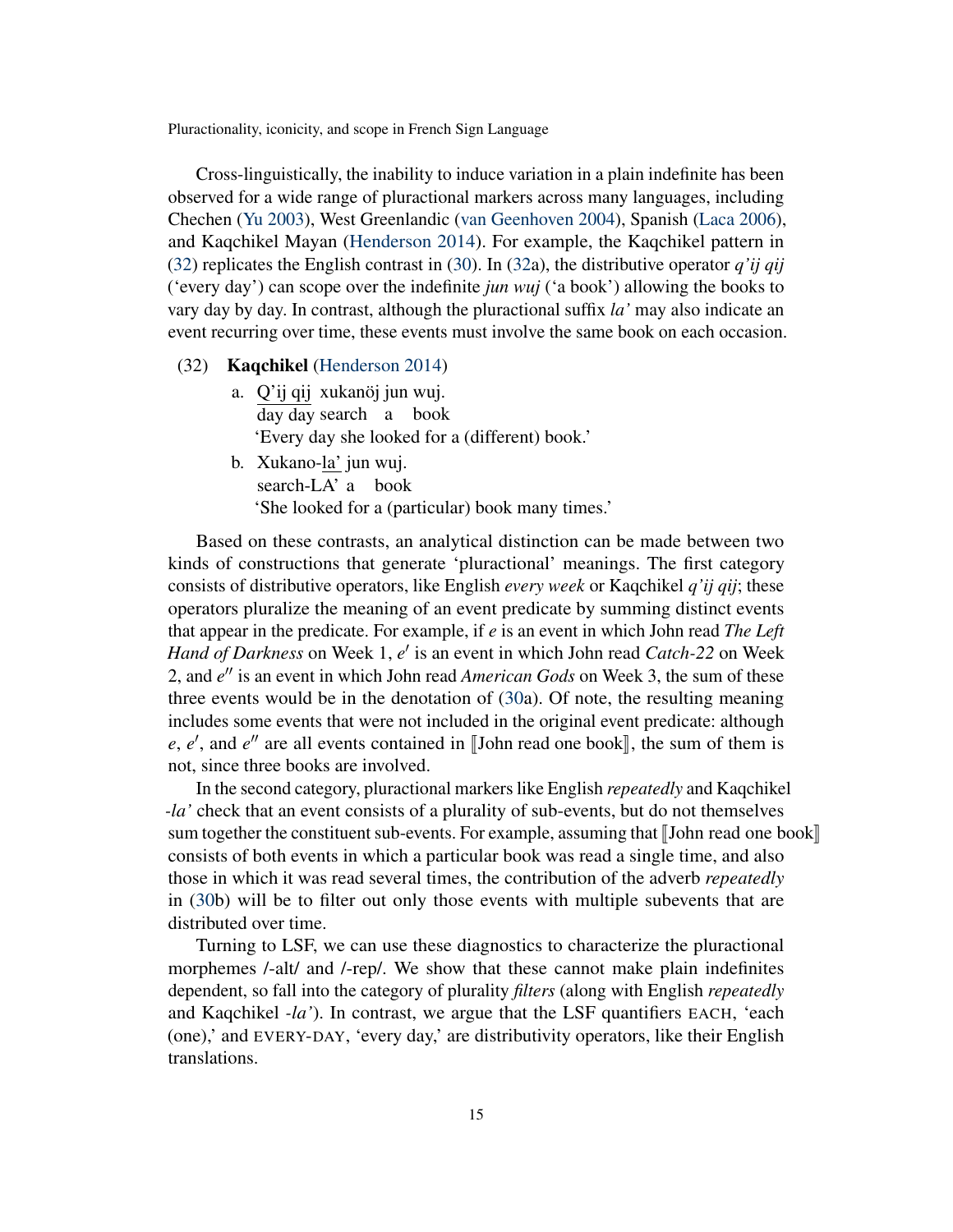First, looking at distribution across the temporal dimension, we observe a semantic contrast between the lexical item EVERY-DAY, and the verbal inflection /-rep/: the former allows variation of a plain indefinite; the latter does not. For example, the sentence in [\(33a](#page-15-0)) is true if a different word was forgotten each day, but [\(33b](#page-15-0)) entails that the same word was forgotten more than once.

- <span id="page-15-0"></span>(33) a. EVERY-DAY JEAN ONE WORD FORGET.  $\sqrt{$ many words  $\sqrt{}$  one word 'Every day, Jean forgot one word.'
	- b. JEAN ONE WORD FORGET-rep.  $*$  many words  $\checkmark$  one word 'Jean forgot one word repeatedly.'

Turning to distribution across the participant dimension, we see a similar contrast between the lexical item EACH, and the verbal inflection /-alt/. Like EVERY-DAY, the quantifier EACH may induce variation in a plain indefinite; this can be seen in [\(34a](#page-15-1)), which admits a reading in which each individual forgot a different word. In contrast, /-alt/ cannot introduce any such variation: the only situations described by [\(34b](#page-15-1)) are those in which the same word was forgotten by each student.

- <span id="page-15-1"></span>(34) a. STUDENT EACH FORGOT ONE WORD.  $\sqrt{m}$  many words  $\sqrt{m}$  one word 'Each student forgot one word.'
	- b. STUDENT IX-arc FORGOT-alt ONE WORD. \*many words  $\checkmark$  one word 'The students forgot (the same) one word.'

We thus conclude that, like pluractional markers in many other languages, the verbal inflections /-rep/ and /-alt/ filter the meaning of an event predicate for plurality, but are not themselves distributive operators. In contrast, the quantifiers EACH and EVERY-DAY are distributive operators that return sums of the events in an event predicate. This distinction is orthogonal to the dimension across which there is distribution. These findings are summarized in [\(35\)](#page-15-2).

<span id="page-15-2"></span>

| (35) |              | operator    | filter |
|------|--------------|-------------|--------|
|      | participants | <b>EACH</b> | -alt   |
|      | time         | EVERY-DAY   | -rep   |

# <span id="page-15-3"></span>3.2 Definitions and examples

We will adopt a neo-Davidsonian event semantics, where verbs denote sets of events (e.g., [Davidson](#page-40-5) [1967,](#page-40-5) [Carlson](#page-40-6) [1984\)](#page-40-6). Both events and individuals form a mereological structure;  $\leq$  indicates mereological parthood ( $e' \leq e$  is read "*e'* is part of *e*"). The sum of two objects,  $x \oplus y$ , is defined as the smallest object *z* such that  $x \prec z$  and  $y \prec z$ . The generalized summation operator  $\bigoplus P$  takes the sum of all the elements of a set *P*, defined when  $P \neq \emptyset$ .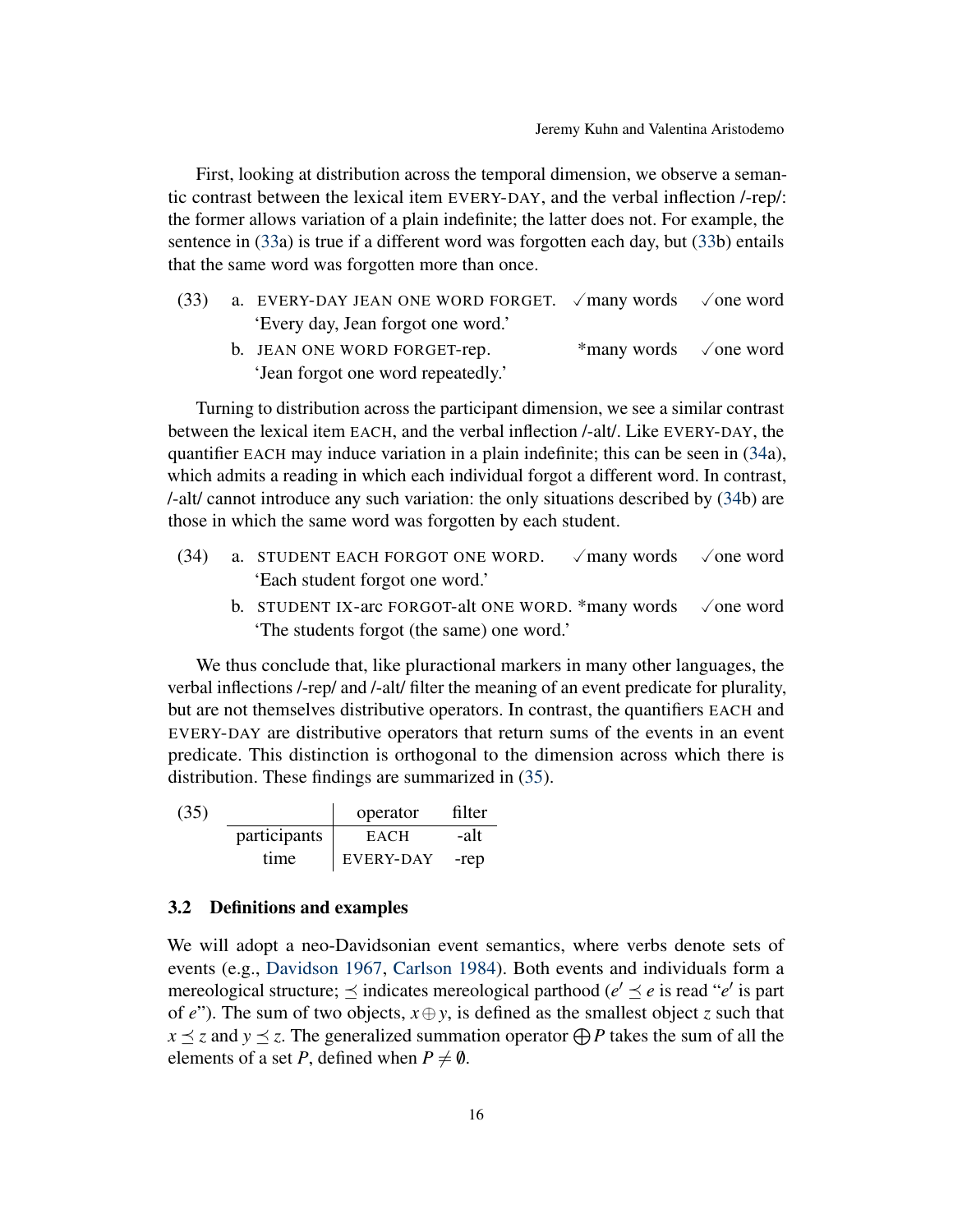Algebraic closure of a set under sum-formation is defined as the star-operator in [\(36\)](#page-16-0). Following [Krifka](#page-41-6) [\(1992\)](#page-41-6) and [Kratzer](#page-41-7) [\(2008\)](#page-41-7), among others, lexical predicates are inherently pluralized via the star operator. Thus, *arrive* denotes the set of all singular or plural arriving events.

<span id="page-16-0"></span>(36) For every set  $P, {}^*P = \{x: \exists P' [P' \subseteq P \land P' \neq \emptyset \land x = \bigoplus P']\}$ ' <sup>∗</sup>*P* is the set of all objects that can be made by summing non-empty subsets of *P*.'

A definite plural denotes a sum individual.

(37) [the boys]  $= \bigoplus$ [boy]

Verbal arguments are related to events through thematic role functions; thus if *e* is an event witnessing the fact that John coughed, then  $agent(e) = John$ . Following [Krifka](#page-41-8) [\(1986\)](#page-41-8) among others, we assume cumulativity of thematic roles; that is, for all events  $e, e',$  agent $(e \oplus e') =$  agent $(e) \oplus$  agent $(e')$ .

These arguments are introduced by thematic role operators, which we will represent syntactically as [ag] and [th]. Following [Champollion](#page-40-7) [\(2015\)](#page-40-7), we will assume that a thematic role operator forms a constituent with a noun phrase. Because the particular details of this composition are irrelevant here, we will simplify by providing denotations for the full noun phrases, after combination with the thematic role operator. Two definitions that we will use are provided in [\(38\)](#page-16-1) and [\(39\)](#page-16-2).

- <span id="page-16-1"></span>(38) [the boys  $[ag]$ ] =  $\lambda V \lambda e[V(e) \wedge agent(e) = \bigoplus [boy]]$ <br>(39) [one word  $[th]$ ] =  $\lambda V \lambda e[V(e) \wedge them(e) \in [word]]$
- <span id="page-16-2"></span> $[One word [th]] = \lambda V \lambda e[V(e) \wedge \text{theme}(e) \in [word] \wedge \text{theme}(e)] = 1]$

We are now equipped to provide definitions for the pluractional morphemes in LSF. The meanings of /-alt/ and /-rep/ are provided in [\(40\)](#page-16-3) and [\(41\)](#page-16-4), adapted from a similar analysis in [Lasersohn](#page-42-7) [\(1995\)](#page-42-7). Here, the function  $\tau$  returns the runtime of an event—the sum of contiguous points in time over which it occurs. We let  $\theta(e)$  be the tuple of the arguments of an event:  $\langle agent(e),then(e),... \rangle$ .

- <span id="page-16-3"></span>(40)  $[\![\text{-alt}]\!] = \lambda V \lambda e[V(e) \wedge \exists e', e'' \preceq e[\theta(e') \neq \theta(e'')]]$ <br>(*t*) although a verib denotation  $V$  and given the act '/-alt/ takes a verb denotation *V* and gives the set of *V*-ing events that have at least two subparts with different thematic arguments.'
- <span id="page-16-4"></span>(41)  $\left[ \text{-rep} \right] = \lambda V \lambda e[V(e) \wedge \exists e', e'' \leq e[\tau(e') \neq \tau(e'')]]$ <br>(*t* gan/takes a verb denotation *V* and gives the set '/-rep/ takes a verb denotation *V* and gives the set of *V*-ing events that have at least two subparts with different runtimes.'

The critical difference between the two morphemes is that /-alt/ requires that the event has sub-events with different thematic arguments; /-rep/ requires that the event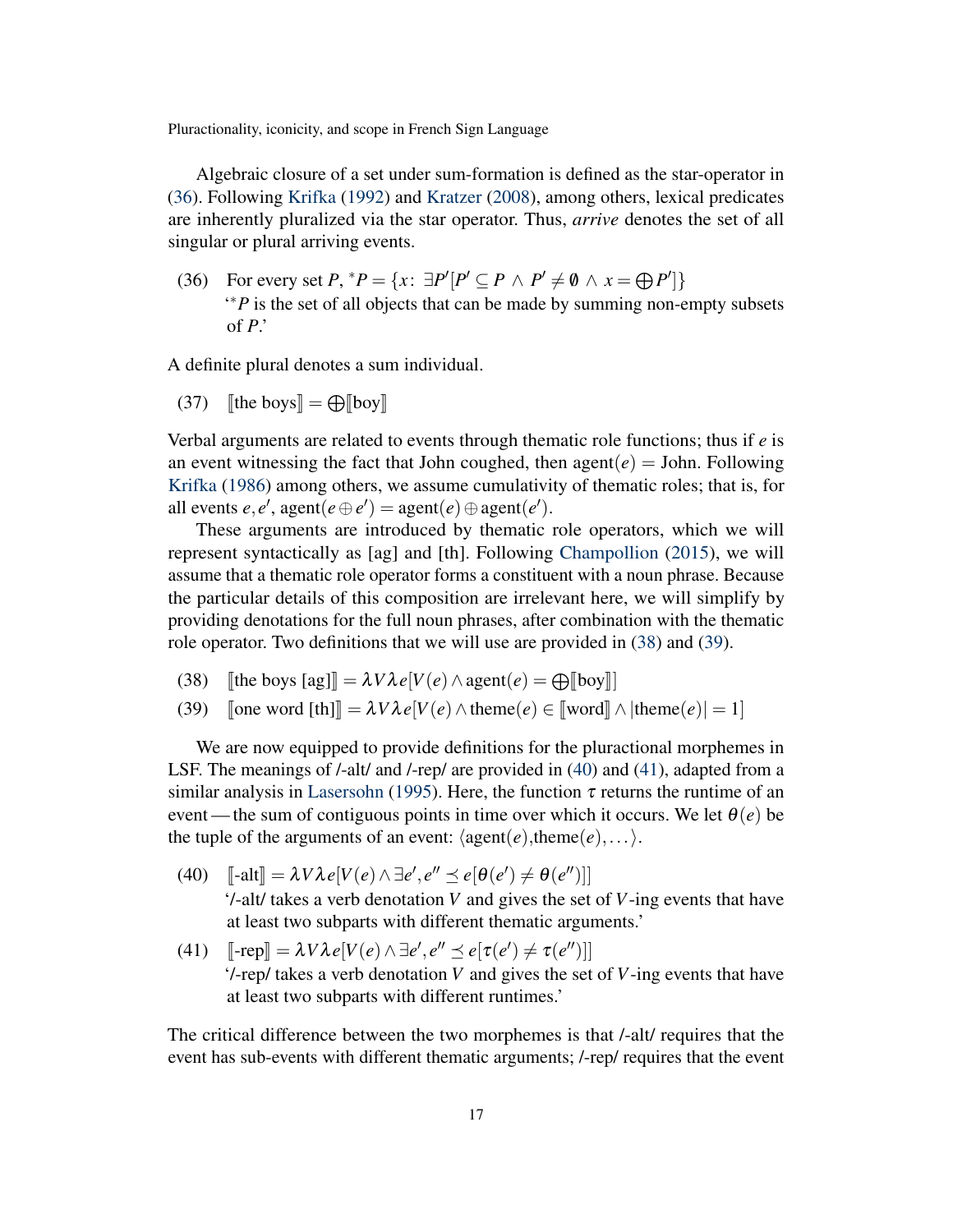has sub-events with different runtimes. In either case, the existence of two nonidentical sub-events entails that there is more than one event— that is to say, the inflected verb is pluractional.

In the remainder of Section [3.2,](#page-15-3) we illustrate the system with several examples. The tree in [\(43\)](#page-17-0) provides an example derivation for sentence [\(42\)](#page-17-1). The verb ARRIVE is number-neutral, including both singular and plural events; at node (a), it combines with /-alt/, which restricts this denotation to plural events, and further imposes the condition of thematic variation over these events. At node (b), an agent argument position has been introduced and filled by the sum of the speaker's friends. Because 'MY FRIENDS' is plural, it provides a thematic argument that can satisfy the condition of thematic variation imposed by /-alt/. Finally, the event argument is existentially closed.

<span id="page-17-1"></span><span id="page-17-0"></span>(42) MY FRIENDS ARRIVE-alt.



(44) a. 
$$
\lambda e[^{\ast}arrive'(e) \wedge \exists e', e'' \preceq e[\theta(e') \neq \theta(e'')]]
$$
  
b.  $\lambda e[^{\ast}arrive'(e) \wedge \exists e', e'' \preceq e[\theta(e') \neq \theta(e'')] \wedge {\ast} agent(e) = \bigoplus (my friends')]$   
c.  $\exists e[^{\ast}arrive'(e) \wedge \exists e', e'' \preceq e[\theta(e') \neq \theta(e'')] \wedge {\ast} agent(e) = \bigoplus (my friends')]$ 

The sentence in [\(45\)](#page-17-2) is ungrammatical; the tree in [\(46\)](#page-17-3) shows where this goes wrong. The derivation proceeds as before; the difference here is that the subject of the sentence is a singular individual, thereby guaranteeing that the sentence be a contradiction. Specifically, /-alt/ imposes the condition of thematic variation. Since the only thematic role is the agent, this amounts to the constraint that  $\exists e', e'' \leq e$ [agent $(e') \neq$  agent $(e'')$ ], which entails that  $|agent(e)| \geq 2$ . This contradicts the condition that agent $(e)$  = mirko'.

- <span id="page-17-2"></span>(45) \* MIRKO ARRIVE-alt.
- <span id="page-17-3"></span>(46)

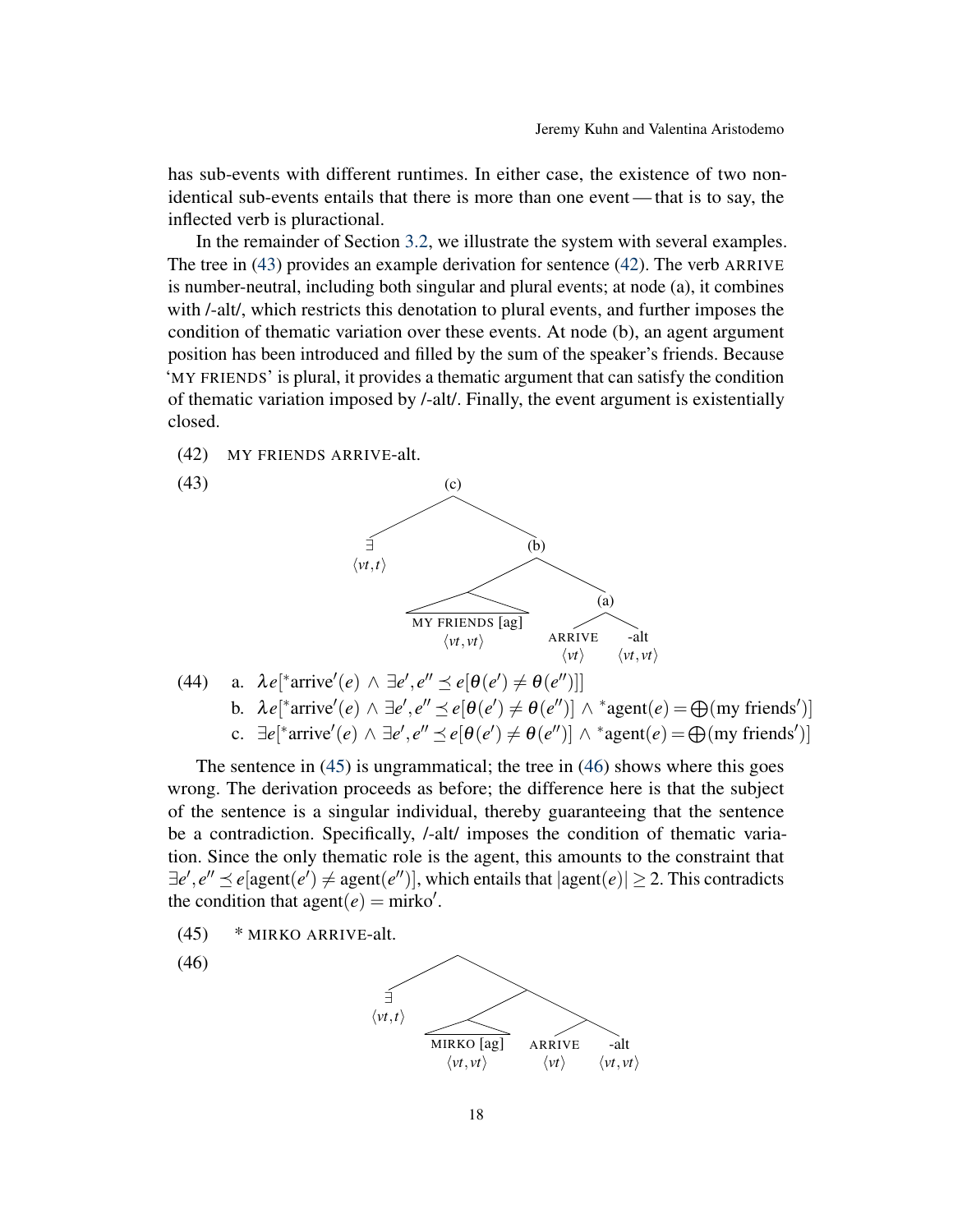$(47)$ <sup>\*</sup>arrive(*e*) ∧ ∃*e'*, *e''*  $\leq$  *e*[ $\theta$ (*e'*)  $\neq$   $\theta$ (*e''*)] ∧ \*agent(*e*) = mirko']

As shown in Section [3.1,](#page-13-3) /-alt/ and /-rep/ cannot induce variation in plain indefinites. The example in [\(48\)](#page-18-0) illustrates how this result is derived, using an example with /-rep/. As before, the verb FORGET is number-neutral, including both singular and plural events; at node (a), it combines with /-alt/, which restricts this denotation to plural events that are distributed over time. At node (b), this denotation is again restricted to those (plural) events that have a single word as theme. By cumulativity of thematic roles, this entails that the same word was forgotten in each subevent. The sentential truth conditions involve a total of one book, as attested.

<span id="page-18-0"></span>(48) JEAN ONE WORD FORGET-rep.



 $|\text{theme}(e)| = 1 \land \text{agent}(e) = \text{jean}'$ 

For comparison, let us look at the action of a distributive operator; here we focus on EACH. Above, we showed that EACH takes an event predicate, and returns the sum of events in that predicate. A version of this is implemented in [\(51\)](#page-18-1): applying 'EACH [ag]' to a predicate returns a set of events that can be obtained by summing subevents with atomic agents.

<span id="page-18-1"></span>(51)  $\left[\text{EACH [ag]}\right] = \lambda V \lambda e \left[\exists E \left[e = \bigoplus E \wedge \forall x [\text{atom}(x) \rightarrow \exists! e' \left[e' \in E \wedge V(e') \wedge \exists x \in \text{const}(e')\right]\right]\right]$  $\text{agent}(e') = x] \land \forall e' [e' \in E \rightarrow \exists x [\text{atom}(x) \land V(e') \land \text{agent}(e') = x]]]$ 'Given an event predicate *V*, return the set of events  $e = \bigoplus E$  such that each atomic individual is the agent of exactly one *V*-ing event in *E*, and, conversely, every element of *E* is a *V*-ing event with an atomic agent.'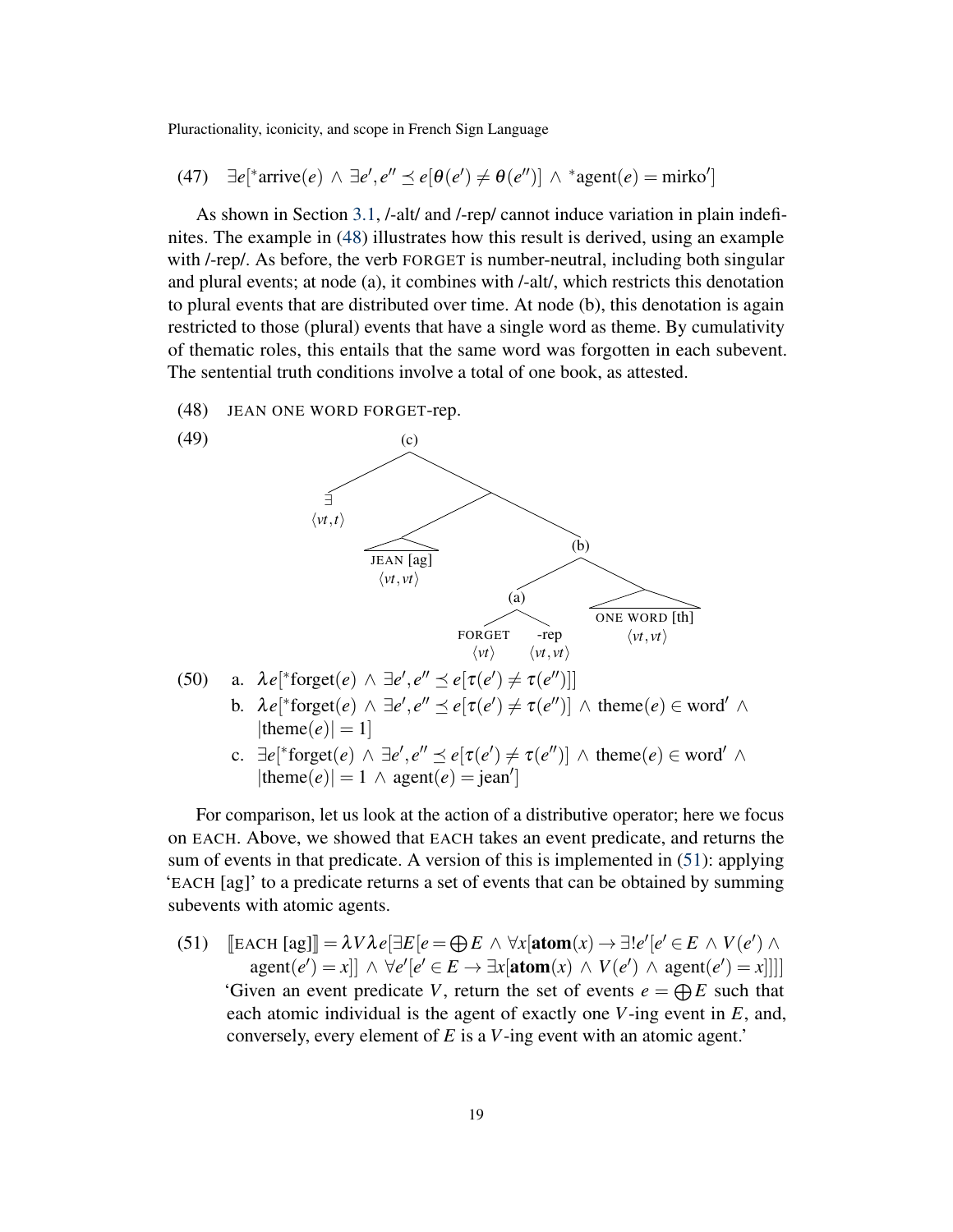As an example, [\(53\)](#page-19-0) provides the derivation of [\(52\)](#page-19-1). At node (a), the subtree denotes a set of events in which one girl was invited. At node (b), the distributive operator is applied, returning sums of events in which each atomic individual invited one girl. At (c), existential closure asserts that such an event exists. Critically, although any atomic subpart of this event is guaranteed to involve a single girl, the sum of these subevents, i.e., the event itself, may involve more than girl, as attested.

<span id="page-19-1"></span>(52) EACH ONE GIRL INVITE.

<span id="page-19-0"></span>

- (54) a.  $\lambda e^{*}$  invite(*e*)  $\wedge$  theme(*e*)  $\in$  girl'  $\wedge$  |theme(*e*)| = 1] b.  $\lambda e[\exists E[e \in \bigoplus E \land \forall x[\text{atom}(x) \to \exists! e'[e' \in E \land \text{``invite}(e') \land \text{theme}(e') \in$ girl<sup>'</sup>  $\wedge$  |theme(*e'*)| = 1  $\wedge$  agent(*e'*) = *x*]]  $\wedge \forall e'$ [ $e' \in E \rightarrow \exists x$ [atom(*x*)  $\wedge$ \*invite(*e'*)  $\land$  theme(*e'*)  $\in$  girl'  $\land$  |theme(*e'*)| = 1  $\land$  agent(*e'*) = *x*]]]]
	- c.  $\exists e[\exists E[e = \bigoplus E \land \forall x[\text{atom}(x) \rightarrow \exists! e'[e' \in E \land \text{``invite}(e')] \land \text{theme}(e') \in$ girl'  $\wedge$  |theme(*e'*)| = 1  $\wedge$  agent(*e'*) = *x*]]  $\wedge \forall e'[e' \in E \rightarrow \exists x[\text{atom}(x) \land$ \*invite(*e'*)  $\land$  theme(*e'*)  $\in$  girl'  $\land$  |theme(*e'*)| = 1  $\land$  agent(*e'*) = *x*]]]]

Some notes are warranted about this definition of the universal quantifier. In particular, we note that the meaning that we have assigned the DP 'EACH (BOY)' is not a generalized quantifier (type  $\langle et, t \rangle$ ), but rather an event modifier (type  $\langle vt, vt \rangle$ ); in this sense, the definition is perhaps somewhat nonstandard. On the other hand, in making this choice, we follow a tradition of other work on quantification within event semantics. For example, [Taylor](#page-42-8) [\(1985\)](#page-42-8) and [Davies](#page-40-8) [\(1991\)](#page-40-8) observe that when adverbial expressions appear with a universal quantifier, they can target either the subevents involving atomic participants, or an event that is generated by summing these subevents, depending on the syntax. For example, in [\(55\)](#page-19-2), the temporal modifier '*for sixteen measures*' must apply to each of the subevents in which a single note was played, but the adverb '*unharmoniously*' must apply to the plural event involving a chord.

<span id="page-19-2"></span>(55) Unharmoniously, every organ student sustained a note on the Wurlitzer for sixteen measures. (via [Schein](#page-42-9) [1993\)](#page-42-9)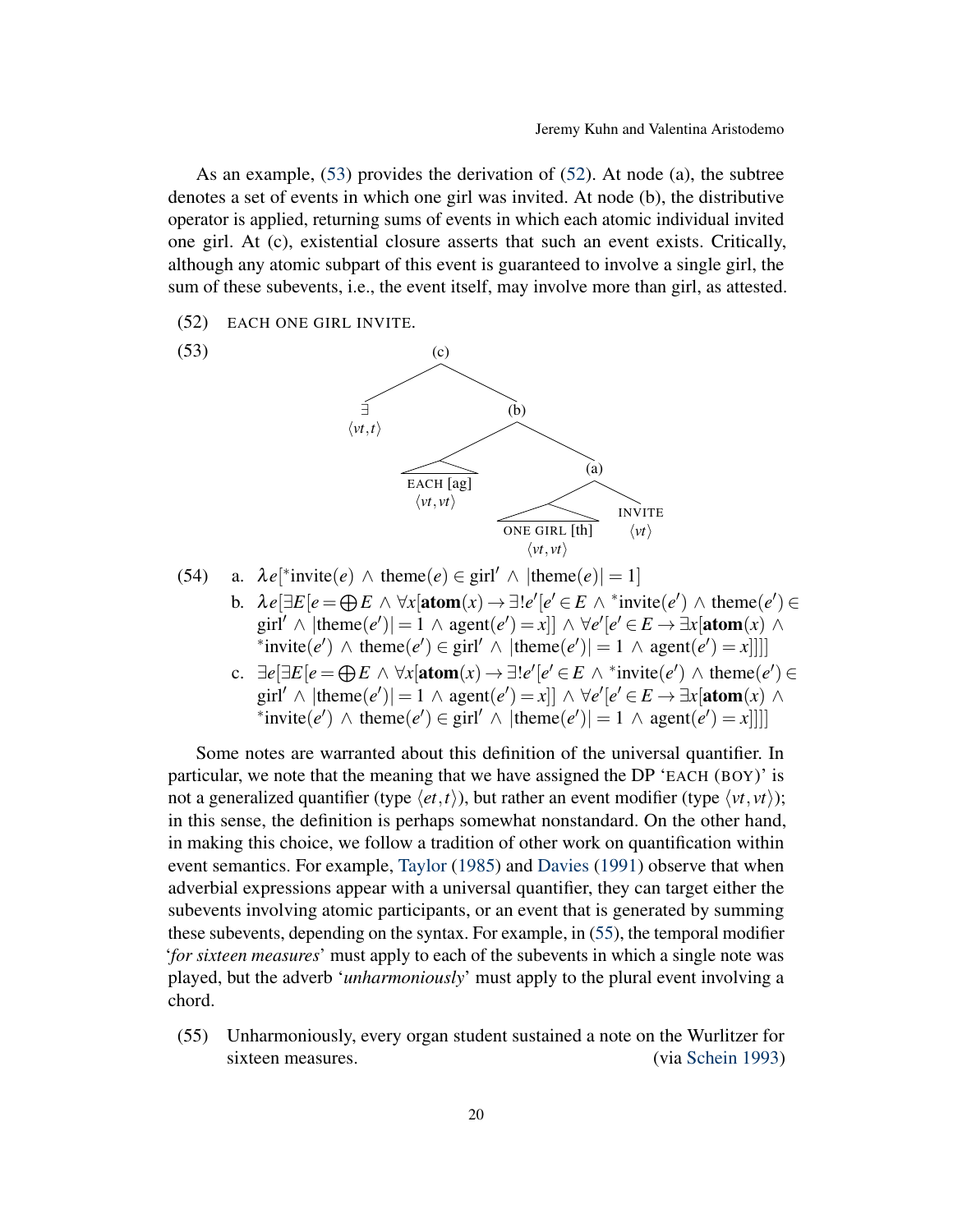[Schein](#page-42-9) [\(1993\)](#page-42-9) and [Kratzer](#page-41-9) [\(2000\)](#page-41-9) employ a similar strategy to analyze sentences in which distributive operators receive cumulative readings, such as in [\(56\)](#page-20-0) on a reading in which there are two plays per quarterback, but three video games in total. Analogously to [\(55\)](#page-19-2), here '*two new plays*' counts objects in the subevents, and '*three video games*' counts objects in the sum of these events.

<span id="page-20-0"></span>(56) Three video games taught every quarterback two new plays. [\(Schein](#page-42-9) [1993\)](#page-42-9)

The treatment of universal quantification as a summation operator is also adopted in recent theories of dynamic semantics with plural information states (Dynamic Plural Logic: [van den Berg](#page-39-1) [1996,](#page-39-1) [Nouwen](#page-42-10) [2003;](#page-42-10) Plural Compositional DRT: [Brasoveanu](#page-39-2) [2006,](#page-39-2) [Henderson](#page-41-2) [2014\)](#page-41-2). Within this tradition, [Henderson](#page-41-2) [\(2014\)](#page-41-2) uses the fact that distributive operators introduce sums in order to explain the appearance of dependent indefinites (which require a plural licensor) in the scope distributive quantifiers. As we will see in the Section [3.4,](#page-22-0) it is exactly the same architectural decision that allows us to explain the licensing of pluractional markers by distributive operators.

# 3.3 A compositional puzzle

In our descriptive generalizations thus far, there is a similarity between a verb inflected with /-alt/ and a collective predicate like GATHER: both require a plurality to be introduced in some thematic role. The parallel is illustrated in [\(57\)](#page-20-1) and [\(58\)](#page-20-2), where the form with a singular argument is ungrammatical in both.

- <span id="page-20-1"></span>(57) a. \* MIRKO GATHER.
	- b. BOYS IX-arc GATHER. '{The boys/\*Mirko} gathered'
- <span id="page-20-2"></span>(58) a. \* ONE PERSON FORGET-alt ONE WORD.
	- b. SEVERAL PEOPLE FORGET-alt SEVERAL WORDS. 'Many people forgot many words'

However, it turns out that the behavior of /-alt/ diverges from collective predicates under distributive operators like EACH. The collective predicate GATHER is ungrammatical under EACH, indicating that EACH distributes down to atomic individuals, yielding the same deviance in [\(59\)](#page-20-3) as in [\(57a](#page-20-1)). On the other hand, a verb inflected with /-alt/ is fine under EACH, as seen in [\(60\)](#page-21-0). Given that EACH entails that a given predicate holds of atomic individuals, it is puzzling that /-alt/, which generally needs a plural licensor, can apparently happily reside below it.

<span id="page-20-3"></span>(59) \* EACH BOY GATHER.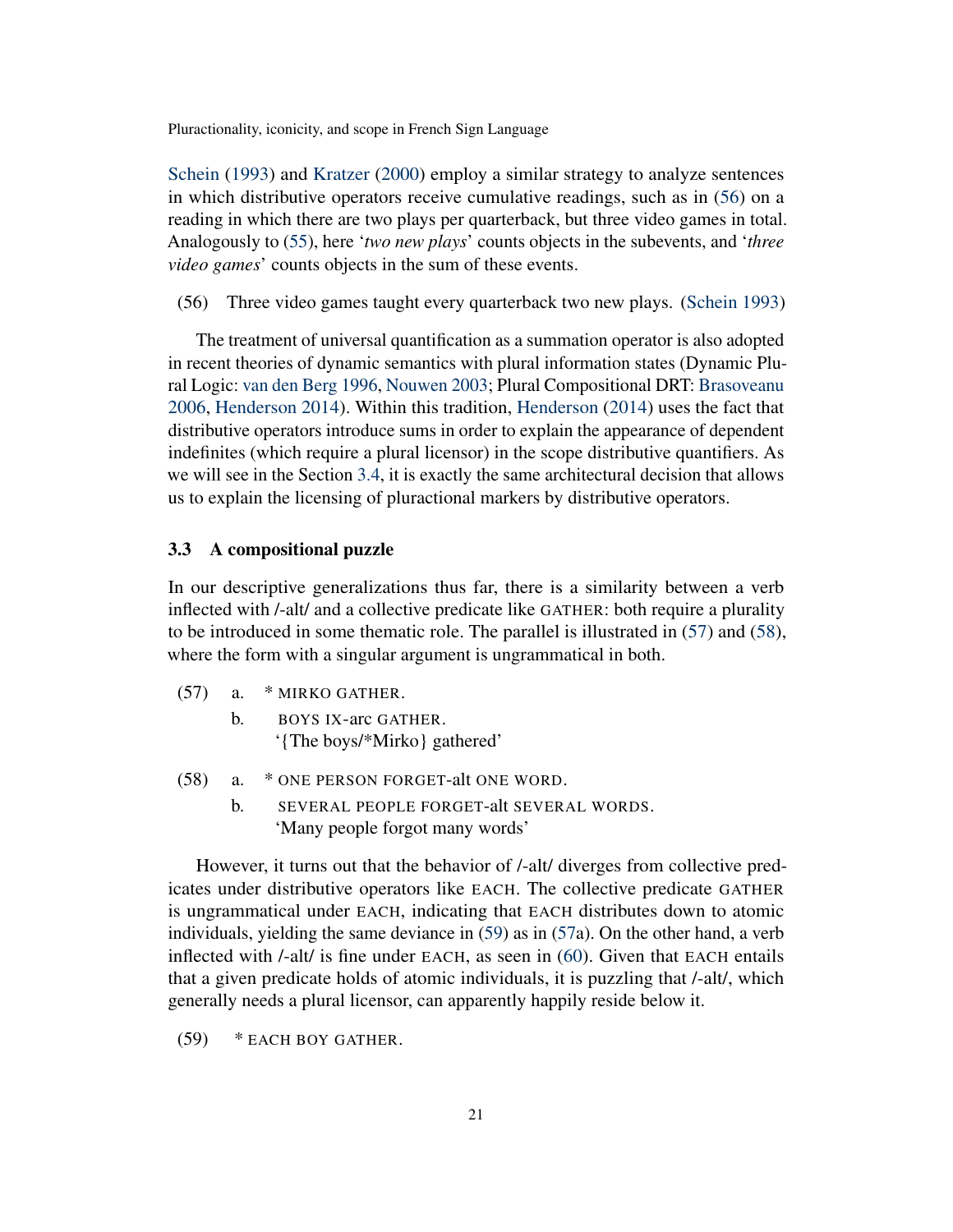- <span id="page-21-0"></span>(60) a. BOY EACH FORGET-alt BRING CAMERA. 'Each boy forgot to bring a camera.'
	- b. EACH INVITE-alt GIRL. 'Each one invited girls.'

We can make this puzzle formally precise with the definitions provided above. As we saw in the derivation of [\(45\)](#page-17-2) (i.e., 'MIRKO ARRIVE-alt.'), the thematic variation condition of /-alt/ generates a contradictory meaning when combined with singular arguments. An exactly parallel situation occurs if [\(61\)](#page-21-1) is given the structure in [\(62\)](#page-21-2). Specifically, in the meaning in [\(63b](#page-21-3)), observe that the agent of  $e'$  is an atomic individual. As in [\(45\)](#page-17-2), this means that it is impossible to satisfy the requirement that there be  $e''$ ,  $e''' \le e'$  with different agents. Thus, the meaning in [\(63b](#page-21-3)), derived through the tree in [\(62\)](#page-21-2), incorrectly predicts sentence [\(61\)](#page-21-1) to be ungrammatical.

<span id="page-21-1"></span>(61) EACH INVITE-alt GIRL.

<span id="page-21-2"></span>

<span id="page-21-3"></span>(63) a.  $\lambda e[^* \text{invite}(e) \wedge \exists e', e'' \leq e[\theta(e') \neq \theta(e'')] \wedge \text{theme}(e) \in \text{girl}']$ b.  $\exists e[\exists E[e = \bigoplus E \land \forall x[\text{atom}(x) \rightarrow \exists! e'[e' \in E \land \text{``invite}(e')] \land \text{theme}(e') \in$  $g\text{int}' \wedge \text{agent}(e') = x \wedge \exists e'', e''' \preceq e'[\theta(e'') \neq \theta(e''')] \wedge \forall e'[e' \in E \rightarrow$  $\exists x$ [atom(*x*)  $\wedge$  \*invite(*e'*)  $\wedge$  theme(*e'*)  $\in$  girl'  $\wedge$  agent(*e'*) =  $x \wedge \exists e''$ ,  $e''' \preceq$  $e'[\theta(e'') \neq \theta(e''')]]]]$ 

As it turns out, an analogous situation also occurs in the temporal domain. Because /-rep/ does not generally need a licensor, the puzzle is seen not in the unexpected grammaticality of a particular sentence (as in [\(60\)](#page-21-0)), but rather, in the unexpected availability of a particular reading of a sentence. Specifically, in Section [3.1,](#page-13-3) we showed that the temporal quantifier EVERY-DAY is a distributive operator; thus, the result of applying EVERY-DAY to an event predicate *V* is the sum of subevents (across each of several days) in which *V* took place. If the structure of [\(64\)](#page-22-1) is that in [\(65\)](#page-22-2), then the relevant event predicate is the meaning of the subtree under (a). Because this subtree contains /-rep/, it denotes a set of events with temporally distributed sub-events. Applying EVERY-DAY to this predicate thus predicts sentential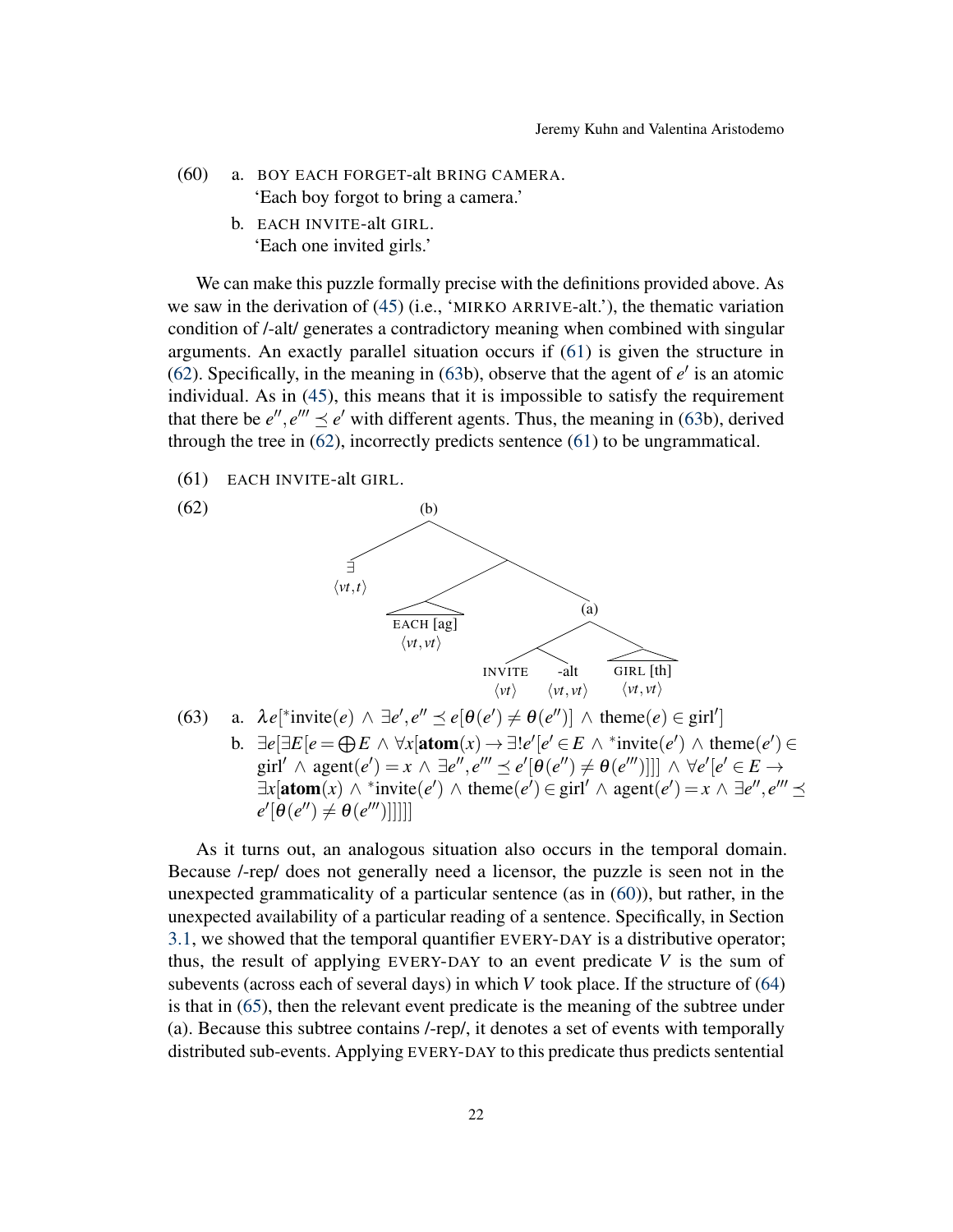truth conditions with a 'doubly distributive' meaning, in which there are multiple giving events on each day. However, although this is reported as one possible reading of the sentence, it is critically not the only reading, nor even the most salient reading. Additionally,  $(64)$  is reported to have a preferred reading —  $(64a)$  $(64a)$  — in which a single giving event occurs on each day. On this reading, the contribution of /-rep/ seems to be mysteriously vacuous.

- <span id="page-22-1"></span>(64) EVERY-DAY ONE BOOK JEAN GIVE-1-rep.
	- a. 'Every day, Jean gave me one book.' *(preferred reading)*
	- b. 'Every day, Jean gave me one book repeatedly.'

<span id="page-22-2"></span>



To summarize, both /-alt/ and /-rep/ show an unexpected interaction in the presence of distributive operators. Whereas the two verbal inflections normally impose a pluractional constraint on the meaning of a verb, this constraint doesn't seem to surface in the compositional derivation when the verb appears under a distributive operator that performs the same action.

#### <span id="page-22-0"></span>3.4 Scopable pluractionality

To the best of our knowledge, the LSF pattern laid out above is the first systematic documentation of this compositional puzzle in the verbal domain. On the other hand, the present state of affairs turns out to be formally identical to a puzzle involving 'dependent indefinites' in the nominal domain [\(Balusu](#page-39-0) [2005,](#page-39-0) [Henderson](#page-41-2) [2014\)](#page-41-2). The situation can be illustrated using data from Kaqchikel Mayan [\(Henderson](#page-41-2) [2014\)](#page-41-2). In Kaqchikel, reduplicating a numeral (e.g. *ju-jun*, 'one-one'; *ox-ox*, 'three-three') yields the meaning that the indefinite varies with respect to another argument in the sentence; as such, it is licensed by a plural (as in [\(66b](#page-23-0))) and is ungrammatical if all other arguments are singular (as in [\(66a](#page-23-0))). But, just like /-alt/ in LSF, reduplicated numerals in Kaqchikel can also be licensed by quantifiers which distribute to atoms,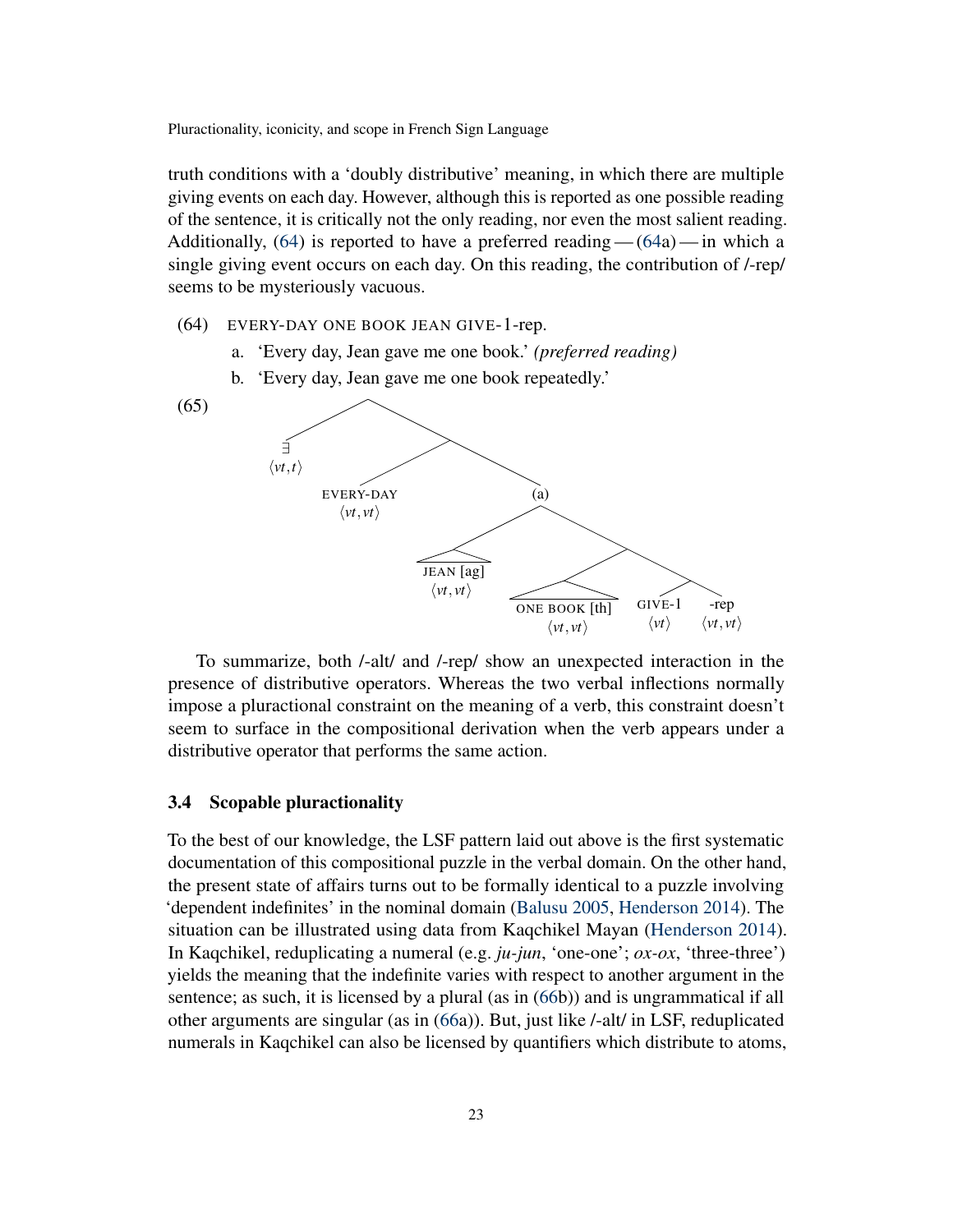as in [\(66c](#page-23-0)). (Like EACH in LSF, Kaqchikel *chikijujunal* is ungrammatical with collective predicates [\(Henderson](#page-41-2) [2014,](#page-41-2) f.n. 14).)

<span id="page-23-0"></span>(66) Kaqchikel Mayan (data from [Henderson](#page-41-2) [2014\)](#page-41-2)

| a. | $*$ Xe'inchäp $\overline{ox}$ -ox | wäy.                                                   |
|----|-----------------------------------|--------------------------------------------------------|
|    | I-handle three-three tortilla     |                                                        |
|    |                                   | Desired reading: 'I took (groups of) three tortillas.' |

- b. Xeqatij <u>ox-ox</u> we-eat three-three tortilla wäy. 'We each ate three tortillas.'
- c. Chikijujunal ri tijoxela' xkiq'etej ju-jun tz'i'. each the students hugged one-one dog 'Each of the students hugged a dog.'

In the literature on dependent indefinites, a variety of different solutions have been proposed for this problem. For example, in one class of analysis, dependent indefinites are posited to have no built-in variation condition; rather, dependency marking is the expression of syntactic agreement with a higher operator that introduces pluractionality. This operator is the overt distributivity operator in the case of [\(66c](#page-23-0)), and is posited to be covert in the case of [\(66b](#page-23-0)). Analyses that exemplify this theory of 'distributive concord' include [Oh](#page-42-11) [\(2001,](#page-42-11) [2006\)](#page-42-12) and [Kimmelman](#page-41-10) [\(2015\)](#page-41-10).

Here, we will argue for an alternative proposal in which a pluractional marker is a *scope-taking predicate*. Following [Lasersohn](#page-42-7) [\(1995\)](#page-42-7), among others, we have proposed that the meaning of a pluractional marker is a predicate, or a filter, that checks for a plurality of events. However, departing from these authors, we will argue that this predicate can take scope at different levels with a non-trivial semantic effect; in particular, when a pluractional marker takes scope above a distributive operator, it may be satisfied by properties of the event plurality that is introduced by that operator. In this proposal, we follow the spirit of [Brasoveanu & Henderson'](#page-39-3)s [\(2009\)](#page-39-3) analysis of English '*one by one*' and [Henderson'](#page-41-2)s [\(2014\)](#page-41-2) analysis of dependent indefinites, also exemplified in Kuhn (to appear).

Formally, there are a number of ways in which this proposal can be implemented, including standard mechanisms of scope-taking (quantifier raising and associates; see [Kuhn](#page-41-5) [to appear\)](#page-41-5) and analyses employing 'postsuppositions,' propositions that are dynamically passed through the derivation of a sentence to be evaluated at a later point (see [Henderson](#page-41-2) [2014](#page-41-2) for discussion). [Henderson](#page-41-2) [\(2014\)](#page-41-2) observes that the effect of a postsupposition can be emulated by evaluating a conjunct as though it attaches to a given tree at a higher node. Thus, for relative simplicity, here we will approximate the process of scope-taking as an attachment ambiguity.

The derivation below illustrates how this analysis works. Sentence [\(67\)](#page-24-0) repeats the example from [\(61\)](#page-21-1), in which /-alt/ co-occurs with a distributive operator. The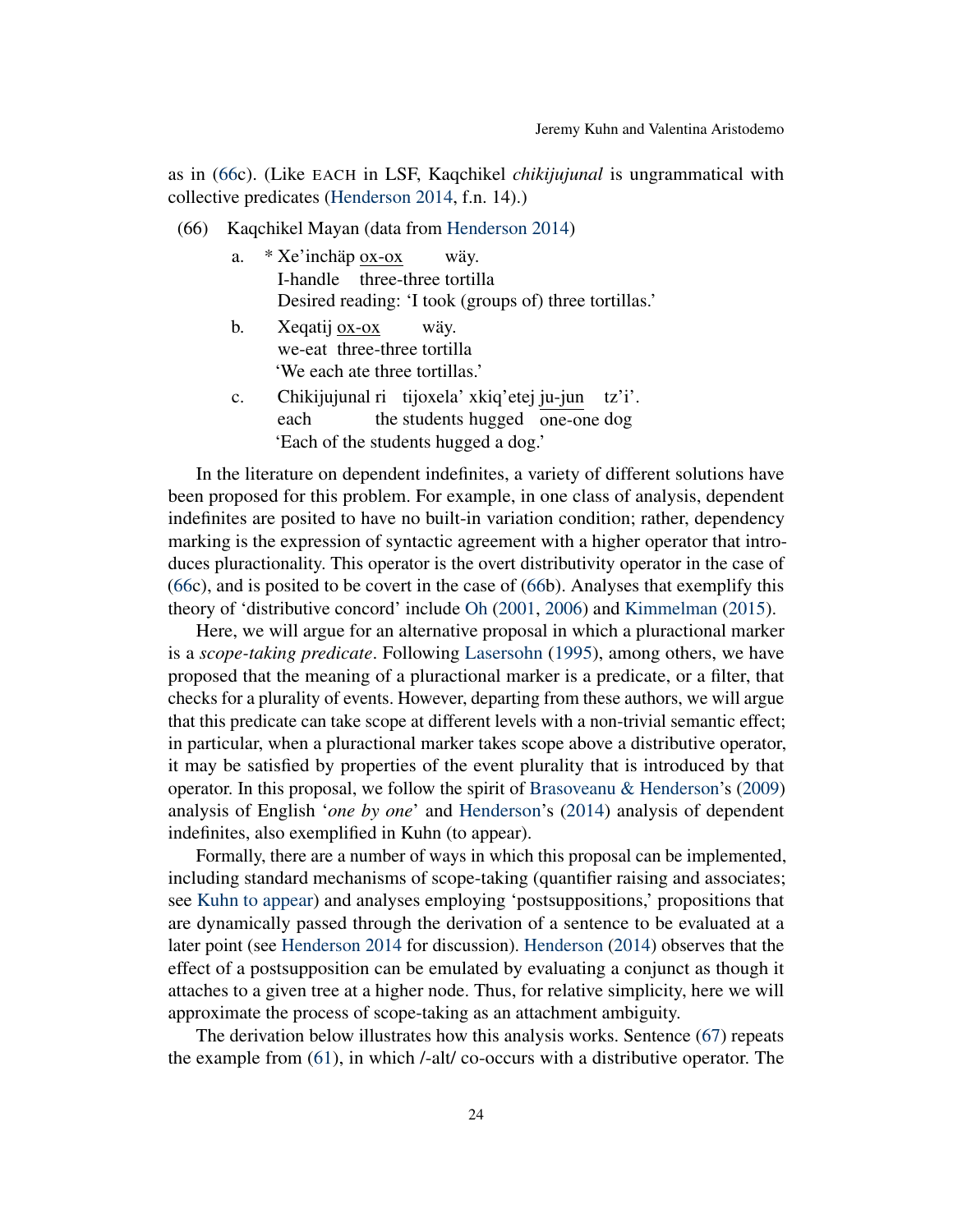proposed tree in [\(68\)](#page-24-1), however, differs from the earlier logical form in the position at which /-alt/ is evaluated; here, it appears at a higher node than EACH, generating the truth conditions in  $(69b)$  $(69b)$ . Critically, although the subevents  $e'$  still have atomic agents, the condition of thematic variation now applies to the global event *e*. The variation introduced under 'BOY EACH' can thus also satisfy the entailments of /-alt/, and there is no contradiction.

<span id="page-24-0"></span>(67) EACH INVITE-alt GIRL.

<span id="page-24-1"></span>

- <span id="page-24-2"></span>(69) a.  $\lambda e[\exists E[e \in \bigoplus E \land \forall x[\text{atom}(x) \to \exists! e'[e' \in E \land \text{``invite}(e')] \land \text{theme}(e') \in$ girl<sup> $\ell' \wedge \text{agent}(e') = x$ ]]  $\wedge \forall e' [e' \in E \rightarrow \exists x [\text{atom}(x) \wedge \exists x \text{invite}(e') \wedge \text{them}(e') \in E \rightarrow \exists x \text{atom}(e')$ </sup> girl<sup>'</sup>  $\land$  agent $\left(e^{t}\right) = x$ ]]]
	- b.  $\exists e[\exists E[e = \bigoplus E \land \forall x[\text{atom}(x) \rightarrow \exists! e'[e' \in E \land \text{``invite}(e')] \land \text{theme}(e') \in$ girl<sup> $\ell' \wedge \text{agent}(e') = x$ ]]  $\wedge \forall e' [e' \in E \rightarrow \exists x [\text{atom}(x) \wedge \exists x \text{invite}(e') \wedge \text{them}(e') \in E \rightarrow \exists x \text{atom}(e')$ </sup>  $\text{girl}' \land \text{agent}(e') = x]]] \land \exists e', e'' \preceq e[\theta(e') \neq \theta(e'')]$

An analysis of /-rep/ under a temporal quantifier is exactly parallel; when the pluractional morpheme is evaluated at a higher position than the distributive operator, as in [\(70\)](#page-24-3), the temporal distribution introduced by EVERY-DAY can satisfy the pluractional entailments of /-rep/.

<span id="page-24-3"></span>(70)

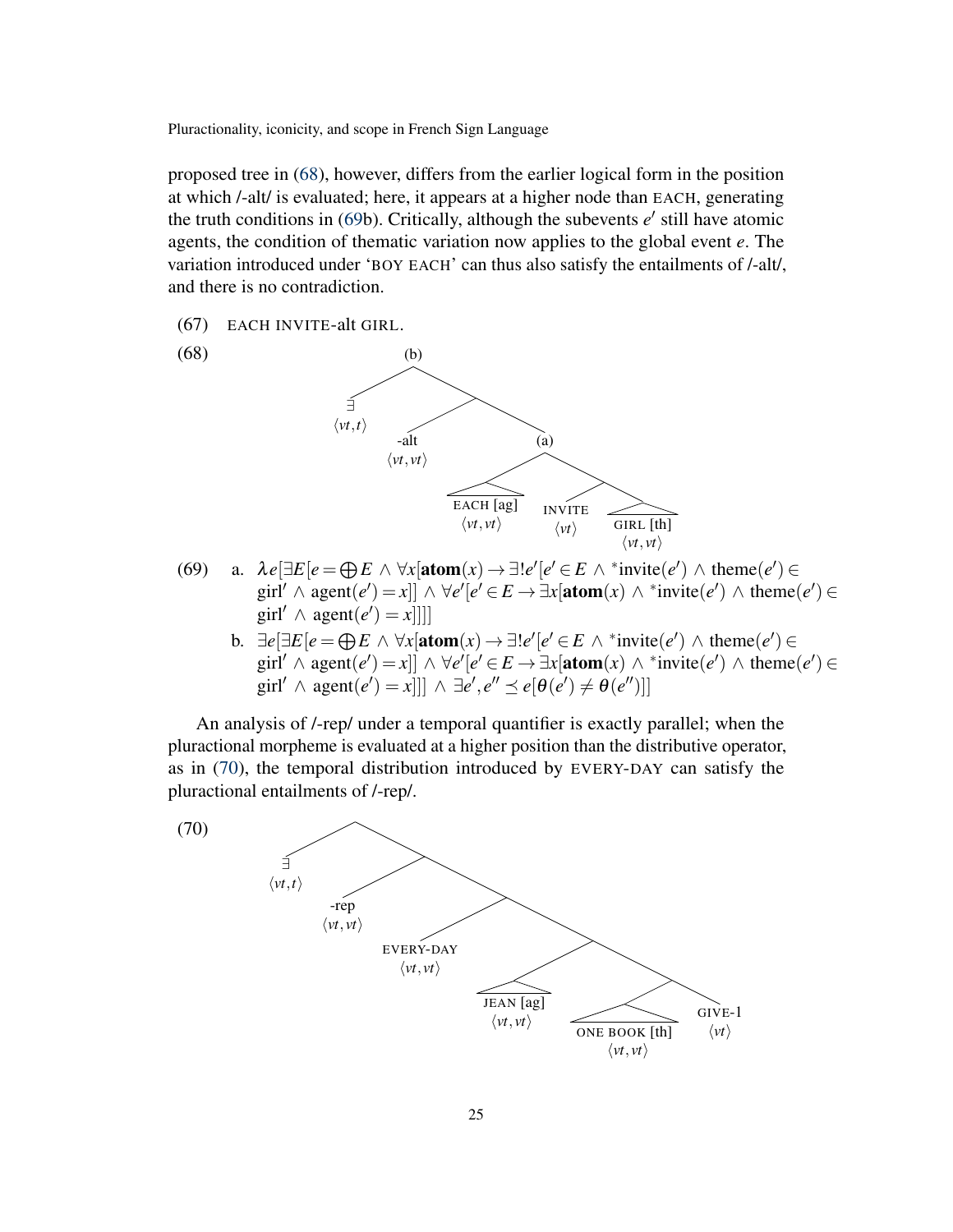The analysis of pluractional morphemes as scope-taking predicates thus successfully predicts the grammaticality and interpretation of sentences in which /-alt/ and /-rep/ co-occur with with distributivity operators.

Following the discussion of iconicity in Section [4,](#page-25-0) we will give a new argument in favor of this kind of analysis, based on the interaction of iconicity with the compositional semantics. In particular, we will see that iconic manipulations are incorporated as part of the at-issue meaning of pluractional forms in LSF; when /-alt/ is licensed by EACH, we will observe that this iconic enrichment must be evaluated from a global perspective, demonstrating that the iconic predicate (as part of the pluractional morpheme) is taking scope above the distributive operator.

#### 3.5 Summary: pluractionality

Up to this point, the pattern of pluractional verbs in French Sign Language fits perfectly into a broader typology of pluractionality in spoken languages: verbal inflection, through reduplication, indicates a plurality of events, whose distribution over various dimensions may be specified by the morpheme in question. We observed a compositional puzzle that was formally identical to the puzzle of licensing dependent indefinites in nominal domain, which we analyzed through a mechanism of scope-taking.

The following section, however, shows that the patterns in LSF go beyond this basic typology: specifically, LSF may additionally communicate information about an event through an iconic mapping. We will argue that this iconic mapping must be integrated throughout the course of semantic composition.

#### <span id="page-25-0"></span>4 Iconicity

#### <span id="page-25-1"></span>4.1 Iconicity in the grammar?

Sign languages, cross-linguistically, are well known for having productive and pervasive iconicity [\(Cuxac](#page-40-9) [2001,](#page-40-9) [Liddell](#page-42-13) [2003,](#page-42-13) [Emmorey](#page-40-10) [2003\)](#page-40-10). In loose terms, iconicity means that the form of the sign 'looks like' the meaning of the sign. Iconic phenomena have been shown be productive and interpretable. For example, in ASL, an 'F' handshape (as shown in Figure [6\)](#page-26-0) denotes a small disk; [Emmorey & Herzig](#page-40-1) [\(2003\)](#page-40-1) show that the aperture between the index finger and thumb can be gradiently modified to iconically indicate the size of this disk.

The fact that interlocutors are able to communicate such meanings shows that sign language is able to communicate both logical meaning (generated via grammatical composition) and iconic meaning (generated via pictorial demonstration). On the other hand, it is perhaps not surprising that humans are able to integrate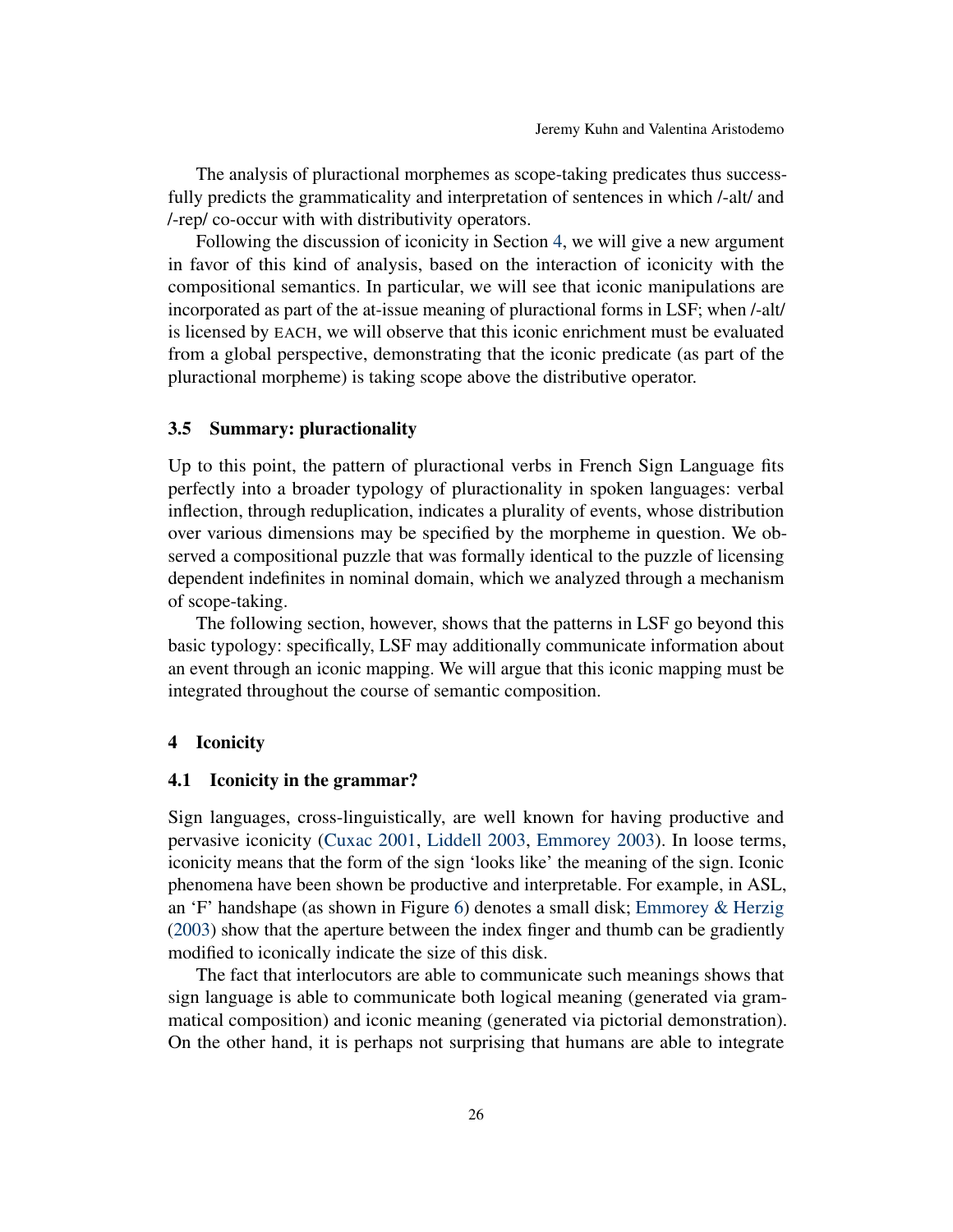

<span id="page-26-0"></span>Figure 6 Aperture iconically interpreted in ASL

two kinds of meaning; after all, we make inferences all the time about how people look, sound, and behave. Of particular note, even in spoken language, interlocutors may accompany speech with gesture; the inferences drawn from these utterances incorporate both linguistic meaning and pictorial, gestural content. For example, when an ascending spiral gesture accompanies the utterance in  $(71)$ , we infer that the way up to the roof is a spiral staircase.

<span id="page-26-1"></span>(71) John went up to the roof. spiral gesture

Ebert  $& Ebert (2014)$  $& Ebert (2014)$  argue that, without the presence of a lexical demonstrative, co-speech gesture is never at-issue, so is systematically projected. [Schlenker](#page-42-14) [\(2016\)](#page-42-14) refines [Ebert & Ebert'](#page-40-11)s proposal with systematic investigation of gestures embedded under various logical operators; he shows that empirically, gestural meaning projects like a special kind of presupposition.<sup>[3](#page-26-2)</sup> For example, in  $(72)$ , the meaning of the co-speech gesture is projected to be evaluated above *if* ; empirically, we infer that John may or may not go up to the roof, but that, if he does, the only way to get there is via a spiral staircase.

<span id="page-26-3"></span>(72) If John goes up to the roof, he'll get vertigo. spiral gesture

Turning to sign language, we take the null hypothesis to be that the iconic component of meaning is similarly non-interactive. Instantiating this hypothesis, for example, [Goldin-Meadow & Brentari](#page-41-11) [\(2015\)](#page-41-11) advance the proposal that iconicity in sign language is exactly analogous to co-speech gesture in spoken language. In light of the work on co-speech gesture, such an analysis would thus predict that iconic meaning should not be at-issue, and thus that it should project. To date, though, the status of iconic meaning in sign language has for the most part not been investigated. The one exception is [Schlenker, Lamberton & Santoro](#page-42-15) [\(2013\)](#page-42-15), who examine the

<span id="page-26-2"></span><sup>3</sup> More specifically, [Schlenker](#page-42-14) [\(2016\)](#page-42-14) argues that co-speech gesture triggers a 'cosupposition,' a presupposition conditionalized on the meaning of the cooccuring speech: if  $g$  is the meaning of a gesture and *p* is the meaning of the speech with which it cooccurs, the utterance generates a presupposition of the form  $p \rightarrow g$ .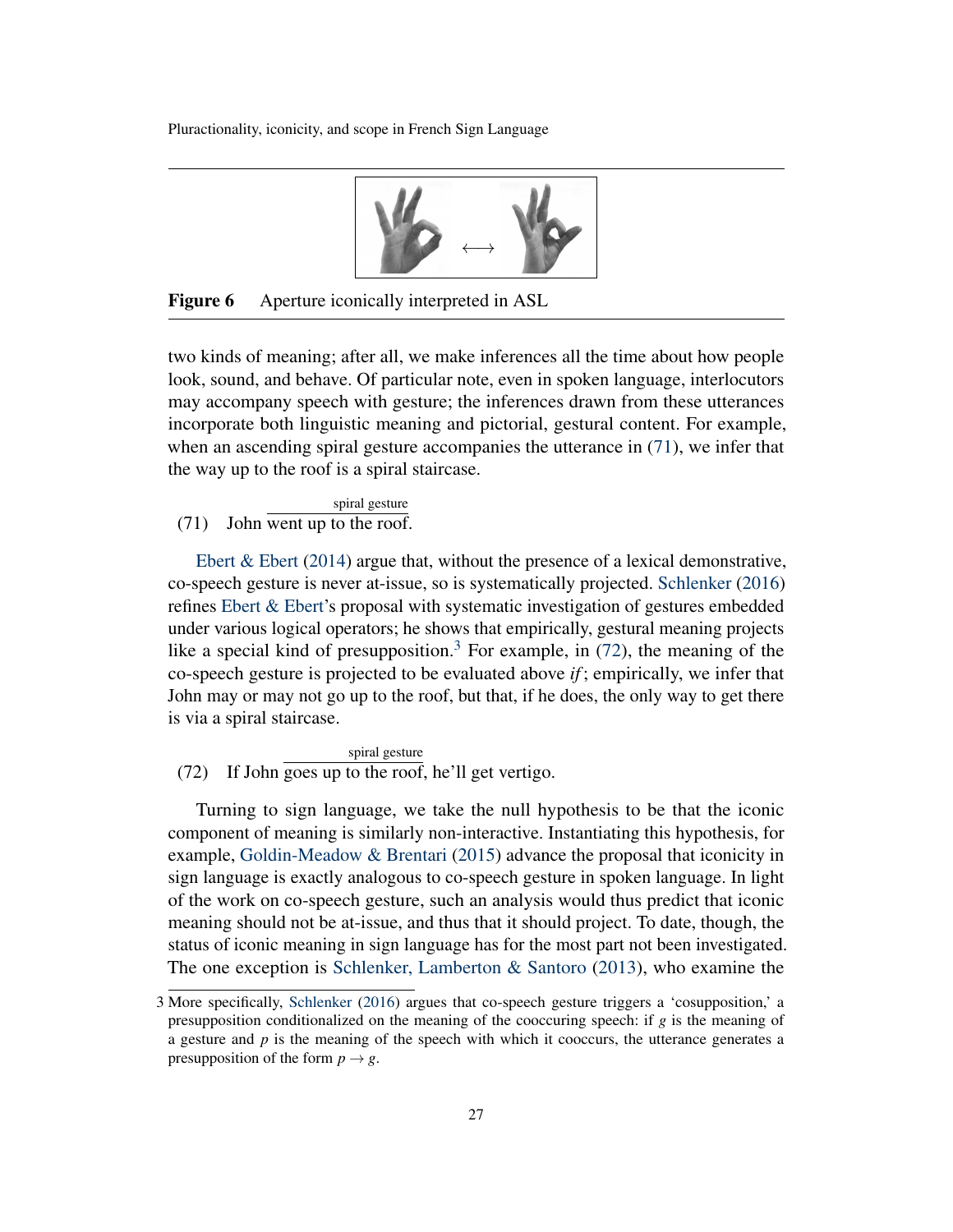iconic properties of pronouns in ASL and LSF. In both languages, a pronoun can be directed at a high location in space if the associated referent is tall or powerful; Schlenker et al. show that this height specification is a presupposition that projects out of negation, analogous to phi-features on spoken language pronouns. At this point, though, it is still up in the air whether this projective behavior arises from the iconic (or gestural) nature of the signal, or from the fact that pronominal features, such as gender, are presupposed in general.

Here, we advocate for a hypothesis on which iconic meaning can interact with logical meaning throughout the composition of a sentence, and, like logical meaning, may be either at-issue or presupposed. In Section [4.4,](#page-34-0) we will show that, unlike the interpretation of co-speech gesture, iconic meaning on pluractional verbs in sign language *is* at-issue, taking scope below other logical operators. In Section [4.5,](#page-37-0) we will further argue that the iconic component of pluractionals in LSF is incorporated into the same, scopable morpheme that checks for a plurality of events. The upshot of this is that the iconic component may 'take scope,' with the result of generating different readings. In order to be descriptively adequate, the system must integrate the calculation of iconic meaning throughout grammatical composition.

### <span id="page-27-0"></span>4.2 Iconicity in LSF verbal forms

We will claim that the rate of reduplication in LSF pluractional verb forms is iconically mapped to the rate of event repetition over time. Roughly speaking, GIVErep, when signed slowly, means that the giving events happened slowly; GIVE-rep, when signed quickly, means that the giving events happened quickly. Formally, we use the following definition of iconicity:

(73) A structure is *iconic* if there is a non-arbitrary structure-preserving mapping from the form of a sign to its meaning.

Critically, if *geometric* structure (i.e. measurement) is preserved, then analog phonetic differences produce analog semantic effects. This is in contrast to the discrete, combinatorial system that is generally assumed for generative grammar, which is not able to generate patterns of gradient interpretation. Following [Emmorey](#page-40-1) [& Herzig](#page-40-1) [\(2003\)](#page-40-1), we can thus use the gradient interpretation of gradient phonetic changes as a diagnostic for iconicity.

For LSF, we claim that the phonetic form of a pluractional verb includes gradient temporal information that is preserved in its interpretation. That being said, it's immediately clear that it is not *absolute* speed that is preserved— for example, GIVE-rep, signed slowly, can refer to an event which transpires of the course of several days, even though it clearly doesn't take several days to pronounce the verb.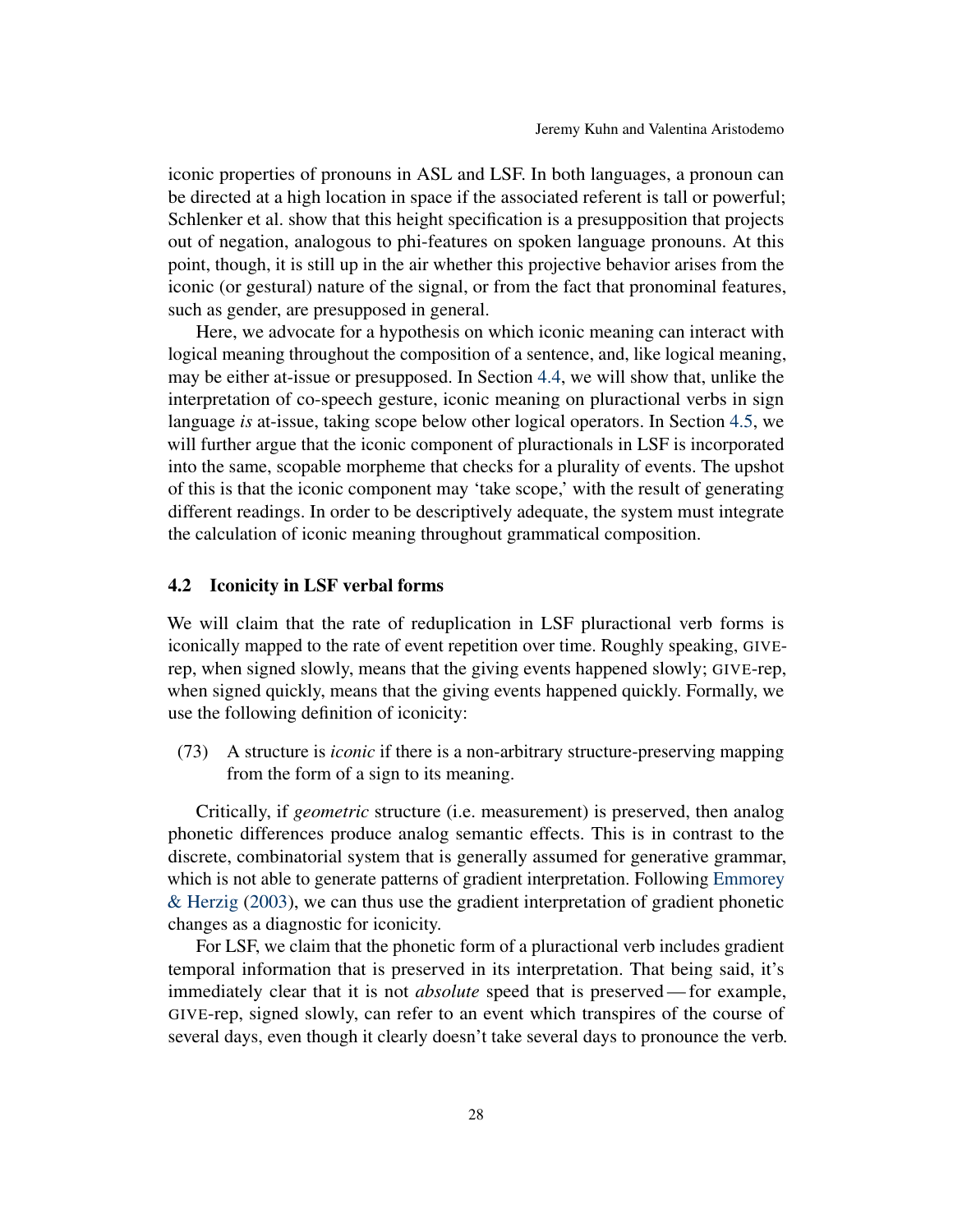(74) BOOK 1-GIVE-a-rep-slow.

*Compatible with:* 'I gave books over the course of several days.'

We will argue that what the sign preserves, then, is *relative* speed. But, if only relative speed is preserved, then in order to find gradient effects, we need to look at comparative examples, since a single speed can't be evaluated without a frame of reference.

Here, we present two such cases. First, we will look at comparative paradigms, where multiple levels of speed are interpreted in comparison. Second, we will look at examples with acceleration or deceleration: change of speed within a single verb form. We will show that both of these kinds of cases are interpreted as expected from an iconic mapping, with gradience in the phonetic form interpreted as gradience in the meaning.

Example [\(75\)](#page-28-0) presents a comparative paradigm. The verb GIVE-rep appears at three speeds: slow, fast, and medium.

- <span id="page-28-0"></span>(75) a. BOOK 1-GIVE-a-rep-slow.
	- b. BOOK 1-GIVE-a-rep-fast.
	- c. BOOK 1-GIVE-a-rep-medium.

'Again and again, I gave a book to him.'

Figure [7](#page-28-1) provides graphs that show the speed of repetition in each of these three forms. In the graphs below, time appears along the x-axis; forward motion of the hand is indicated by a black bar; pauses and reset motions are indicated with white space.



<span id="page-28-1"></span>When each form was judged independently (with a simple interpretation question: 'What does this mean?'), two signers showed slightly different patterns: one consultant reported a different meaning for each of the forms, but the other only reported a binary distinction between the three. For the second signer, GIVE-rep-slow, was interpreted as slower than some default rate; in a neutral context, [\(75a](#page-28-0)) was interpreted as denoting giving events that occurred over the course of several days. [\(75b](#page-28-0)) and [\(75c](#page-28-0)) were judged to be true in essentially the same scenarios, denoting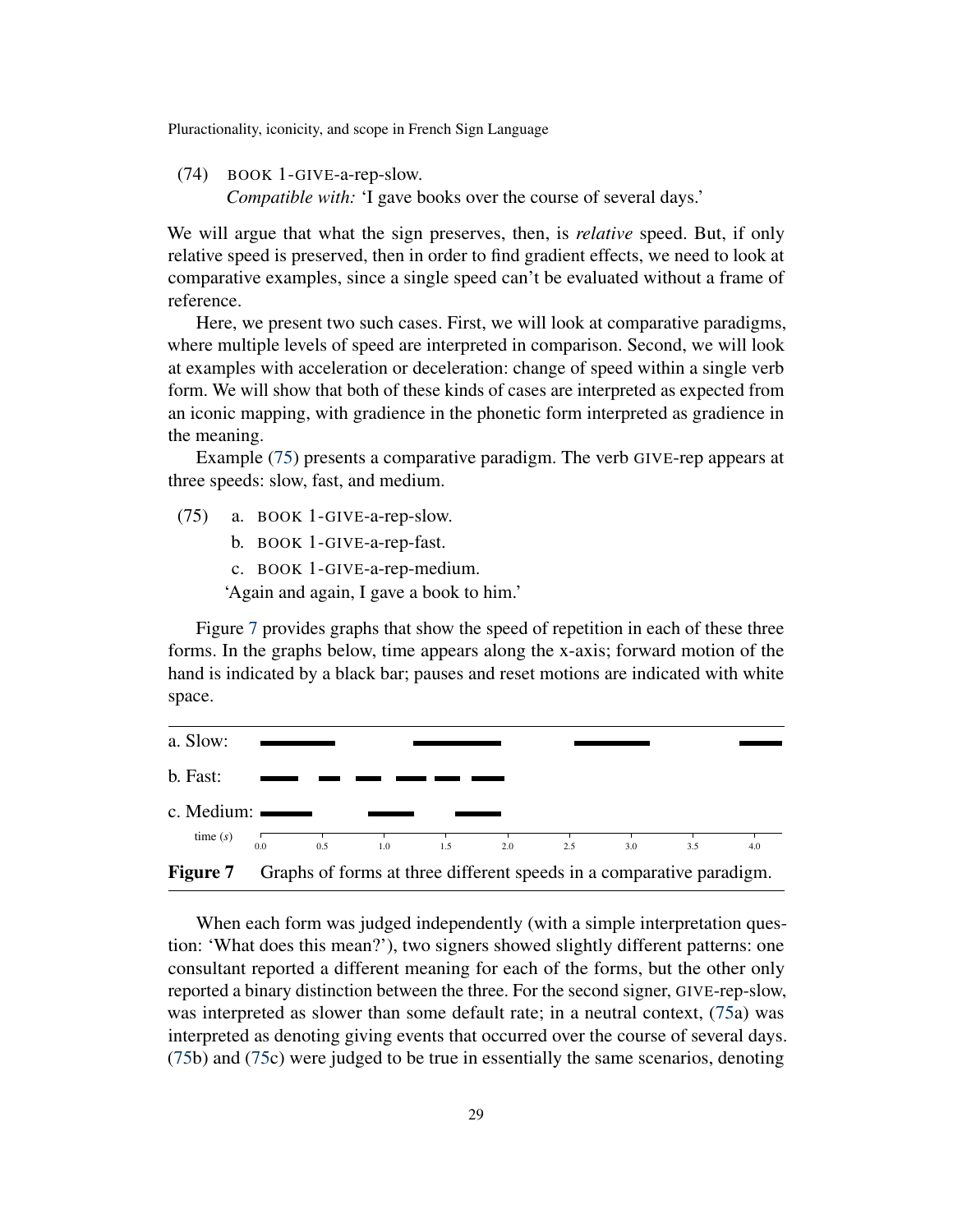giving events that occurred multiple times in the same day. In fact, though, this vagueness of meaning is exactly what we expect if an iconic mapping only preserves relative speed; in isolation, iconic forms must be evaluated with respect to a default rate; as such, a standard of comparison must come from context, with a resulting vague interpretation (c.f. [Kennedy](#page-41-12) [2007](#page-41-12) for vagueness of context-sensitive adjectives in English). Without comparison to another form, there is thus no way to get crisp differences in meaning from gradient phonetic manipulations.

On the other hand, when the consultants were asked to *compare* the meanings of forms, gradient judgments emerged for both signers between all three forms. In the words of the second signer (translated from LSF), "Of the three, for the second and the third, the situations are the same, *but* the timing is different: fast or slow. [ . . . ] The level of degree is different. The idea's the same." Thus, gradient effects appear in comparative paradigms.

Second, we can see gradient effects in a single verb if we allow change in speed: acceleration or deceleration. In such examples, the form of the verb provides a standard for comparison for itself, since the rate of repetition at the start of the inflected verb is compared to the the rate of repetition at the end.

The following paradigms are replicated both in LSF and in ASL. The importance of this replication is to emphasize the stability of the iconic component across sign languages; we have no empirical findings so far to show that the iconic component is at all different between the two languages, and, indeed, there are theoretical reasons why we expect this to be the same among sign languages [\(Goldin-Meadow](#page-41-11) [& Brentari](#page-41-11) [2015\)](#page-41-11). Additionally, since much of the literature on verbal inflection has described ASL, we want to make the point that these arguments carry over to ASL as well. $4$ 

Example [\(76\)](#page-29-1) provides two forms of the verb GIVE in LSF: accelerating and decelerating. As before, Figure [8](#page-30-0) provides a graph of the motion, with black lines indicating the forward component of each repetition.

<span id="page-29-1"></span>(76) LSF

- a. MIRKO CHILD BOOK GAVE-rep-accelerating. 'Mirko gave the child a book at an accelerating pace.'
- b. MIRKO CHILD BOOK GAVE-rep-deceleration.

'Mirko gave the child a book at decelerating pace.'

The first of these forms is interpreted as denoting an event which accelerates in rate; the second is interpreted as denoting an event which decelerates in rate.

<span id="page-29-0"></span><sup>4</sup> On the other hand, the grammaticalized component of pluractional morphemes does seem to show variation between the two languages. ASL is also able inflect verbs with either /-rep/ or /-alt/; however, the conditions for /-alt/ seem to be less strict: thematic participants don't need to vary, as long as the events are inferred to be different *kinds* of events.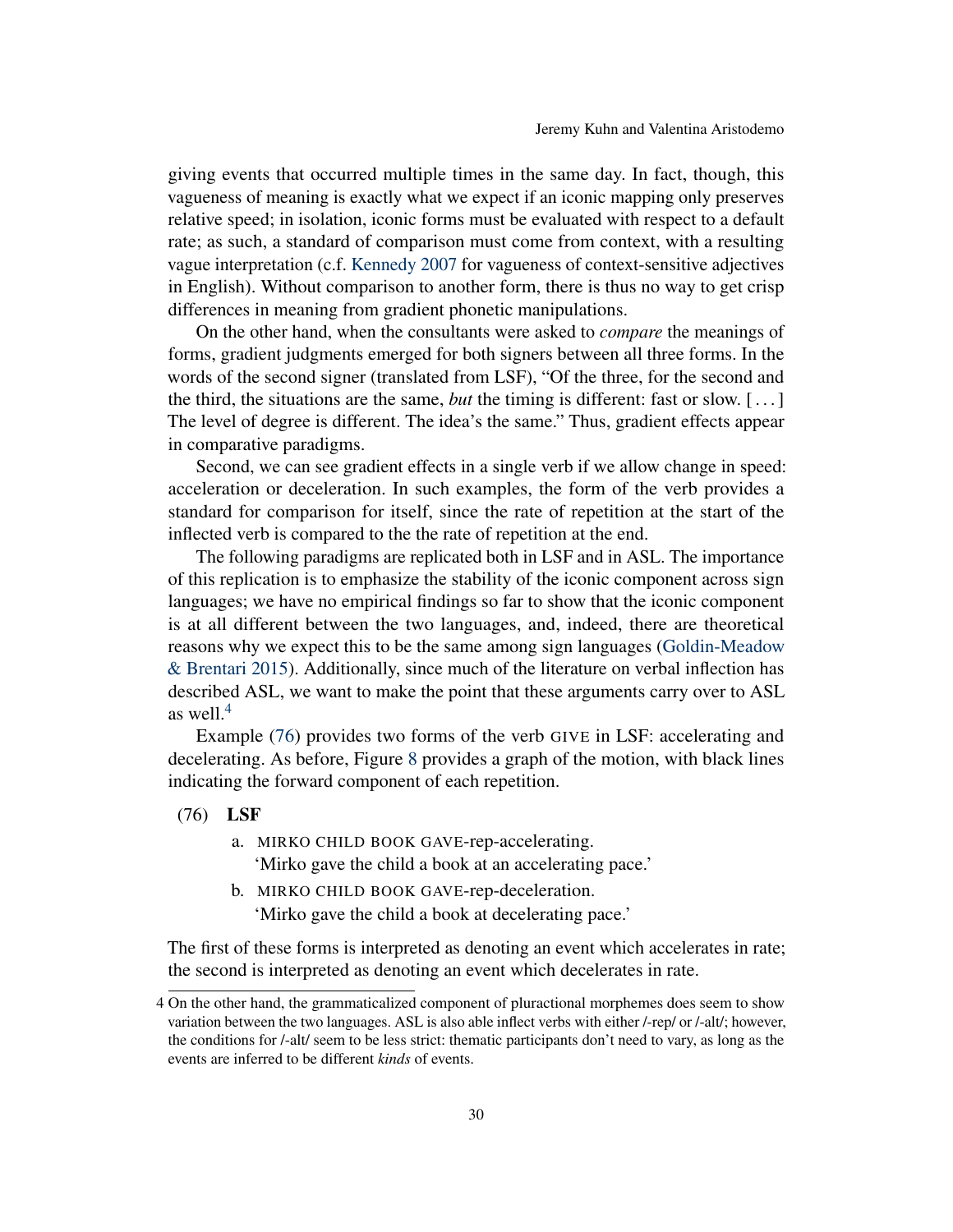

<span id="page-30-0"></span>Figure 8 Time-course diagrams of accelerating and decelerating GIVE-rep (LSF)

In fact, it's possible to preserve quite a lot of information in the iconic mapping. Figure [9](#page-30-1) shows the phonetic time-course graphs for two forms of GIVE-rep in ASL, as seen in [\(77\)](#page-30-2): the interpretation is that the giving events increase in frequency to a plateau that lasts for a short or long period of time before the rate of events decreases again.

<span id="page-30-2"></span>(77) ASL

- a. ME SECRETARY PAPERS GIVE-rep-slow/fast[short]/slow.
- b. ME SECRETARY PAPERS GIVE-rep-slow/fast[long]/slow.

'I gave the secretary papers at a rate that sped up to a {short/long} plateau before slowing down again'



<span id="page-30-1"></span>Figure 9 Time-course diagram of 'plateau' inflection of GIVE-rep (ASL)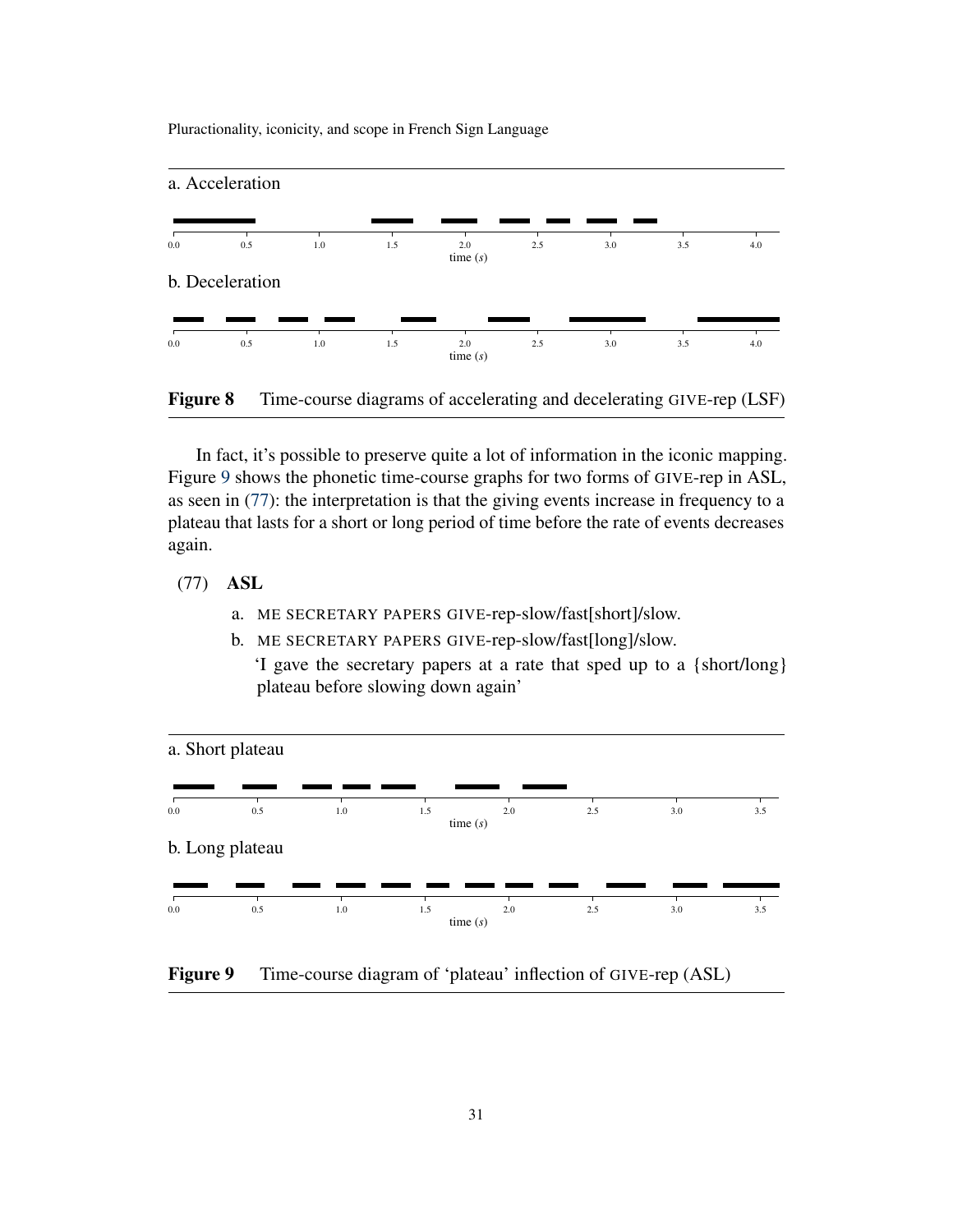#### 4.3 Sketch of the iconic mapping

With all the structure that is preserved, what is notably *not* preserved is the exact number of repetitions. For example, in [\(76b](#page-29-1)), there is no inference that there the speaker gave something exactly eight times, even though this was the number of times the signer's hands moved (as depicted by the eight black bars in Figure [8b](#page-30-0)).

In fact, this is no surprise; there is a general finding in the sign language literature that "three means plural (and sometimes two is enough)," which goes hand-in-hand with the more general cognitive finding [\(Carey](#page-40-12) [2009\)](#page-40-12) that relative cardinality judgments are much easier than absolute cardinality judgments. Yet, there is a challenge in the formalization; on one hand, a huge amount of information is preserved by the iconic mapping, but it critically doesn't maintain a one-to-one correspondence with the phonetic repetitions. Thus, we need a mechanism to innocently 'add points' to a sequence without altering important global properties of the sequence (like acceleration, etc.).

Our answer to this puzzle is to associate an iconic sequence not with a discrete set of points, but with a continuous of distribution of events over time. Roughly speaking, then, the accelerating sequence in Figure [10a](#page-31-0) would be associated with the positively-sloped red line that appears above it. We can now formalize what it means to be insensitive to 'absolute rate' and 'absolute number:' the iconic mapping can innocently stretch a coutour by multiplying by a constant along the x-axis or y-axis. Stretching or compressing along the x-axis allows us to ignore absolute speed, as in Figure [10b](#page-31-0); stretching along the y-axis allows us to add more points to the sequence, as in Figure [10c](#page-31-0).



<span id="page-31-0"></span>Figure 10 Stretching along the axes yields timing and number insensitivity

Technically, there are a number of different options for how to map a set of discrete points to a continuous contour. A standard strategy in statistics is to use a kernel density estimation (see [Silverman](#page-42-16) [1986](#page-42-16) for an overview). Essentially, this is a way of estimating the rate of events at a given point in the sequence by counting the number of events within a fixed-size window centered around that point. The graph created by allowing the window to move along the x-axis (time) will be the contour associated with the sequence of points. Figure [11](#page-32-0) demonstrates this idea using a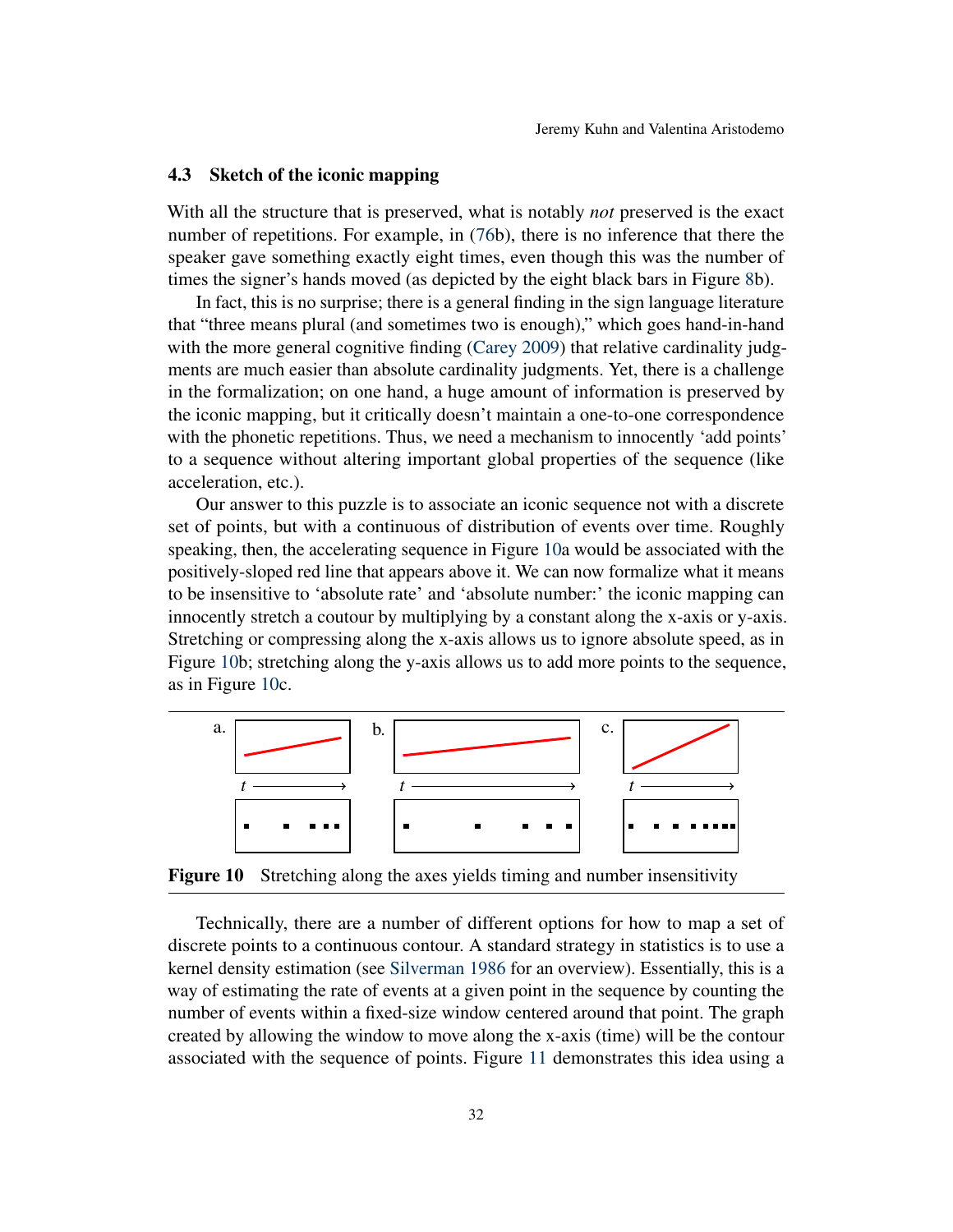bell-curve-shaped window: the estimated rate at  $t = 25$  is the sum of the values of the red lines.



<span id="page-32-0"></span>An example is given in Figure [12.](#page-32-1) Here, a decelerating sequence of events is mapped to the contour that is layered on top of it. Formally, the resulting representation is very similar to a histogram, but the smoothed technique here escapes from several pathologies that arises from the chunking properties of histograms.



<span id="page-32-1"></span>Figure 12 Output of a kernel density estimation. The downward slope of the line indicates that event occurrences become less frequent over time.

Since this is a general algorithm for estimating contours from an initial set of points, observe that it immediately captures the complex timing information contained in the phonetic forms shown in Figure [9,](#page-30-1) which not only encode information about rate, but also information about the amount of time for which a given rate was maintained. This is in contrast to a theory that relies on primitive features like [+acceleration], which would have to stipulate further mechanisms to preserve the durational information that is necessary to capture the contrast between [\(77a](#page-30-2)) and [\(77b](#page-30-2)).

At this point, there are certainly many more refinements that could be made regarding the mapping above; and, indeed, linguistic truth value judgements can only bring us so far, since they rely on categorical judgements of an inherently gradient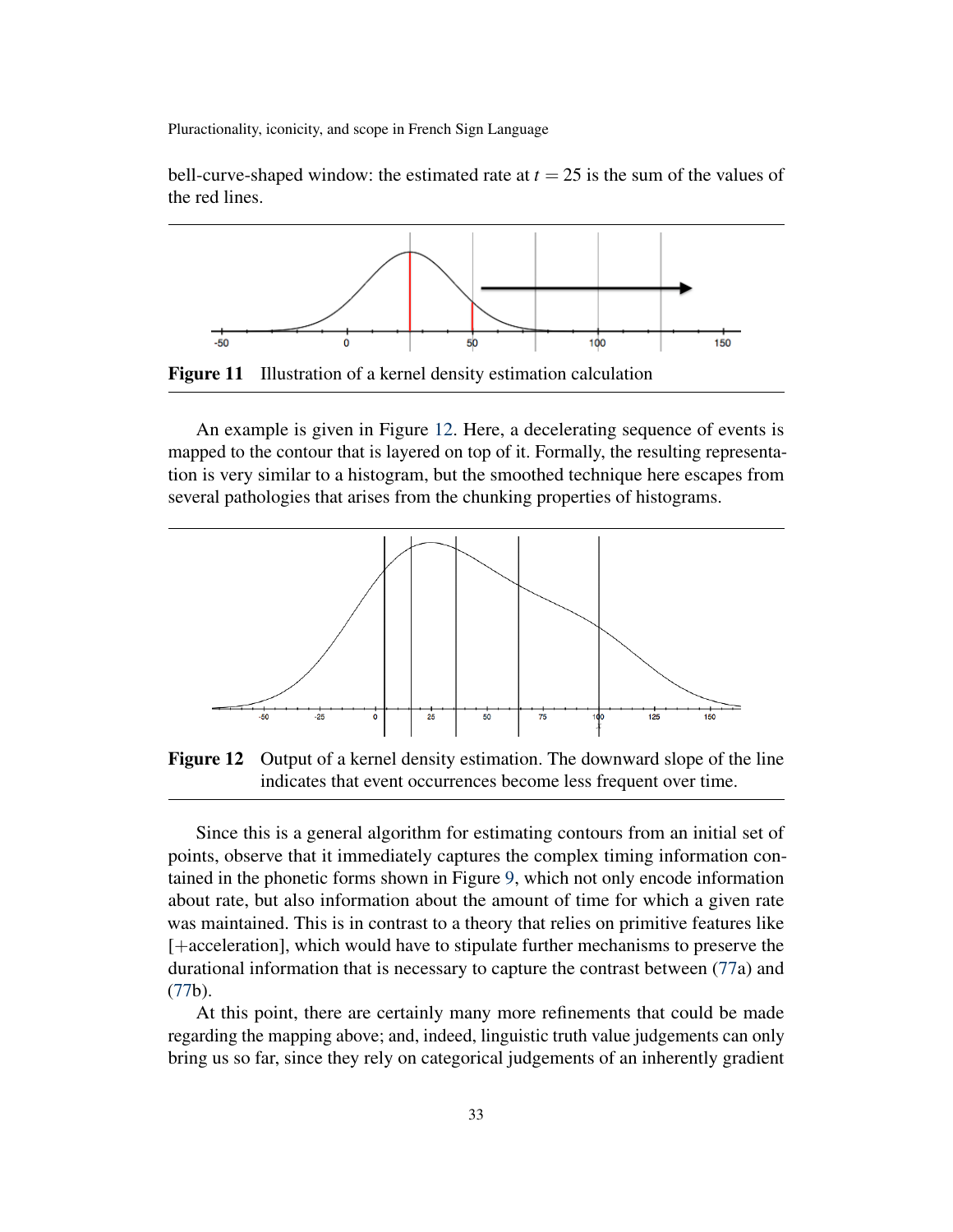phenomenon. On the other hand, as the processes involved in this iconic mapping are presumably cognitively domain-general mechanisms of pattern-matching, they could in principle be experimentally tested using completely non-linguistic methodologies. Having sketched an initial mapping that is finely sensitive to event contour but not absolute number, we leave such further refinements to future work.

Generally speaking, though, our iconic mapping will associate a sequence of phonetic movements with a continuous contour (like the curve in Figure [12\)](#page-32-1) that represents the rate of events— the number of events over time. This contour is subject to optional transformations, as in Figure [10.](#page-31-0) We say the verb is true of any sequence of events which matches the resulting set of contours.

$$
\left[\begin{array}{c}\n\text{GIVE-rep-accelerating} \\
\hline\n\end{array}\right] = \left\{\begin{array}{ccc}\n\left(\begin{array}{ccc}\n\text{I} & \text{I} & \text{II} & \text{II} \\
\hline\n\end{array}\right), \begin{array}{ccc}\n\text{I} & \text{II} & \text{II} \\
\hline\n\end{array}\right), \ldots\right\}
$$

<span id="page-33-0"></span>Figure 13 Semantic interpretation of a phonetic form

In Figure [13,](#page-33-0) the phonetic form appears in semantic interpretation brackets; the meaning is the set of event sequences on the right, all of which match the same contour (modulo stretching). But now, notice that what we've done is simply to associate a phonetic form with a set of plural events: in other words, we have defined a predicate of type  $\langle v, t \rangle$ . For a phonetic form  $\Phi$ , call this predicate **Icon**<sup> $\Phi$ </sup>. The predicate  $\text{Icon}^{\Phi}$  is a formal object of exactly the same type as any other event predicate.[5](#page-33-1)

- (i) a. Graham went to the barber and snip, no more ponytail.
	- b. Graham went to the barber and snip snip snip, no more ponytail.

<span id="page-33-1"></span><sup>5</sup> We might well ask whether iconic mappings of this kind occur in spoken language as well. One promising place to look for such iconic effects is in the domain of *ideophones*, a morphological class of onomatopoetic words that communicate eventive meaning in part through demonstration (e.g., [Dingemanse](#page-40-13) [2012\)](#page-40-13). Indeed, [Henderson](#page-41-13) [\(2016\)](#page-41-13) has recently proposed that in some languages, ideophones are sensitive to a structure-preserving interpretation function that maps repetition of a phonological form to repetition of an event meaning.

Strikingly, these mappings seem to display some of the same properties as the pattern of pluractionality in LSF. Considering the English ideophone *snip*, for example, the pattern in (i) shows a similar insensitivity to exact number. From the sentence in (ia), we infer that the ponytail was cut off by a single cut by the scissors. By contrast, (ib) entails that multiple cuts were needed, but does *not* entail that there were exactly three cuts.

The phenomenon of ideophones in spoken language thus seems to be subject to similar principles of interpretation as the pattern of pluractional verbs in LSF. Further work is needed to test the extent of these parallels, but we expect that aspects of the present analysis should be able to carry over to the spoken language domain.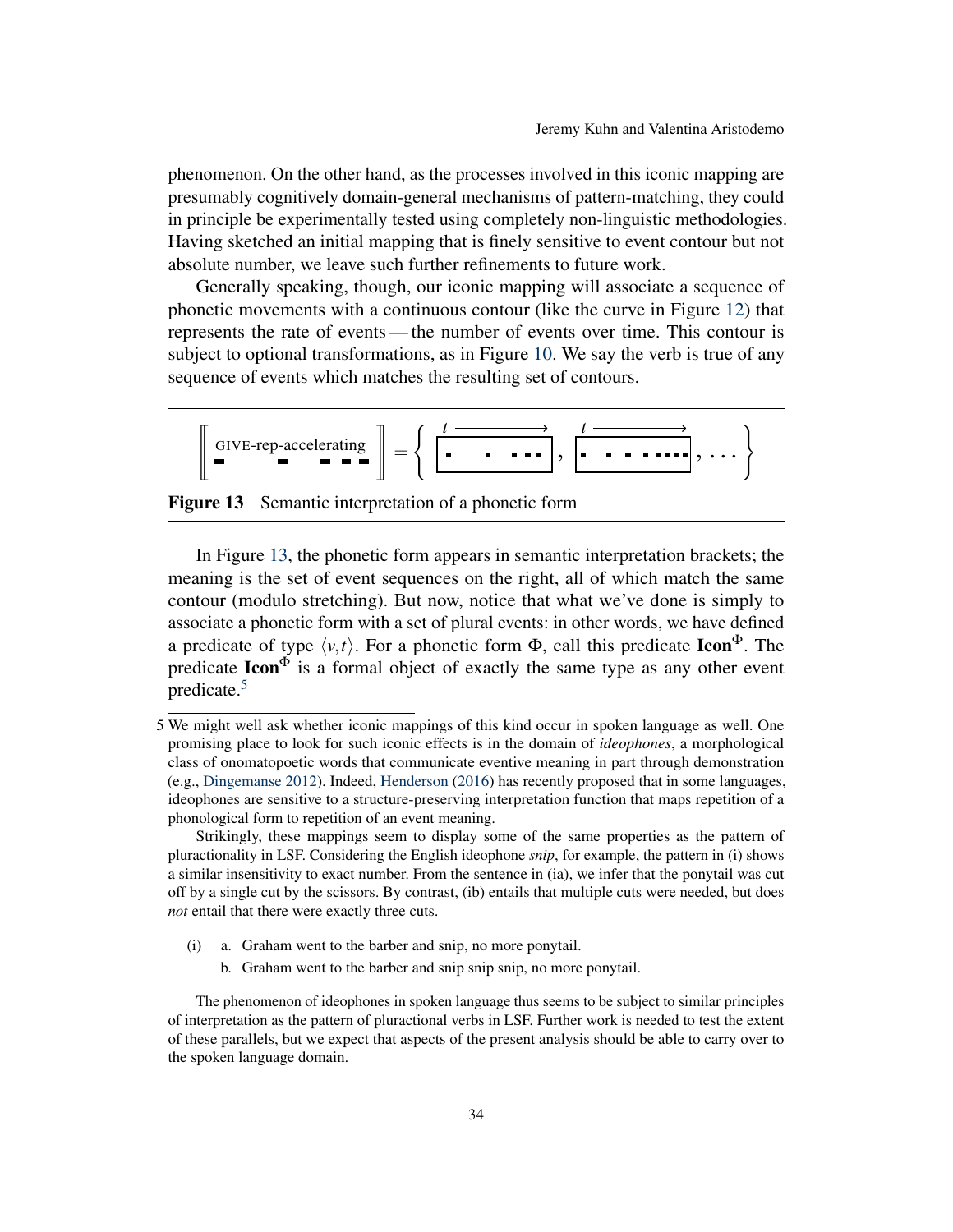# <span id="page-34-0"></span>4.4 At-issue iconicity

As established in Section [4.1,](#page-25-1) the next question is to ask how the iconic meaning provided by  $\text{Icon}^{\Phi}$  interacts with the logical meaning provided by syntactic composition. In particular, can it take scope under logical operators, or does it obligatorily project, combining with logical meaning only when syntactic composition is complete?

Here, we argue that the iconic meaning must be calculated as part of syntactic composition. In particular, in both LSF and ASL, the iconic inferences about the rate of the event are *at-issue entailments*, that can scope low under negation, conditionals, and distributive quantifiers. Sentences [\(78\)](#page-34-1) and [\(79\)](#page-34-2) demonstrate this with negation; these pairs of sentences are not contradictory; the meaning is that the subject gave books at a decelerating pace.

### <span id="page-34-1"></span>(78) LSF

MIRKO BOOK GIVE-rep-speeding-up NOT. IX BOOK GIVE-rep-slowingdown DOWN.

'Mirko didn't give books at an accelerating rate. He gave books at a decelerating rate.'

<span id="page-34-2"></span>(79) ASL

'JOHN NOT PAPERS GIVE-alt-speeding-up. IX PAPERS GIVE-alt-slowingdown.'

'John didn't give papers at an accelerating rate. He gave papers at a decelerating rate.'

Sentences [\(80\)](#page-34-3) and [\(81\)](#page-34-4) show the behavior in the antecedent of a conditional (i.e., under IF); here, signers infer that the secretary will only be happy if the subject gives papers at an accelerating rate.

<span id="page-34-3"></span>(80) LSF

IF MIRKO PAPERS GIVE-rep-speeding-up, IX SECRETARY HAPPY. 'If Mirko gives papers at an accelerating rate, the secretary will be happy.'

<span id="page-34-4"></span>(81) ASL

IF JOHN PAPERS GIVE-alt-speeding-up, SECRETARY WILL HAPPY. 'If John gives papers at an accelerating rate, the secretary will be happy.'

Finally, we observe that iconic meanings can scope below distributive operators. In particular, note that a large number of slowly repeating events, when summed together, can yield a sequence of events that occur at a fast rate, as illustrated in Figure [14.](#page-35-0)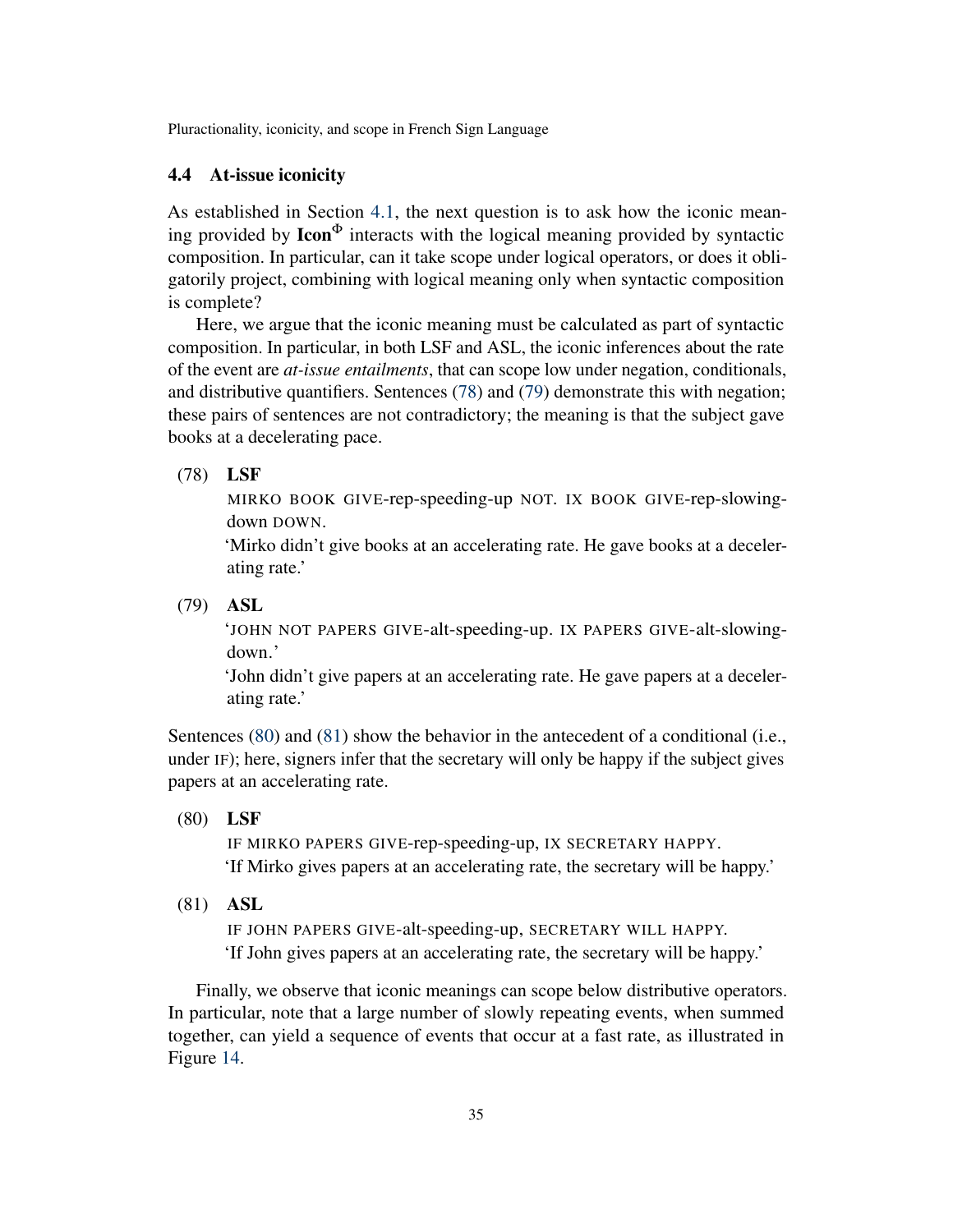

<span id="page-35-0"></span>

In the English sentence 'Each worker gave the secretary papers slowly,' the adverb *slowly* takes scope below the distributive operator *each*; the result is that the sentence is compatible with a situation in which there are so many workers that the (solitary) secretary ended up receiving papers at a very fast rate. In LSF and ASL, we see the analogous result that the iconically-encoded information about the rate of the event may scope below a distributive operator; thus, the ASL discourse in [\(82\)](#page-35-1) is judged as non-contradictory, parallel to the English gloss.

# <span id="page-35-1"></span>(82) ASL

EACH WORKER SECRETARY PAPER GIVE-rep-slow. BUT, MANY WORKER NUMEROUS, ONE SECRETARY. SO SECRETARY RECEIVE-alt-fast FAST. 'Each worker gave the secretary papers *at a slow rate*. But there are many workers and one secretary. So the secretary received papers *at a fast rate*.'

The discourse in [\(83\)](#page-35-2) provides a more complex example that makes the same point. Here, from the point of view any given worker, the giving events accelerate; however, the total number of workers is not constant since workers leave throughout the day, so from the point of view of the secretary, the giving events decelerate. The ASL discourse in [\(83\)](#page-35-2) is judged as non-contradictory.

# <span id="page-35-2"></span>(83) a. Context (ASL)

ALL WORKER IX-ARC ARRIVE TIME NINE. IX-ARC EACH GOAL FIN-ISH TEN FORM FILL-IN-rep; FINISH FILL-IN, LEAVE HOME. SOME FINISH FAST FILL-IN-rep TIME TEN; SOME ALL-DAY. BEGIN FILL-IN DIFFICULT; PROGRESSING, GET-USED SPEED-UP FILL-IN-rep.

'All the workers arrive at 9:00. Each has to finish ten forms; when they finish, they head home. Some finish quickly and are done at 10:00; others take all day. At first it's difficult, but they get used to it and get faster.'

b. Target (ASL)

EACH WORKER SECRETARY PAPER GIVE-rep-accelerating. BUT, WORKER GIVE-rep FINISH, LEAVE. SO, SECRETARY PAPER RECEIVE-alt-decelerating.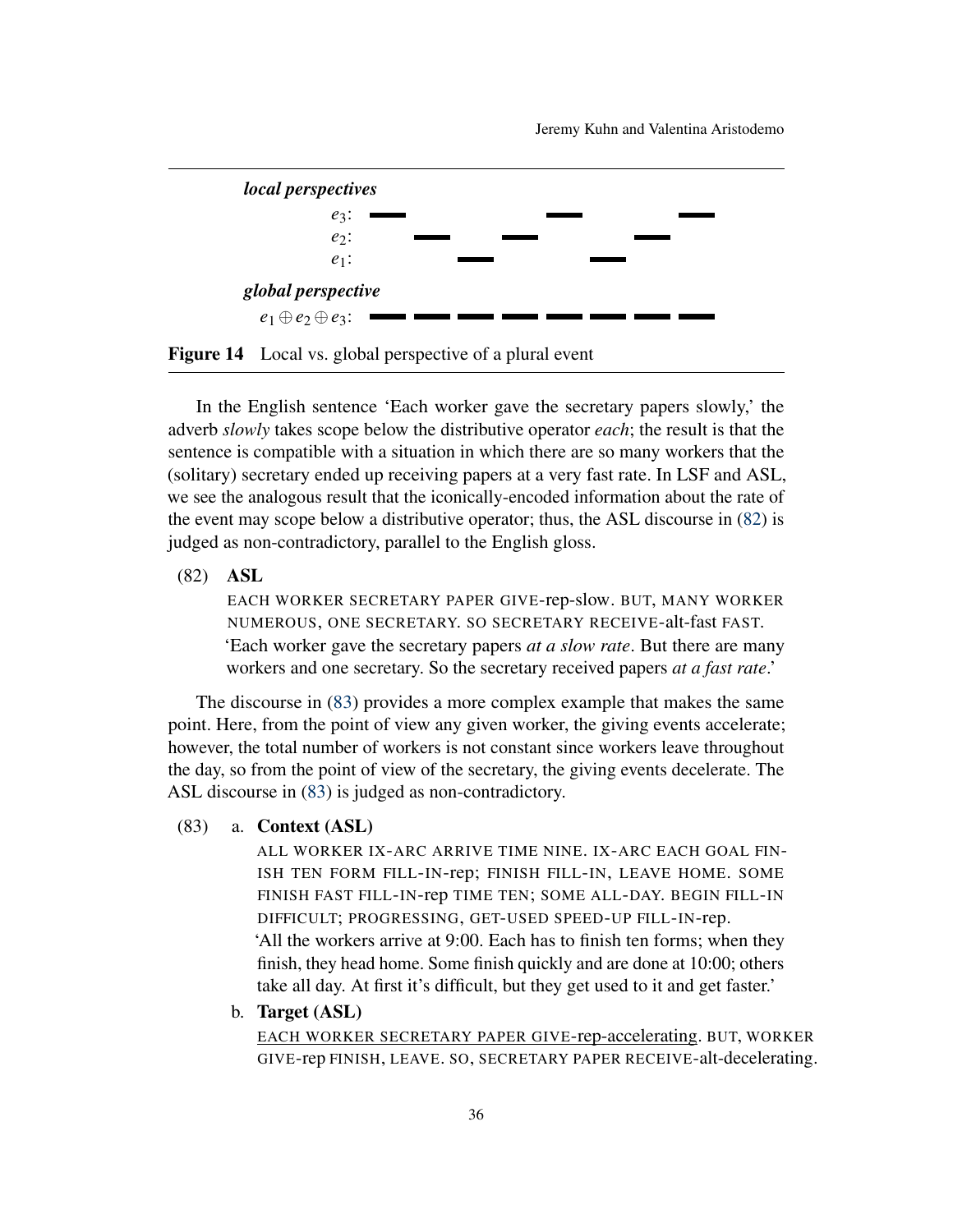'Each worker gives papers to the secretary at an accelerating rate. But, when the workers finish, they leave. So, the secretary receives papers at a decelerating rate.'

Altogether, these examples show that the iconic meaning introduced by the predicate is an at-issue entailment, which may scope below other operators in the sentence.

At this point, we may observe a further parallel between iconic meaning and logical meaning. In [Schlenker et al.'](#page-42-15)s case of iconic height on pronouns, the iconic meaning was presupposed, just like gender and number features on English pronouns. In the case of rate of repetition on pluractional verbs, the iconic meaning is at-issue, just like manner adverbs (*slowly*, *quickly*, etc.) that modify verbs in English. These observations suggest an attractive hypothesis— namely, that the semantic status of iconic meaning is determined by the same linguistic principles (e.g. semantic type, syntactic position) as those that determine the semantic status of logical meaning.<sup>[6](#page-36-0)</sup> In this respect, we note that iconicity in sign language differs from co-speech gesture, which we saw was always presupposed (in the absence of a demonstrative), even when the gestural meaning expressed a manner modification (as in  $(72)$ ).

In order to get the correct truth conditions for the sign language sentences, the iconic condition must be evaluated in the course of syntactic composition. We therefore propose that the iconic meaning  $\text{Icon}^{\Phi}$  is directly incorporated into the definitions for /-alt/ and /-rep/. The definitions in [\(84\)](#page-36-1) and [\(85\)](#page-36-2) are exactly equivalent to those in [\(40\)](#page-16-3) and [\(41\)](#page-16-4), but with the iconic predicate added as a conjunct.

- <span id="page-36-1"></span>(84)  $\left[\left[-\text{alt}\right] = \lambda V \lambda e[V(e) \wedge \exists e', e'' \preceq e[\theta(e') \neq \theta(e'')] \wedge \text{Icon}^{\Phi}(e)]\right]$ '/-alt/ takes a verb denotation *V* and gives the set of *V*-ing events that have at least two subparts with different thematic arguments and that have the temporal distribution shown.'
- <span id="page-36-2"></span>(85)  $\left[ \text{-rep} \right] = \lambda V \lambda e[V(e) \wedge \exists e', e'' \leq e[\tau(e') \neq \tau(e'')] \wedge \text{Icon}^{\Phi}(e)]$ <br>(*t* gan/takes a verb denotation *V* and gives the set of *V* ing ay '/-rep/ takes a verb denotation *V* and gives the set of *V*-ing events that have at least two subparts with different runtimes and that have the temporal distribution shown.'

This theoretical move follows [Schlenker et al.](#page-42-15) [\(2013\)](#page-42-15), who observe that there is no fundamental opposition between iconic properties and formal properties; there's no problem in allowing an iconically defined predicate to be incorporated directly into a logical definition.

<span id="page-36-0"></span><sup>6</sup> On the other hand, [Aristodemo et al.](#page-39-4) [\(2016\)](#page-39-4) provide a potential counterexample involving an iconic modification of the absolute adjective FULL in Italian Sign Language; here the iconic meaning is roughly equivalent to the degree modifier *completely*, yet it projects like a presupposition, unlike the English expression '*completely full*.' We leave further investigation of this hypothesis to future research.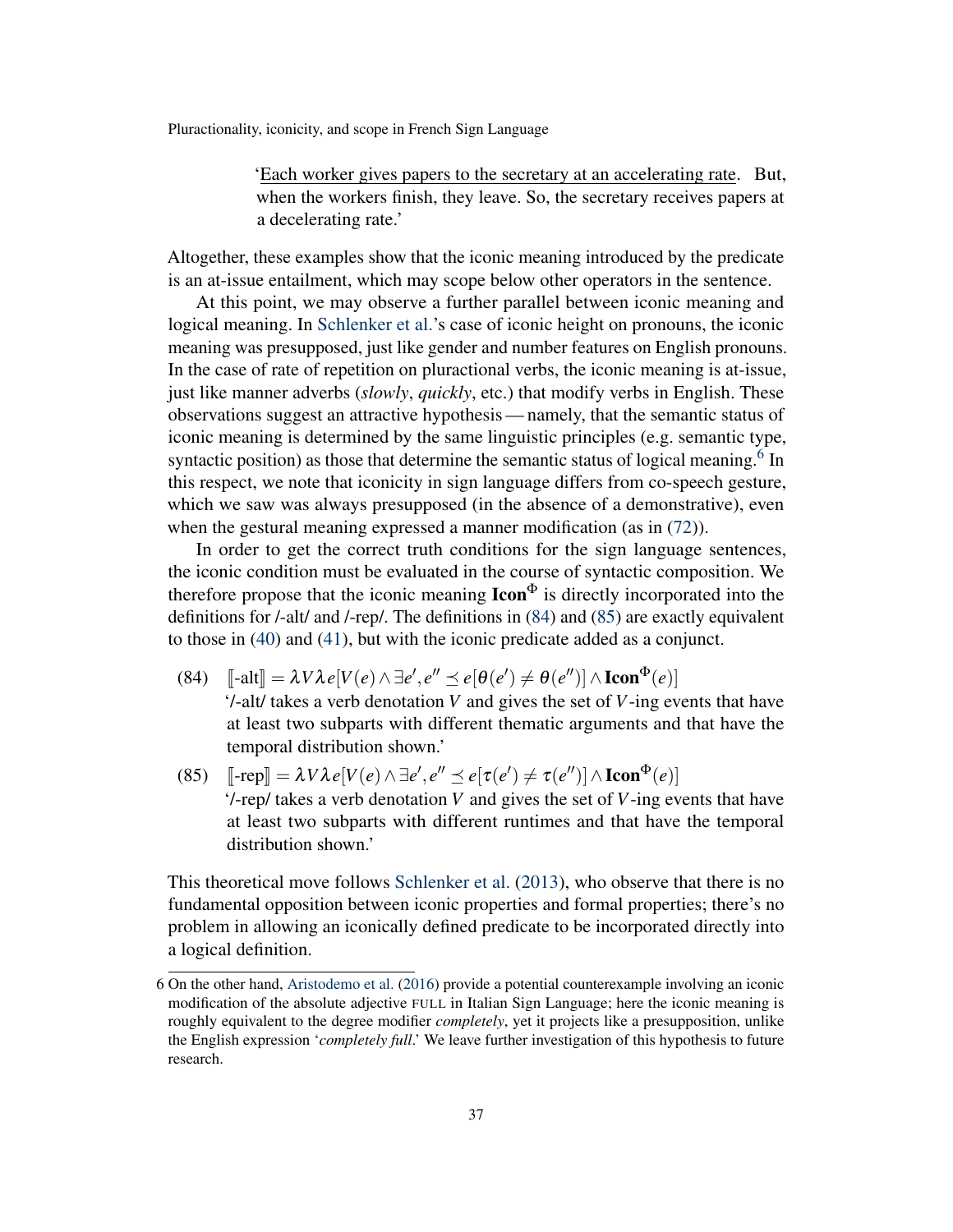### <span id="page-37-0"></span>4.5 Scopable iconicity

The proposal that the iconic and logical components are incorporated into a single morpheme turns out to make specific predictions in the context of the compositional system that we have built thus far. In particular, in Section [3.4,](#page-22-0) we observed that /-alt/ and /-rep/ appear to be semantically vacuous when they appear under an operator that distributes over the relevant dimension. We proposed a solution whereby the pluractional morphemes can be evaluated at a hierarchical level higher than the distributive operator. This proposal contrasted with analyses on which the morphemes take scope *in situ*, but display syntactic agreement with a higher node.

When we incorporate an iconic predicate into the definition of a pluractional morpheme, however, the two approaches make different predictions regarding the semantic contribution of the iconic predicate to the global truth conditions. In particular, we observed in at the end of Section [4.2](#page-27-0) that when an iconic predicate is interpreted below a distributive operator, the time-course of the global event may differ in significant ways from the time-course of the local events. (For example, a set of sequences that have a slow rate may sum to a single event sequence that has a fast rate.) Because the iconic predicate is incorporated into the meaning of /-rep/ and /-alt/, we thus expect the iconic component to be interpreted differently depending on where /-rep/ and /-alt/ attach to the tree. Specifically, if /-alt/ is forced to scope above a distributive operator in order to license the variation condition, we predict that the iconic component must also be interpreted above the distributive operator.

This prediction appears to be borne out. For example, in the ASL sentences in [\(86\)](#page-37-1), the speed of repetition in the phonological form must match the speed of the event from a global perspective. Specifically, the sentence in [\(86a](#page-37-1)) *cannot* be used to describe a scenario with a slow local perspective and a fast global perspective (c.f. the interpretation of /-rep/ in [\(82\)](#page-35-1)). In contrast, the sentence in [\(86b](#page-37-1)) *is* compatible with such a scenario (although it's pragmatically dispreferred, not being a particularly clear way to communicate this meaning).

# <span id="page-37-1"></span>(86) ASL

spective.'

a. EACH-a BOY BOOK a-GIVE-1-alt-slow.

'Each boy gave me books, which happened slowly from a global perspective.'

b. EACH-a BOY BOOK a-GIVE-1-alt-fast. 'Each boy gave me books, which happened quickly from a global per-

In LSF, when such sentences are presented without context, judgements are slightly less clear, likely due to pragmatic factors ruling out complicated meanings. In [\(87a](#page-38-0)), the giving events are interpreted as happening at a slow rate from both a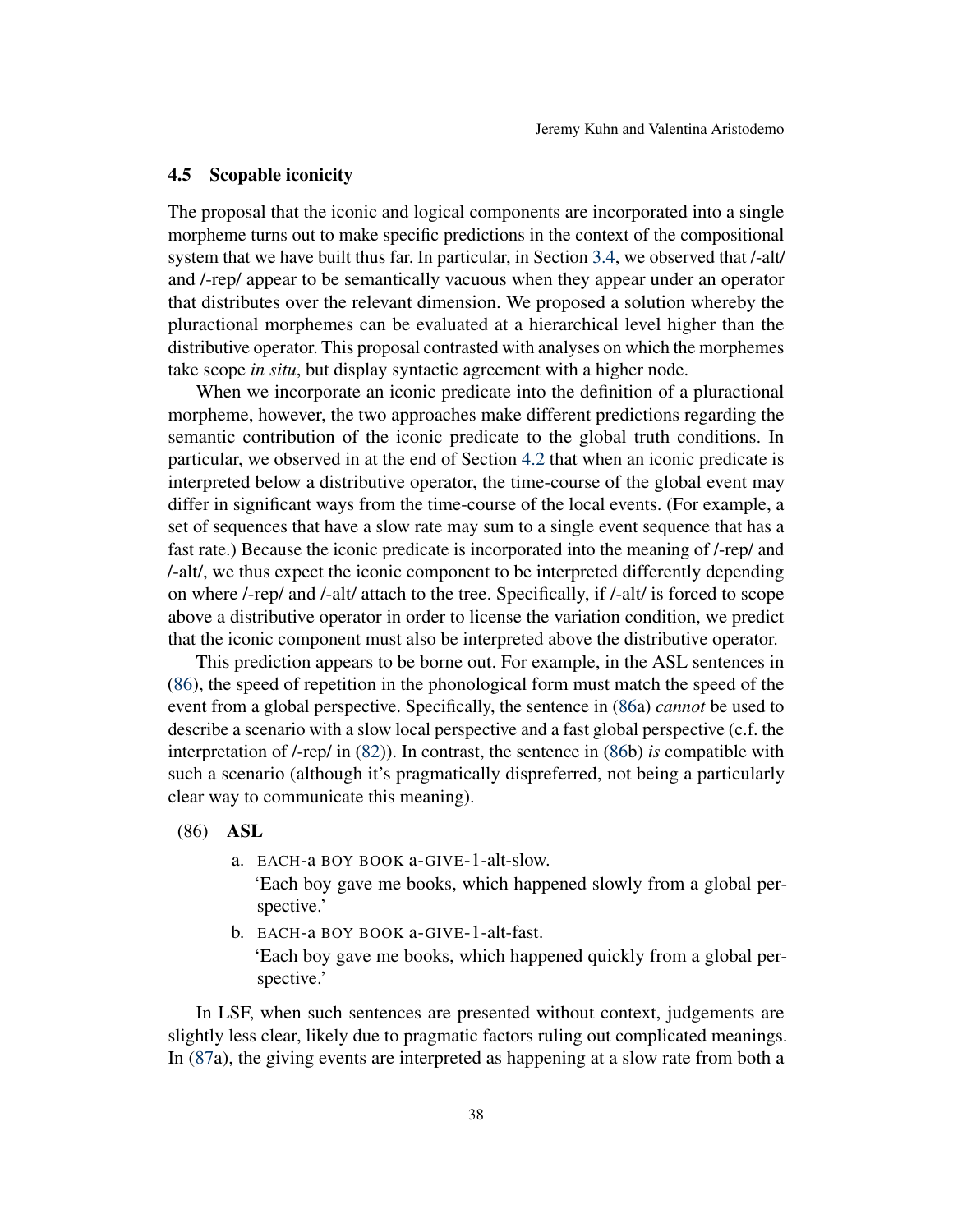local and global perspective; in [\(87b](#page-38-0)), the giving events are interpreted as happening at a fast rate from both a local and global perspective. (Neither are reported to be compatible with a scenario with a mismatch between the local and global speeds.)

### <span id="page-38-0"></span>(87) LSF

a. BOY EACH-a BOOK a-GIVE-1-alt-slow DOWN.

'Each boy gave me books, which happened slowly from a global perspective.'

b. BOY EACH-a BOOK a-GIVE-1-alt-fast MORE. 'Each boy gave me books, which happened quickly from a global perspective.'

Nevertheless, mismatch scenarios become more accessible in LSF with additional context. In the first sentence in [\(88b\)](#page-38-1), the pluractional inflection /-alt/ is licensed by the plural direct object, 'OBJECTS VARIOUS'; iconic manipulation indicates that the event plurality decelerates over time. The following two sentences make similar assertions for other givers— Mirko and several other people. In the final sentence, however, /-alt/ is licensed by the distributive quantifier EACH-abc; here, even though the accelerating iconic manipulation contrasts with that of the previous sentences, the sentence is nevertheless compatible with the previous discourse, because the accelerating inflection is interpreted above the distributive quantifier.

### (88) a. Context (LSF):

JEREMY OBJECTS VARIOUS a-GIVE-1-alt-decelerating. NEXT MIRKO VARIOUS OBJECTS b-GIVE-1-alt-decelerating. SEVERAL c-GIVE-1-altdecelerating.

'Jeremy gave me various objects at a decelerating rate; next, Mirko gave me various objects at a decelerating rate. Several other people gave me stuff at a decelerating rate.

<span id="page-38-1"></span>b. Target (LSF):

EACH-abc abc-GIVE-1-alt-accelerating MORE FULL-UP ALONE. 'Each of them gave me objects, which happened at a globally accelerating rate; being alone, I was overwhelmed.'

Although pragmatic constraints introduce complications to these judgements, what holds between both languages is that when /-alt/ is licensed by a distributive operator, the iconic component must be interpreted as holding (at least) at a level above that distributive operator.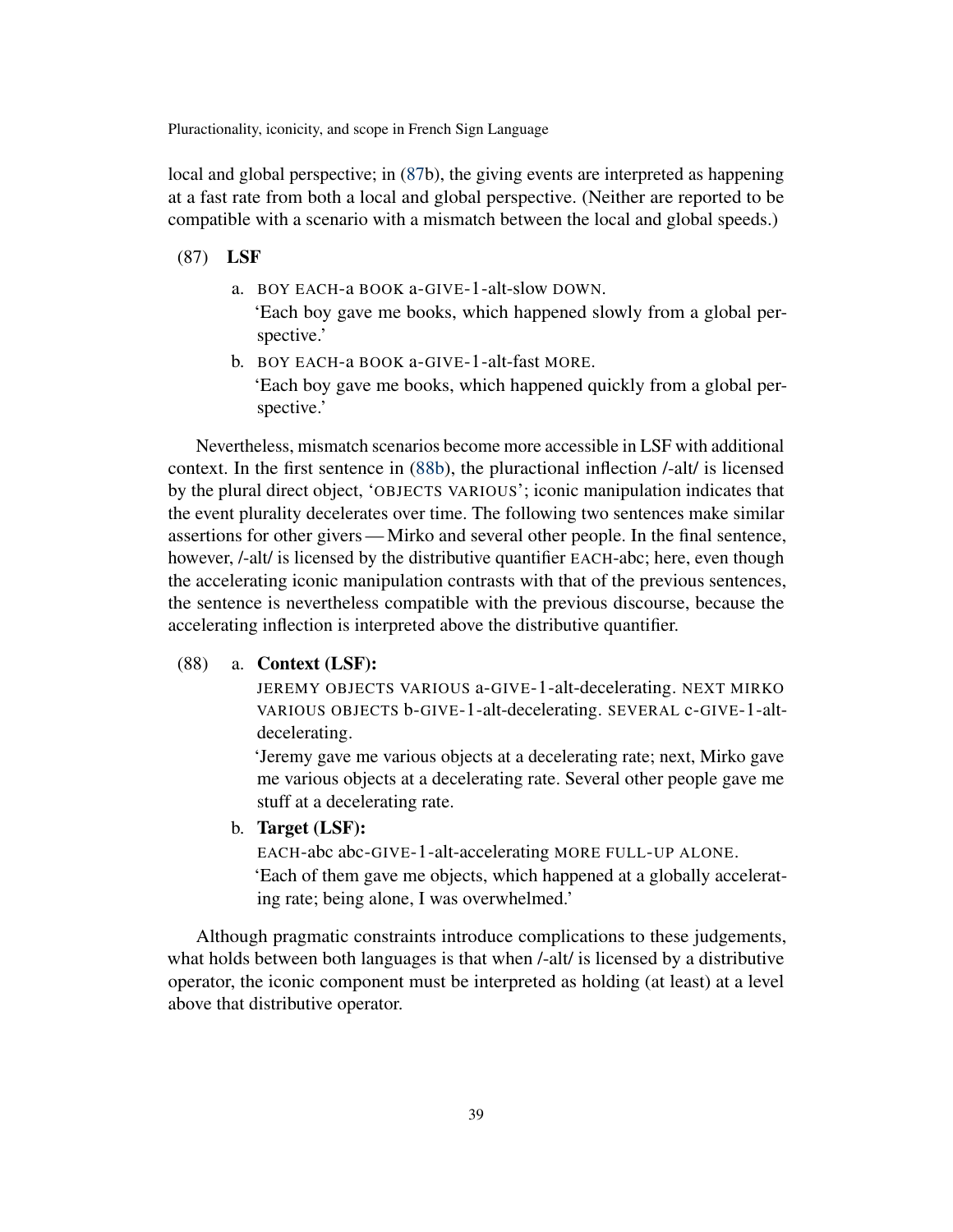#### 5 Summary

Here, we focused on two reduplicative verbal forms in LSF. First, we positioned the semantics of these forms within a broader linguistic context; we saw that the meanings fit into a more general typology of cross-linguistic pluractionality. The specific finding was that exact repetition (/-rep/) means distribution over time; twohanded alternating repetition (*/-alt/*) means distribution over participants. We then discussed the compositional semantics, focusing on a puzzle about the licensing of /-alt/ and /-rep/ under distributive operators, familiar from the literature on dependent indefinites. We provided a solution to this puzzle in terms of scope.

We then argued that sign language forms go beyond what has been described to date for spoken language forms — in particular, both forms are sensitive to an iconic mapping, sensitive to gradient manipulations, that preserves information about the rate of repetition. In contrast to paralinguistic signals like co-speech gesture, we showed that this iconic meaning is an at-issue component of meaning. For descriptive adequacy, the system thus needed to allow an iconic predicate to be evaluated in the course of syntactic combination.

We advanced a proposal in which logical and iconic components are built into a single pluractional morpheme. In the context of the compositional system hypothesized earlier, this proposal ended up making the prediction of 'scopable iconicity,' in which the hierarchical position of the pluractional morpheme determines the interpretation of iconicity. These predictions were borne out; in particular, we observed mandatory global evaluation of an iconic predicate in cases where /-alt/ is licensed by EACH, providing new evidence for the scopal analysis.

### References

- <span id="page-39-4"></span>Aristodemo, Valentina, Mirko Santoro & Carlo Geraci. 2016. Absolute adjectives: Signs vs. gestures. Talk presented at *7th Conference of the International Society for Gesture Studies*, Paris, France.
- <span id="page-39-0"></span>Balusu, Rahul. 2005. Distributive reduplication in Telugu. In Christopher Davis, Amy Rose Deal & Youri Zabbal (eds.), *Proceedings of the 36th Annual Meeting of the North East Linguistic Society (NELS 36)*, 39–53. Amherst, MA: University of Massachusetts GLSA Publications.
- <span id="page-39-1"></span>van den Berg, Martin. 1996. *Some aspects of the internal structure of discourse: the dynamics of nominal anaphora*: ILLC, Universiteit van Amsterdam. dissertation.
- <span id="page-39-2"></span>Brasoveanu, Adrian. 2006. *Structured nominal and modal reference*: Rutgers University dissertation.
- <span id="page-39-3"></span>Brasoveanu, Adrian & Robert Henderson. 2009. Varieties of distributivity: 'one by one' vs 'each'. In *Proceedings of the 19th semantics and linguistic theory*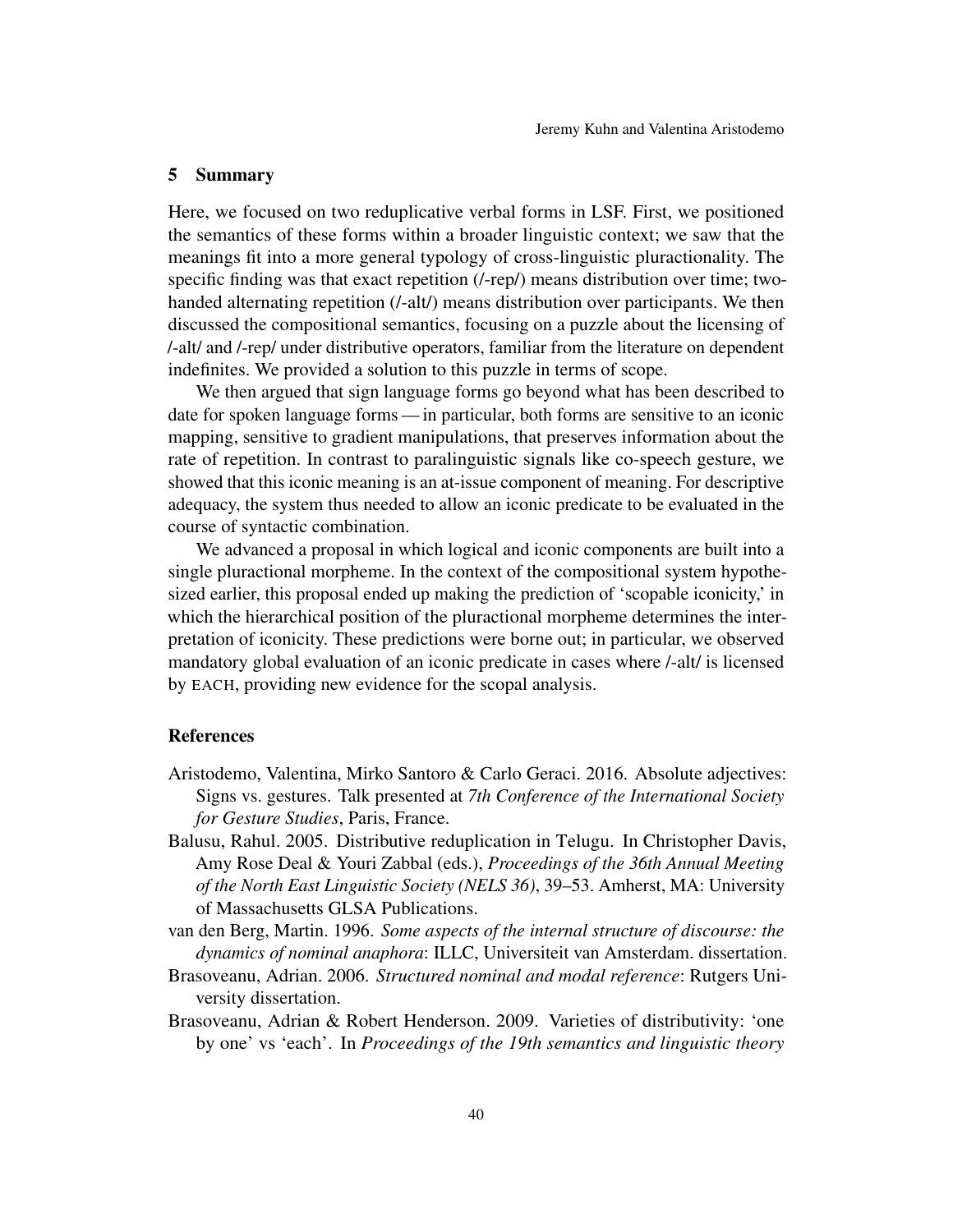*conference (SALT 19)*, [http://dx.doi.org/10.3765/salt.v19i0.2538.](http://dx.doi.org/10.3765/salt.v19i0.2538)

- <span id="page-40-4"></span>Cabredo Hofherr, Patricia & Brenda Laca. 2012. Introduction – event plurality, verbal plurality and distributivity. In Patricia Cabredo Hofherr & Brenda Laca (eds.), *Verbal plurality and distributivity*, Berlin, Boston: de Gruyter. [http:](http://dx.doi.org/10.1515/9783110293500.1) [//dx.doi.org/10.1515/9783110293500.1.](http://dx.doi.org/10.1515/9783110293500.1)
- <span id="page-40-12"></span>Carey, Susan. 2009. *The origin of concepts*. New York, NY: Oxford University Press.
- <span id="page-40-6"></span>Carlson, Gregory N. 1984. Thematic roles and their role in semantic interpretation. *Linguistics* 22(3). 259–280. [http://dx.doi.org/10.1515/ling.1984.22.3.259.](http://dx.doi.org/10.1515/ling.1984.22.3.259)
- <span id="page-40-7"></span>Champollion, Lucas. 2015. The interaction of compositional semantics and event semantics. *Linguistics and Philosophy* 38(1). 31–66. [http://dx.doi.org/10.1007/](http://dx.doi.org/10.1007/s10988-014-9162-8) [s10988-014-9162-8.](http://dx.doi.org/10.1007/s10988-014-9162-8)
- <span id="page-40-3"></span>Collins, Chris. 2001. Aspects of plurality in }hoan. *Language* 77(3). 4560476. [http://dx.doi.org/10.1353/lan.2001.0141.](http://dx.doi.org/10.1353/lan.2001.0141)
- <span id="page-40-0"></span>Cusic, David D. 1981. *Verbal plurality and aspect*. Stanford, CA: Stanford University dissertation.
- <span id="page-40-9"></span>Cuxac, Christian. 2001. French Sign Language: Proposition of a structural explanation by iconicity. In Annelies Braffort, Rachid Gherbi, Sylvie Gibet, Daniel Teil & James Richardson (eds.), *Gesture-based communication in human–computer interaction* Lecture Notes in Computer Science, 165–184. Springer Berlin Heidelberg. [http://dx.doi.org/10.1007/3-540-46616-9\\_16.](http://dx.doi.org/10.1007/3-540-46616-9_16)
- <span id="page-40-5"></span>Davidson, Donald. 1967. The logical form of action sentences. In Nicholas Rescher (ed.), *The logic of decision and action*, 81–95. Pittsburgh, PA: University of Pittsburgh Press. [http://dx.doi.org/10.1093/0199246270.003.0006.](http://dx.doi.org/10.1093/0199246270.003.0006)
- <span id="page-40-8"></span>Davies, Martin. 1991. Acts and scenes. In Neil Cooper & Pascal Engel (eds.), *New inquiries into meaning and truth*, 41–82. New York, NY: St. Martin's Press.
- <span id="page-40-13"></span>Dingemanse, Mark. 2012. Advances in the cross-linguistic study of ideophones. *Language and Linguistics Compass* 6(10). 654–672. [http://dx.doi.org/10.1002/](http://dx.doi.org/10.1002/lnc3.361) [lnc3.361.](http://dx.doi.org/10.1002/lnc3.361)
- <span id="page-40-2"></span>Dixon, Robert. 1972. *The Dyirbal language of North Queensland*. Cambridge, UK: Cambridge University Press.
- <span id="page-40-11"></span>Ebert, Cornelia & Christian Ebert. 2014. Gestures, demonstratives, and the attributive/referential distinction. Handout of a talk given at *Semantics and Philosophy in Europe (SPE 7)*.
- <span id="page-40-10"></span>Emmorey, Karen (ed.). 2003. *Perspectives on classifier constructions in signed languages*. Mahwah, NJ: Lawrence Erlbaum Associates.
- <span id="page-40-1"></span>Emmorey, Karen & Melissa Herzig. 2003. Categorical versus gradient properties of classifier constructions in ASL. In Karen Emmorey (ed.), *Perspectives on classifier constructions in signed languages*, Mahwah, NJ: Lawrence Erlbaum Associates.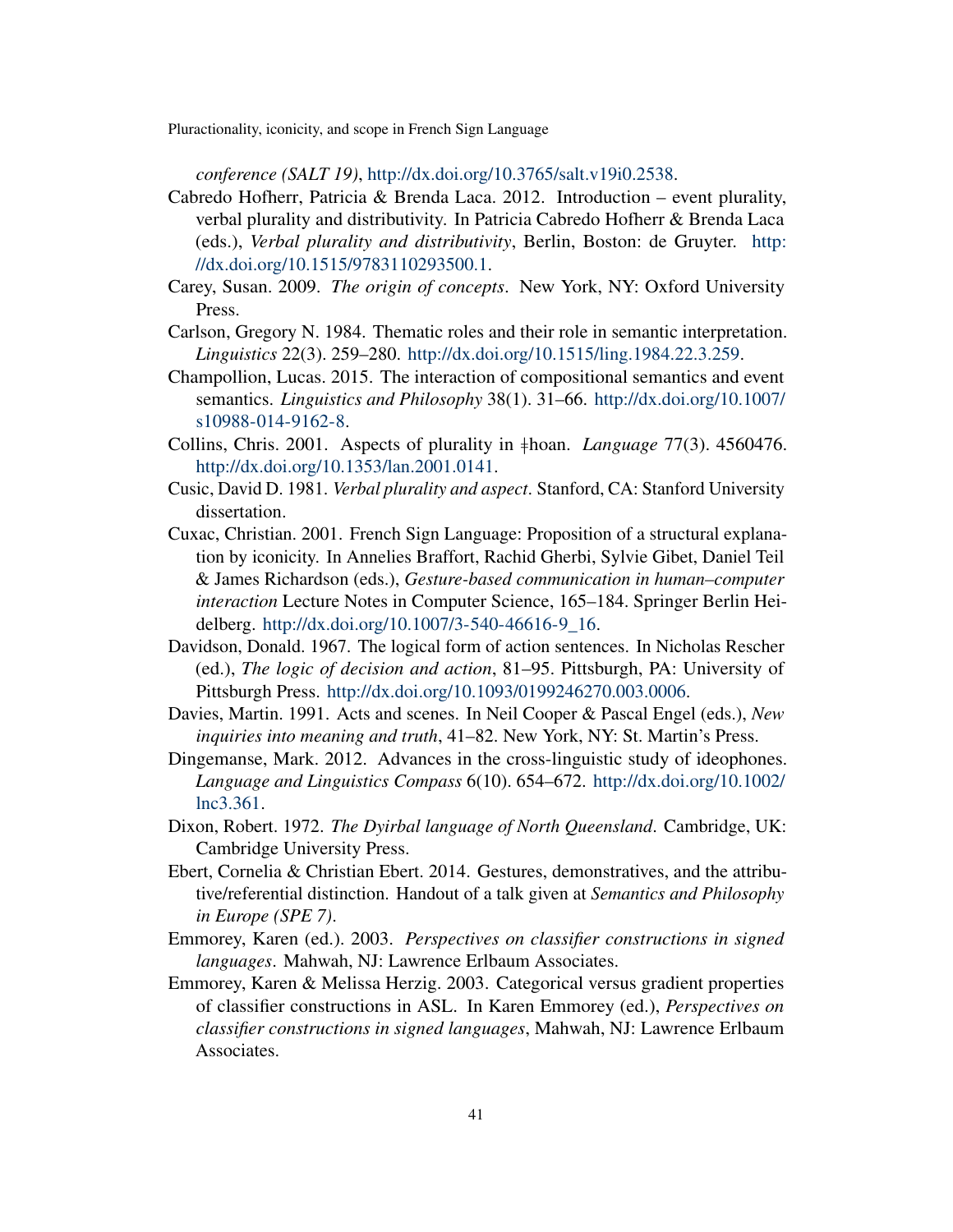- <span id="page-41-4"></span>Faller, Martina. 2012. Pluractionality and accompaniment in Cuzco Quechua. In Patricia Cabredo Hofherr & Brenda Laca (eds.), *Verbal plurality and distributivity*, Berlin, Boston: de Gruyter. [http://dx.doi.org/10.1515/9783110293500.55.](http://dx.doi.org/10.1515/9783110293500.55)
- <span id="page-41-0"></span>Fischer, Susan. 1973. Two processes of reduplication in American Sign Language. *Foundations of Language* 9. 469–480.
- <span id="page-41-3"></span>van Geenhoven, Veerle. 2004. *For*-adverbials, frequentative aspect, and pluractionality. *Natural Language Semantics* 12. 135–190. [http://dx.doi.org/10.1023/B:](http://dx.doi.org/10.1023/B:NALS.0000031389.36427.af) [NALS.0000031389.36427.af.](http://dx.doi.org/10.1023/B:NALS.0000031389.36427.af)
- <span id="page-41-11"></span>Goldin-Meadow, Susan & Diane Brentari. 2015. Gesture, sign and language: The coming of age of sign language and gesture studies. *Behavioral and Brain Sciences,* [http://dx.doi.org/10.1017/S0140525X15001247.](http://dx.doi.org/10.1017/S0140525X15001247)
- <span id="page-41-2"></span>Henderson, Robert. 2014. Dependent indefinites and their post-suppositions. *Semantics and Pragmatics* 7(6). 1–58. [http://dx.doi.org/http://dx.doi.org/10.3765/](http://dx.doi.org/http://dx.doi.org/10.3765/sp.7.6) [sp.7.6.](http://dx.doi.org/http://dx.doi.org/10.3765/sp.7.6)
- <span id="page-41-13"></span>Henderson, Robert. 2016. Pluractional demonstrations. Ms. University of Arizona. Available at [http://rhenderson.net/resources/papers/pluractional\\_demonstration\\_](http://http://rhenderson.net/resources/papers/pluractional_demonstration_paper.pdf) [paper.pdf.](http://http://rhenderson.net/resources/papers/pluractional_demonstration_paper.pdf)
- <span id="page-41-12"></span>Kennedy, Christopher. 2007. Vagueness and grammar: The semantics of relative and absolute gradable adjectives. *Linguistics and Philosophy* 30(1). 1–45. [http://dx.doi.org/10.1007/s10988-006-9008-0.](http://dx.doi.org/10.1007/s10988-006-9008-0)
- <span id="page-41-10"></span>Kimmelman, Vadim. 2015. Distributive quantification in Russian Sign Language. Presentation at *Formal and Experimental Advances in Sign Language Theory*, Barcelona, Spain.
- <span id="page-41-1"></span>Klima, Edward & Ursula Bellugi. 1979. *The signs of language*. Cambridge, MA: Harvard University Press.
- <span id="page-41-9"></span>Kratzer, Angelika. 2000. The event argument and the semantics of verbs, chapter 2. Ms. University of Massachusetts, Amherst. Available at [http://semanticsarchive.](http://http://semanticsarchive.net/Archive/GU1NWM4Z/) [net/Archive/GU1NWM4Z/.](http://http://semanticsarchive.net/Archive/GU1NWM4Z/)
- <span id="page-41-7"></span>Kratzer, Angelika. 2008. On the plurality of verbs. In Johannes Dölling, Tatjana Heyde-Zybatow & Martin Schäfer (eds.), *Event structures in linguistic form and interpretation*, 269–300. Berlin, Germany: de Gruyter. [http://dx.doi.org/10.1515/](http://dx.doi.org/10.1515/9783110925449.269) [9783110925449.269.](http://dx.doi.org/10.1515/9783110925449.269)
- <span id="page-41-8"></span>Krifka, Manfred. 1986. *Nominalreferenz und Zeitkonstitution: Zur Semantik von Massentermen, Pluraltermen und Aspektklassen*. Munich, Germany: Wilhelm Fink.
- <span id="page-41-6"></span>Krifka, Manfred. 1992. Thematic relations as links between nominal reference and temporal constitution. In Ivan A. Sag & Anna Szabolcsi (eds.), *Lexical matters*, 29–53. Stanford, CA: CSLI Publications.
- <span id="page-41-5"></span>Kuhn, Jeremy. to appear. Dependent indefinites: the view from sign language. *Journal of Semantics* Available at [http://semanticsarchive.net/Archive/jYxMzJkN/.](http://http://semanticsarchive.net/Archive/jYxMzJkN/)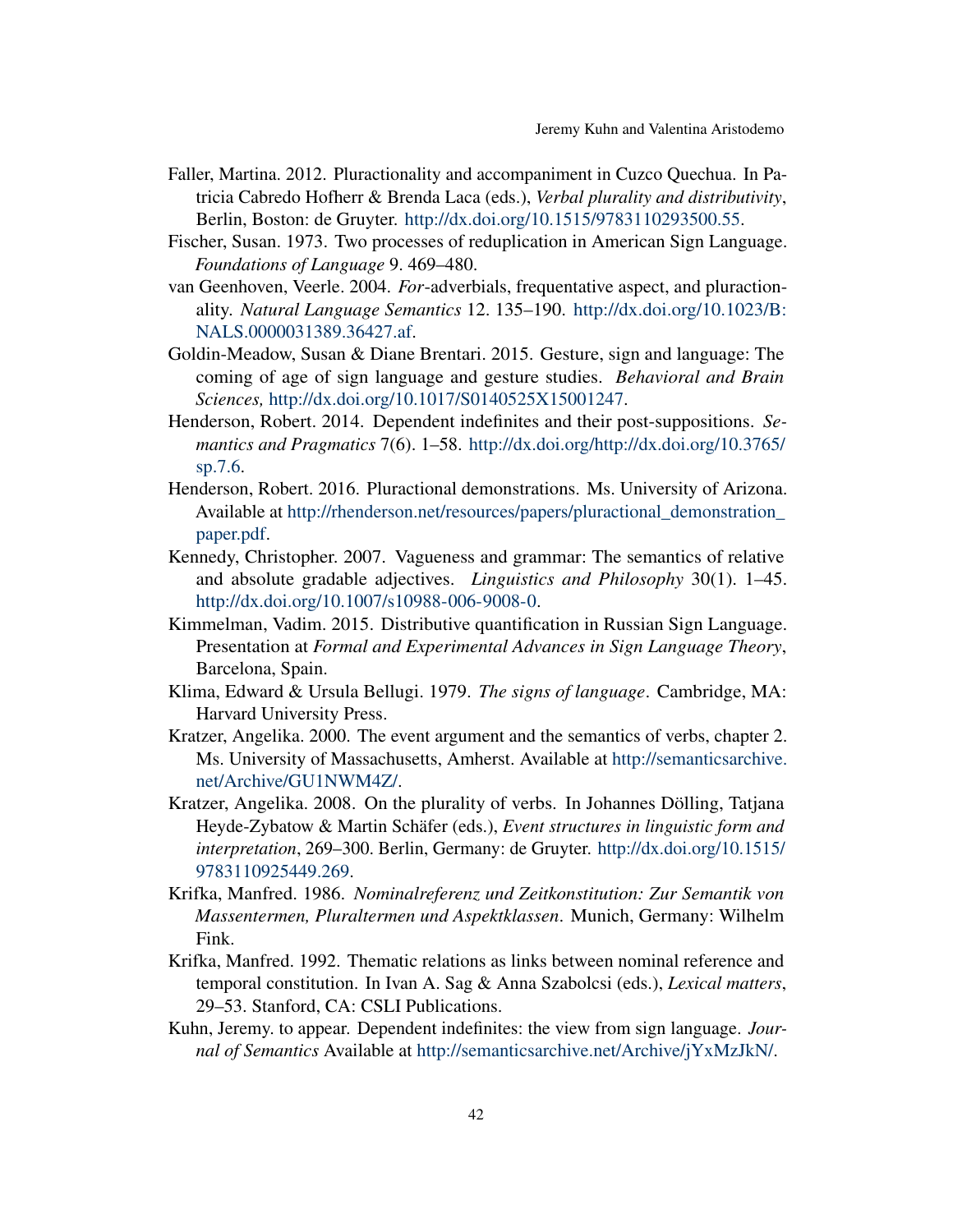- <span id="page-42-6"></span>Laca, Brenda. 2006. Indefinites, quantifiers and pluractionals. In *Linguistik aktuell/linguistics today*, 191–217. John Benjamins Publishing Company. [http://dx.doi.org/10.1075/la.95.10lac.](http://dx.doi.org/10.1075/la.95.10lac)
- <span id="page-42-7"></span>Lasersohn, Peter. 1995. *Plurality, conjunction, and events* Studies in Linguistics and Philosophy. Springer Netherlands. [http://dx.doi.org/10.1007/978-94-015-8581-](http://dx.doi.org/10.1007/978-94-015-8581-1) [1.](http://dx.doi.org/10.1007/978-94-015-8581-1)
- <span id="page-42-13"></span>Liddell, Scott. 2003. *Grammar, gesture, and meaning in American Sign Language*. Cambridge, UK: Cambridge University Press.
- <span id="page-42-3"></span>Moshinsky, Julius. 1974. *A grammar of Southeastern Pomo* University of California Publications in Linguistics 72. Berkeley, CA: University of California Press.
- <span id="page-42-2"></span>Newman, Paul. 2012. Pluractional verbs: an overview. In Patricia Cabredo Hofherr & Brenda Laca (eds.), *Verbal plurality and distributivity*, Berlin, Boston: de Gruyter. [http://dx.doi.org/10.1515/9783110293500.185.](http://dx.doi.org/10.1515/9783110293500.185)
- <span id="page-42-4"></span>Newman, Stanley Stewart. 1944. *Yokuts language of california* Viking Fund Publications in Anthropology 2. New York, NY: Johnson Reprint Corporation.
- <span id="page-42-10"></span>Nouwen, Rick. 2003. *Plural pronominal anaphora in context: Dynamic aspects of quantification*. Utrecht, Netherlands: Utrecht University dissertation.
- <span id="page-42-11"></span>Oh, Sei-Rang. 2001. Distributivity in an event semantics. In Rachel Hastings, Brendan Jackson & Zsófia Zvolensky (eds.), *Proceedings of the 11th semantics and linguistic theory conference (salt 11)*, 326–345. Ithaca, NY: Cornell University CLC Publications. [http://dx.doi.org/10.3765/salt.v11i0.2844.](http://dx.doi.org/10.3765/salt.v11i0.2844)
- <span id="page-42-12"></span>Oh, Sei-Rang. 2006. *Plurality markers across languages*. Amherst, MA: University of Massachusetts dissertation.
- <span id="page-42-9"></span><span id="page-42-1"></span>Schein, Barry. 1993. *Plurals and events*. Cambridge, MA: MIT Press.
- Schlenker, Philippe. 2011. Donkey anaphora: the view from sign language (ASL and LSF). *Linguistics and Philosophy* 34(4). 341–395. [http://dx.doi.org/10.1007/](http://dx.doi.org/10.1007/s10988-011-9098-1) [s10988-011-9098-1.](http://dx.doi.org/10.1007/s10988-011-9098-1)
- <span id="page-42-14"></span>Schlenker, Philippe. 2016. Gesture projection and cosuppositions. Ms. New York University. Available at [http://ling.auf.net/lingbuzz/002645.](http://http://ling.auf.net/lingbuzz/002645)
- <span id="page-42-15"></span>Schlenker, Philippe, Jon Lamberton & Mirko Santoro. 2013. Iconic variables. *Linguistics and Philosophy* 36(2). 91–149. [http://dx.doi.org/10.1007/s10988-](http://dx.doi.org/10.1007/s10988-013-9129-1) [013-9129-1.](http://dx.doi.org/10.1007/s10988-013-9129-1)
- <span id="page-42-16"></span>Silverman, B. W. 1986. *Density estimation for statistics and data analysis* Monographs on Statistics and Applied Probability. Chapman and Hall.
- <span id="page-42-8"></span><span id="page-42-5"></span>Taylor, Barry. 1985. *Modes of occurrence*. Oxford, UK: Basil Blackwell.
- Thompson, James J. 2009. On verbal number in Upriver Halkomelem. Ms. University of British Columbia. Available at [http://semanticsarchive.net/Archive/](http://http://semanticsarchive.net/Archive/DI2NDZiN/) [DI2NDZiN/.](http://http://semanticsarchive.net/Archive/DI2NDZiN/)
- <span id="page-42-0"></span>Wilbur, Ronnie. 2009. Productive reduplication in a fundamentally monosyllabic language. *Language Sciences* 31(2-3). 325–342. [http://dx.doi.org/10.1016/j.](http://dx.doi.org/10.1016/j.langsci.2008.12.017)